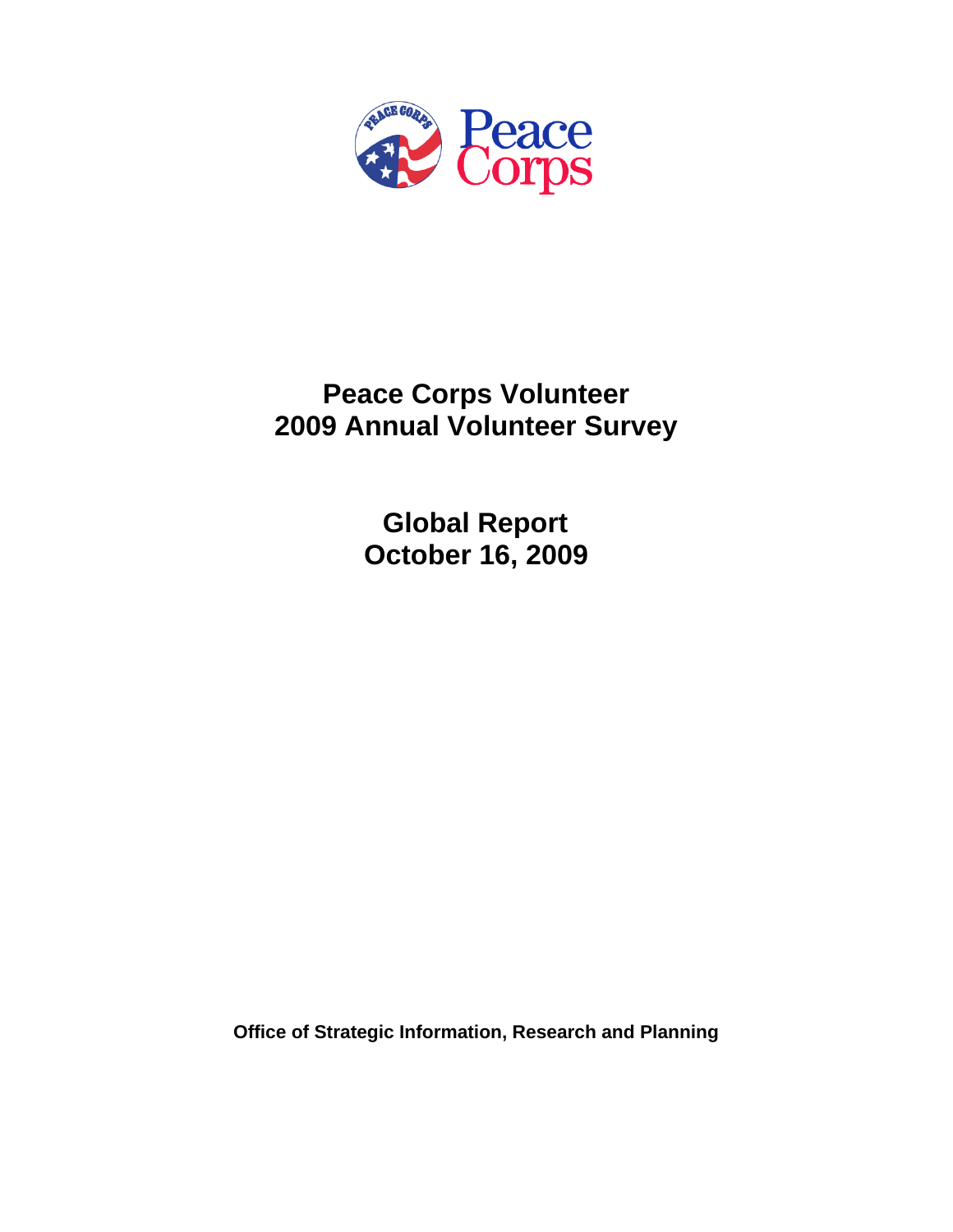# **Table of Contents**

| Introduction to the 2009 Annual Volunteer Survey Report 3 |     |
|-----------------------------------------------------------|-----|
| Overview of the Post's 2009 Volunteer Survey Respondents4 |     |
|                                                           |     |
|                                                           |     |
|                                                           |     |
|                                                           |     |
|                                                           |     |
|                                                           | 23  |
|                                                           | .29 |
|                                                           | .38 |
| I. Your Life in the Peace Corps.                          | .39 |
| <u>J. Overall Assessment of Peace Corps Service42</u>     |     |
|                                                           | 51  |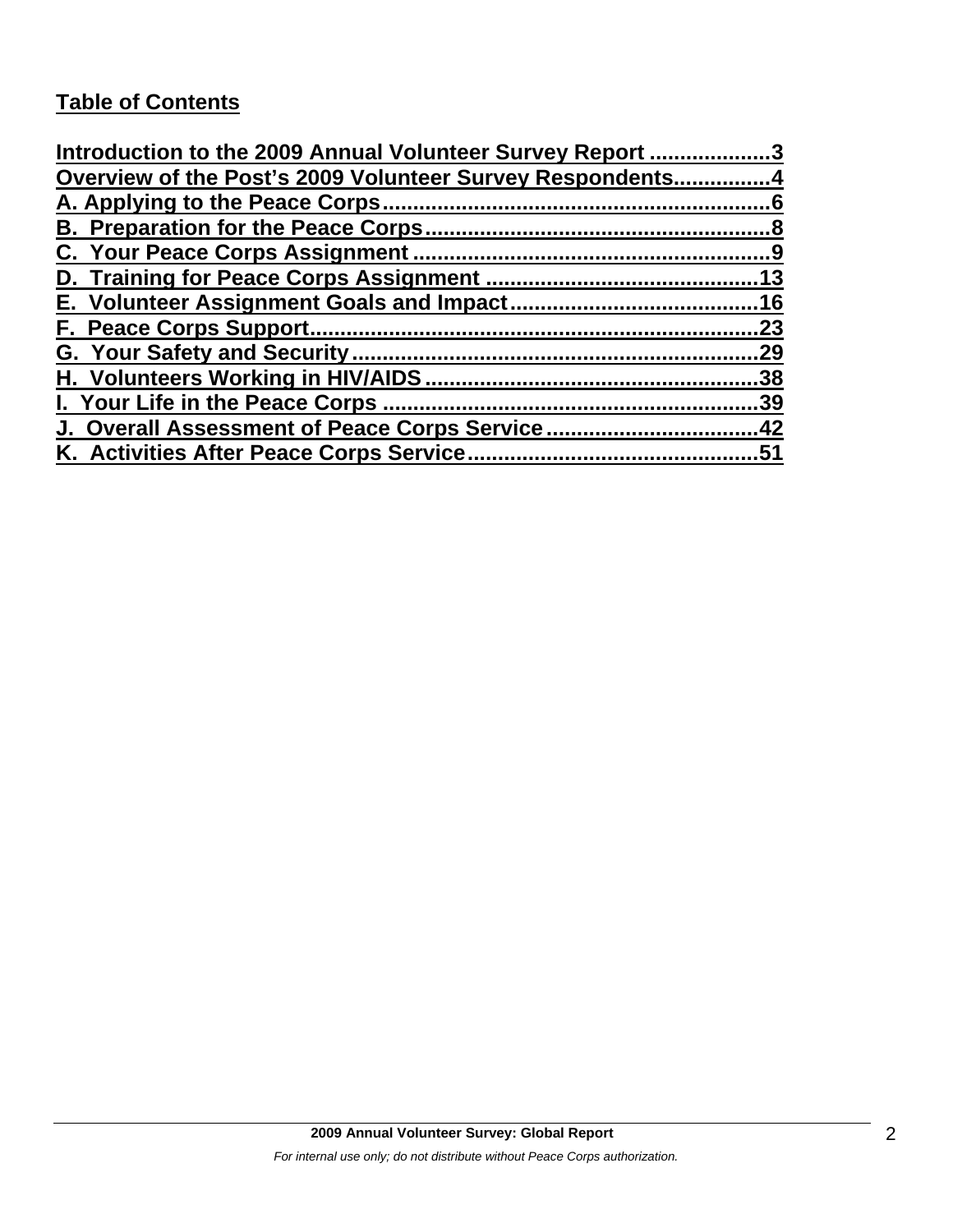# **Introduction to the 2009 Annual Volunteer Survey Report**

This country report contains the tables and charts from the Volunteers in your country who completed the 2009 Annual Volunteer Survey (AVS). The results provide a picture of the activities, experiences and views of Peace Corps Volunteers in 2009. The results show areas where Volunteers' needs are met and identify areas where improvements may be needed. The survey was fielded from May through August 2009.

A core set of questions was asked of all Volunteers. For the first time, Volunteers were also asked a series of questions relevant to their time in country:

- Volunteers in country 8 or less months were asked about applying to and preparing for the Peace Corps.
- Volunteers in country 18 or less months were asked about the effectiveness of their preservice training (PST).
- Volunteers in country 19 or more months were asked about their post-service plans, as well as the Peace Corps' resources for their post-service transition.

Tables and graphs are labeled by survey section and the survey question. The tables show the percent of post respondents that selected each choice and the total number of post respondents that answered the question. The number of responses for each question will vary, depending on:

- whether the question was asked of all Volunteers or only the Volunteers in-country a certain number of months and
- how many of the Volunteers who were "eligible" to answer the question did respond.

Most survey questions asked respondents to select only one from a set of choices. The percentages for the "select one" responses add up to 100 percent. Other questions asked Volunteers to "mark all that apply" in situations, for example, where it is likely that respondents are involved in more than one secondary activity. The percentages of the "mark all that apply" responses will total more than 100 percent; each percentage equals the number of respondents selecting that choice divided by the number of respondents who answered the question.

Posts are encouraged to compare these 2009 results with the 2006 and 2008 survey results to note trends and changes over time. Because questions are revised from one survey to the next, a crosswalk between the 2008 and 2009 questions is posted on the OSIRP intranet page under 2009 AVS Reports "Reference Documents." The earlier 2008 survey global, regional and post reports are also posted on the OSIRP Intranet page.

Volunteers' extensive narrative responses to the 29 open-ended questions on the survey are in the post's 2009 Annual Volunteer Survey Open Ended Reponses report. All Volunteers' narrative responses to key questions will be analyzed for global themes and presented in a later report.

The number of surveys for each post includes surveys submitted online by Volunteers and completed paper surveys sent to the Peace Corps headquarters for hand-entry into the online survey system. The final count may include mostly completed partial surveys added to the final dataset after the survey closed.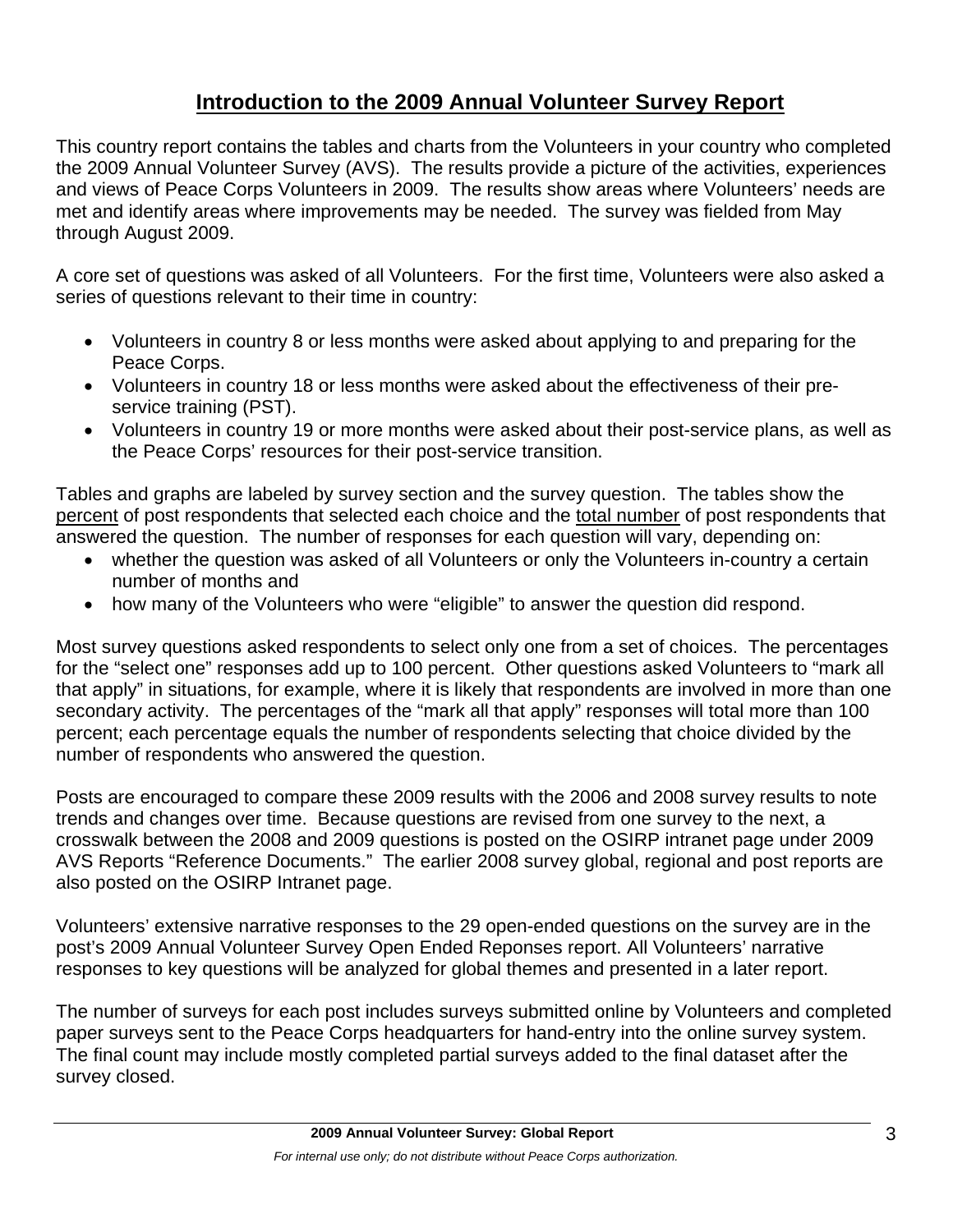# **Overview of the Post's 2009 Volunteer Survey Respondents**

This overview presents basic information about the characteristics of Volunteers who completed the 2009 Annual Volunteer Survey at post.

|            | 8 months or less |         | 9 to 18 months |         | 19 months or more |         | Total  |         |
|------------|------------------|---------|----------------|---------|-------------------|---------|--------|---------|
|            | Number           | Percent | Number         | Percent | Number            | Percent | Number | Percent |
| Months3grp | 882              | 18%     | 2119           | 44%     | 1850              | 38%     | 4851   | 100%    |

### **Completed Surveys by Months in Country**

### **L1: What is your age?**

|         | $20 - 29$ | 30-49 | $50+$ | Total |
|---------|-----------|-------|-------|-------|
| AGE3grp | 84%       | 9%    | 7%    | 4652  |

## **L2: What is your gender?**

|                | Female | Male | Total |  |
|----------------|--------|------|-------|--|
| <b>IGENDER</b> | 61%    | 39%  | 4649  |  |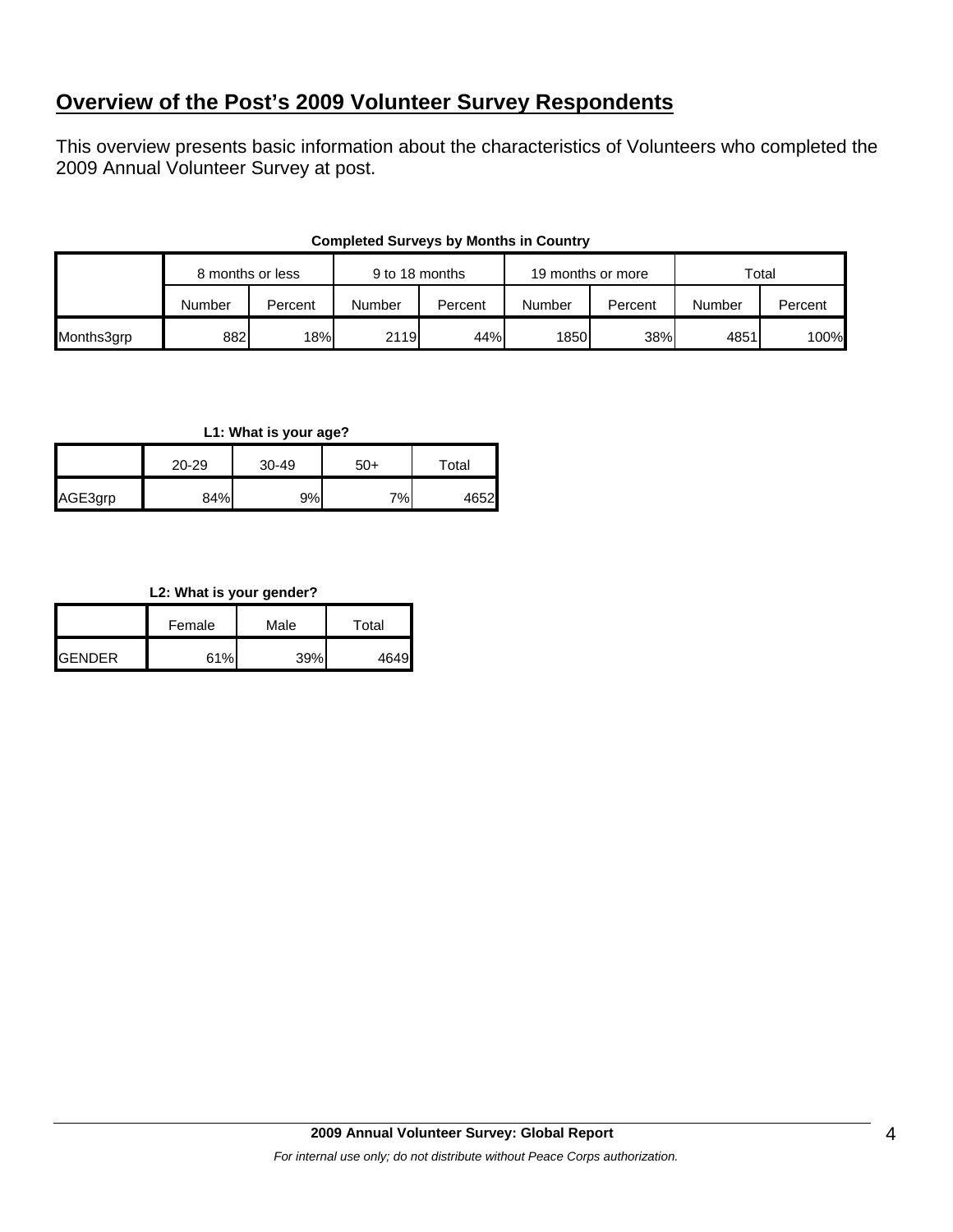|                |                                                 | Percent | Number |
|----------------|-------------------------------------------------|---------|--------|
| C <sub>2</sub> | English teaching                                | 20%     | 951    |
|                | Youth development                               | 11%     | 506    |
|                | Health extension                                | 9%      | 447    |
|                | Community development                           | 8%      | 394    |
|                | Business education/advising                     | 7%      | 353    |
|                | Environmental education                         | 6%      | 299    |
|                | <b>HIV/AIDS</b>                                 | 6%      | 270    |
|                | Teacher training                                | 5%      | 231    |
|                | Other: Please specify                           | 5%      | 220    |
|                | Agriculture/fish/livestock                      | 4%      | 204    |
|                | NGO development                                 | 4%      | 196    |
|                | Math/science teaching                           | 4%      | 179    |
|                | Agroforestry                                    | 3%      | 141    |
|                | Information & communications technology (ICT)   | 3%      | 128    |
|                | Other education                                 | 2%      | 98     |
|                | Water sanitation                                | 2%      | 97     |
|                | Urban & regional planning/municipal development | 1%      | 42     |
|                | Forestry/parks                                  | 1%      | 39     |
|                | Total                                           | 100%    | 4795   |

### **C2: Which best describes the focus of your primary assignment/work?**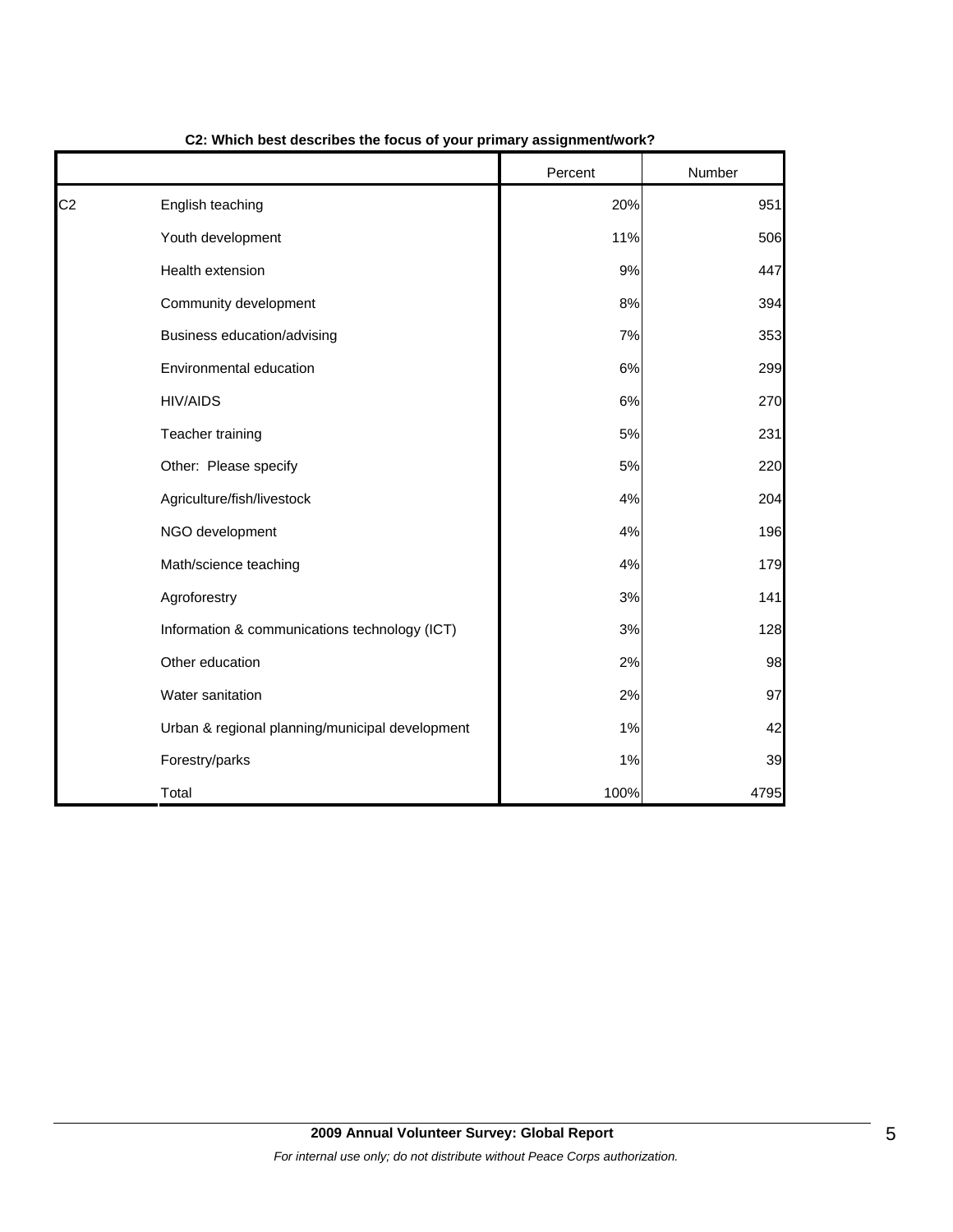# **A. Applying to the Peace Corps**

*This section reports Volunteers' motivations in applying and accepting a Peace Corps assignment.* 

|                             | Not Important | Somewhat<br>important | Important | <b>NA</b> | Total |
|-----------------------------|---------------|-----------------------|-----------|-----------|-------|
|                             |               |                       |           |           |       |
| Different culture           | 5%            | 17%                   | 77%       | 0%        | 873   |
| Work experience             | 9%            | 30%                   | 60%       | 0%        | 875   |
| Help others                 | 1%            | 9%                    | 90%       |           | 876   |
| International experience    | 4%            | 13%                   | 82%       | 0%        | 874   |
| Language                    | 13%           | 31%                   | 55%       | 1%        | 874   |
| Personal growth             | 2%            | 19%                   | 78%       | 0%        | 871   |
| U. S. job market            | 53%           | 28%                   | 17%       | 2%        | 875   |
| Serve my country            | 28%           | 39%                   | 31%       | 1%        | 873   |
| Travel/adventure            | 2%            | 22%                   | 76%       | 0%        | 873   |
| Other: Please specify below | 3%            | 2%                    | 13%       | 82%       | 366   |

**A1: How important were the following factors in accepting a PC assignment?**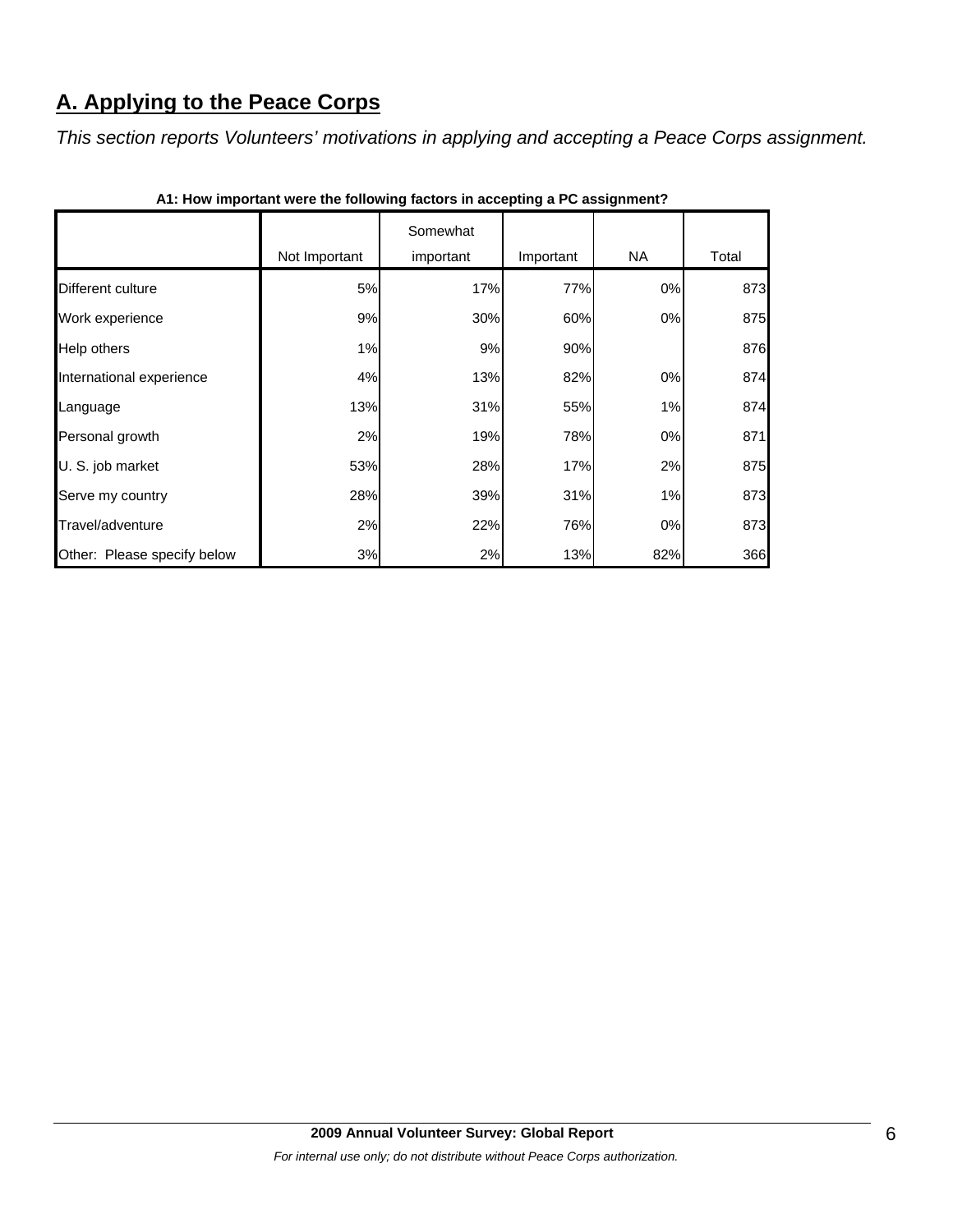|                                     |                                                                                                        | <b>PCV Responses</b> | % Involved in<br>Initiative | <b>Total PCVs</b><br>Responding |
|-------------------------------------|--------------------------------------------------------------------------------------------------------|----------------------|-----------------------------|---------------------------------|
| What prompted you to apply to<br>PC | Personal interest in the Peace<br>Corps                                                                | 630                  | 73%                         |                                 |
|                                     | <b>Returned Peace Corps</b><br>Volunteer (e.g., someone you<br>met or know personally                  | 354                  | 41%                         |                                 |
|                                     | Peace Corps website                                                                                    | 354                  | 41%                         |                                 |
|                                     | Peace Corps campus or<br>community information session                                                 | 266                  | 31%                         |                                 |
|                                     | Peace Corps recruiter                                                                                  | 161                  | 19%                         |                                 |
|                                     | Other: Please specify                                                                                  | 152                  | 18%                         |                                 |
|                                     | Article or book about the Peace<br>Corps                                                               | 129                  | 15%                         |                                 |
|                                     | <b>Returned Peace Corps</b><br>Volunteer who spoke to your<br>school or group about the<br>Peace Corps | 101                  | 12%                         |                                 |
|                                     | Radio, TV, or print<br>advertisement                                                                   | 45                   | 5%                          |                                 |
|                                     | Peace Corps material in the<br>mail                                                                    | 33                   | 4%                          |                                 |
|                                     | Total                                                                                                  |                      |                             | 861                             |

# **A2. What prompted you to apply to the PC? Mark all that apply.**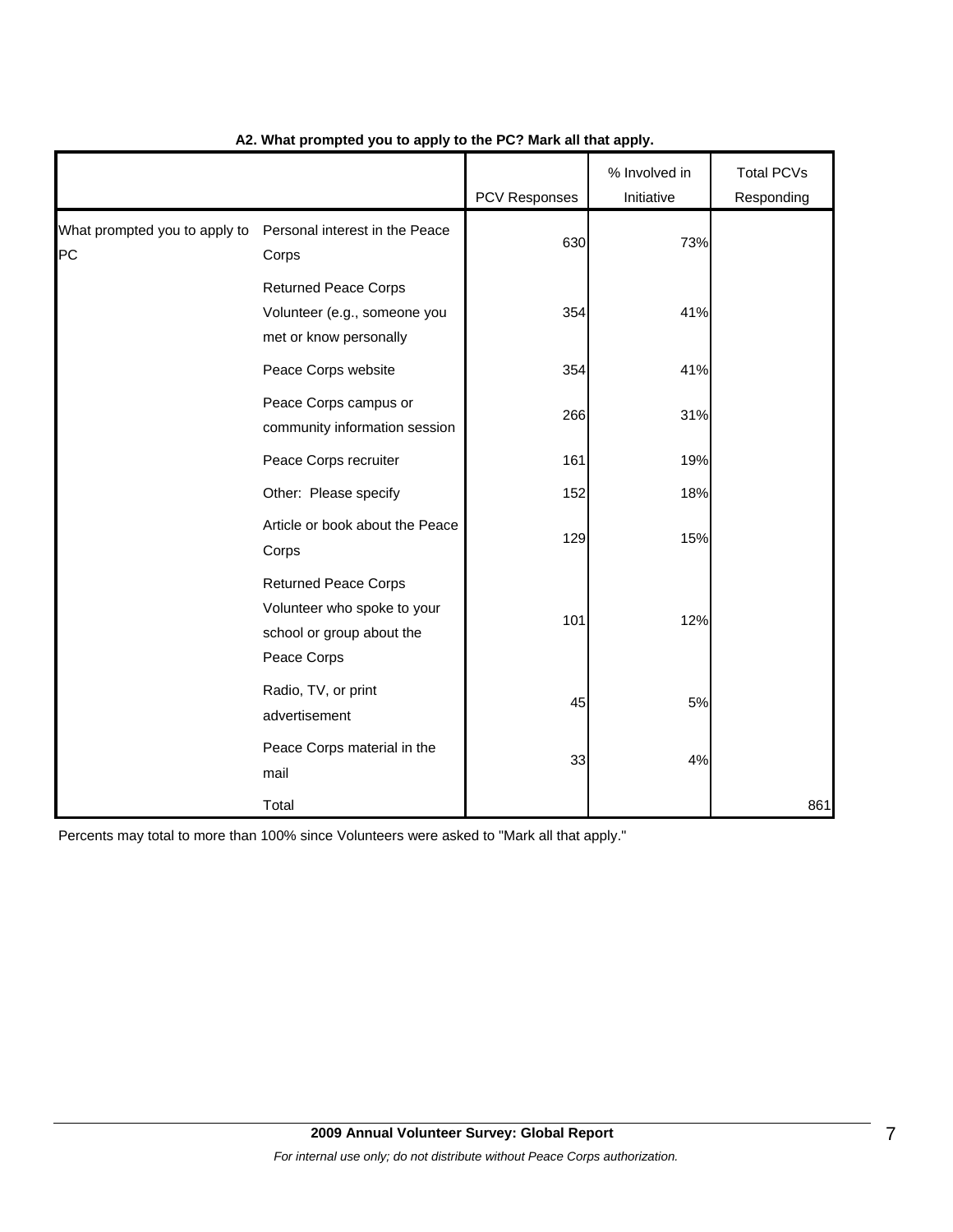# **B. Preparation for the Peace Corps**

*This section reports on Volunteers' assessment of the materials and information available before their service.* 

# **B1: How useful was the information on the PC website in preparing you for the realities of living and working as a Volunteer?**

|                 |              |     |     |     |             | Don't know (did not |       |
|-----------------|--------------|-----|-----|-----|-------------|---------------------|-------|
|                 | Not at all 1 |     |     |     | Extremely 5 | access information) | Total |
| IB <sub>1</sub> | 3%           | 21% | 41% | 28% | 5%          | 2%                  | 871   |

# **B2: How useful were the PC materials about your country in helping you prepare for your service?**

|                | Not at all 1 |     |     |     | Extremely 5 | Don't know (did not<br>access information) | Total |
|----------------|--------------|-----|-----|-----|-------------|--------------------------------------------|-------|
| B <sub>2</sub> | 3%           | 14% | 35% | 39% | 8%          | $1\%$                                      | 876   |

## **B3: How useful were the materials you received from the PC about your primary assignment in helping you prepare for your**

**service?**

|                |              |     |     |     |             | Don't know (did not |       |
|----------------|--------------|-----|-----|-----|-------------|---------------------|-------|
|                | Not at all 1 |     |     |     | Extremely 5 | access information) | Total |
| B <sub>3</sub> | 8%           | 25% | 35% | 27% | 5%          | 0%                  | 873   |

# **B4: How useful were the materials you received from the PC regarding the need for flexibility in adapting to your work?**

|                |              |     |     |     |             | Don't know (did not |       |
|----------------|--------------|-----|-----|-----|-------------|---------------------|-------|
|                | Not at all 1 |     |     |     | Extremely 5 | access information) | Total |
| B <sub>4</sub> | $1\%$        | 11% | 32% | 40% | 13%         | 4%                  | 869   |

#### **B7: How prepared do you feel to meet the challenges of PC service?**

|                 | Not at all 1 |    |     |     | Exceptionally 5 | $\mathop{\mathsf{Total}}$ |
|-----------------|--------------|----|-----|-----|-----------------|---------------------------|
| IB <sub>7</sub> | 1%           | 3% | 24% | 57% | 16%             | 872                       |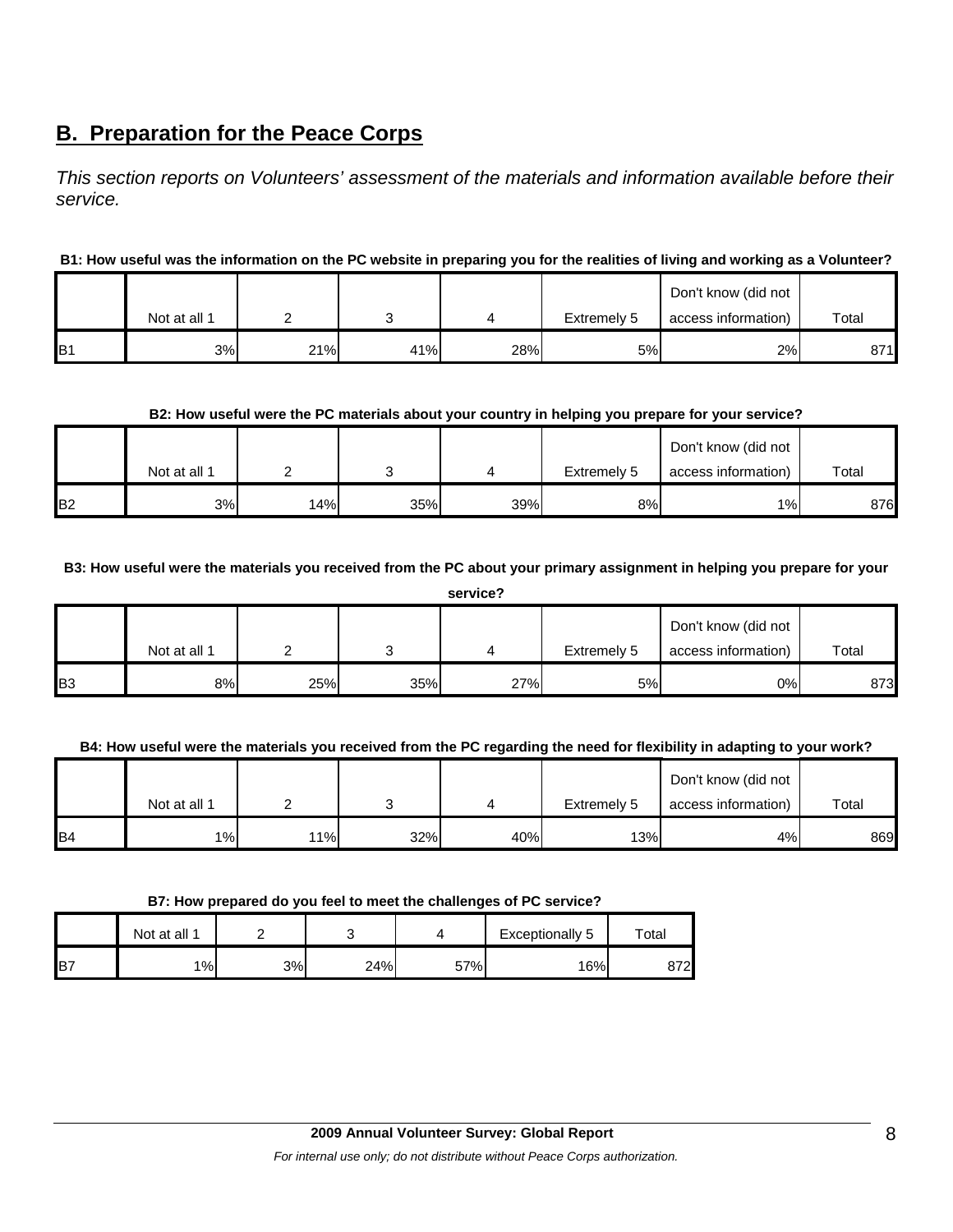# **C. Your Peace Corps Assignment**

*This section reports Volunteers' primary assignment work and secondary activities. The term "primary assignment" refers to the Volunteers' assignment which is part of an overall project plan designed by your host country partners and in-country Peace Corps staff.* 

|            |                                                                                         | apply.        |                             |                                 |
|------------|-----------------------------------------------------------------------------------------|---------------|-----------------------------|---------------------------------|
|            |                                                                                         | PCV Responses | % Involved in<br>Initiative | <b>Total PCVs</b><br>Responding |
| \$C3PrmAct | Working with youth                                                                      | 2536          | 53%                         |                                 |
|            | English teaching                                                                        | 1854          | 39%                         |                                 |
|            | <b>HIV/AIDS</b>                                                                         | 1363          | 28%                         |                                 |
|            | Working with NGO(s)                                                                     | 1169          | 24%                         |                                 |
|            | Girls' education                                                                        | 1159          | 24%                         |                                 |
|            | Nutrition education                                                                     | 1100          | 23%                         |                                 |
|            | Income generation                                                                       | 1074          | 22%                         |                                 |
|            | Environment work                                                                        | 1063          | 22%                         |                                 |
|            | Rural development                                                                       | 823           | 17%                         |                                 |
|            | Literacy                                                                                | 816           | 17%                         |                                 |
|            | <b>Business advertising</b>                                                             | 719           | 15%                         |                                 |
|            | Information and<br>communications technology<br>(ICT)                                   | 716           | 15%                         |                                 |
|            | Sports/fitness                                                                          | 652           | 14%                         |                                 |
|            | Natural resources management                                                            | 641           | 13%                         |                                 |
|            | World Wise Schools/<br>Correspondence Match                                             | 619           | 13%                         |                                 |
|            | Working with special groups<br>(e.g., disabled, elderly, ethnic<br>minorities, orphans) | 595           | 12%                         |                                 |
|            | Water and sanitation                                                                    | 570           | 12%                         |                                 |
|            | WID/GAD                                                                                 | 564           | 12%                         |                                 |
|            | Arts                                                                                    | 560           | 12%                         |                                 |
|            | Microenterprise development                                                             | 556           | 12%                         |                                 |

## **C3: Which of the following activities does your primary assignment/work include? Mark all that**

**2009 Annual Volunteer Survey: Global Report**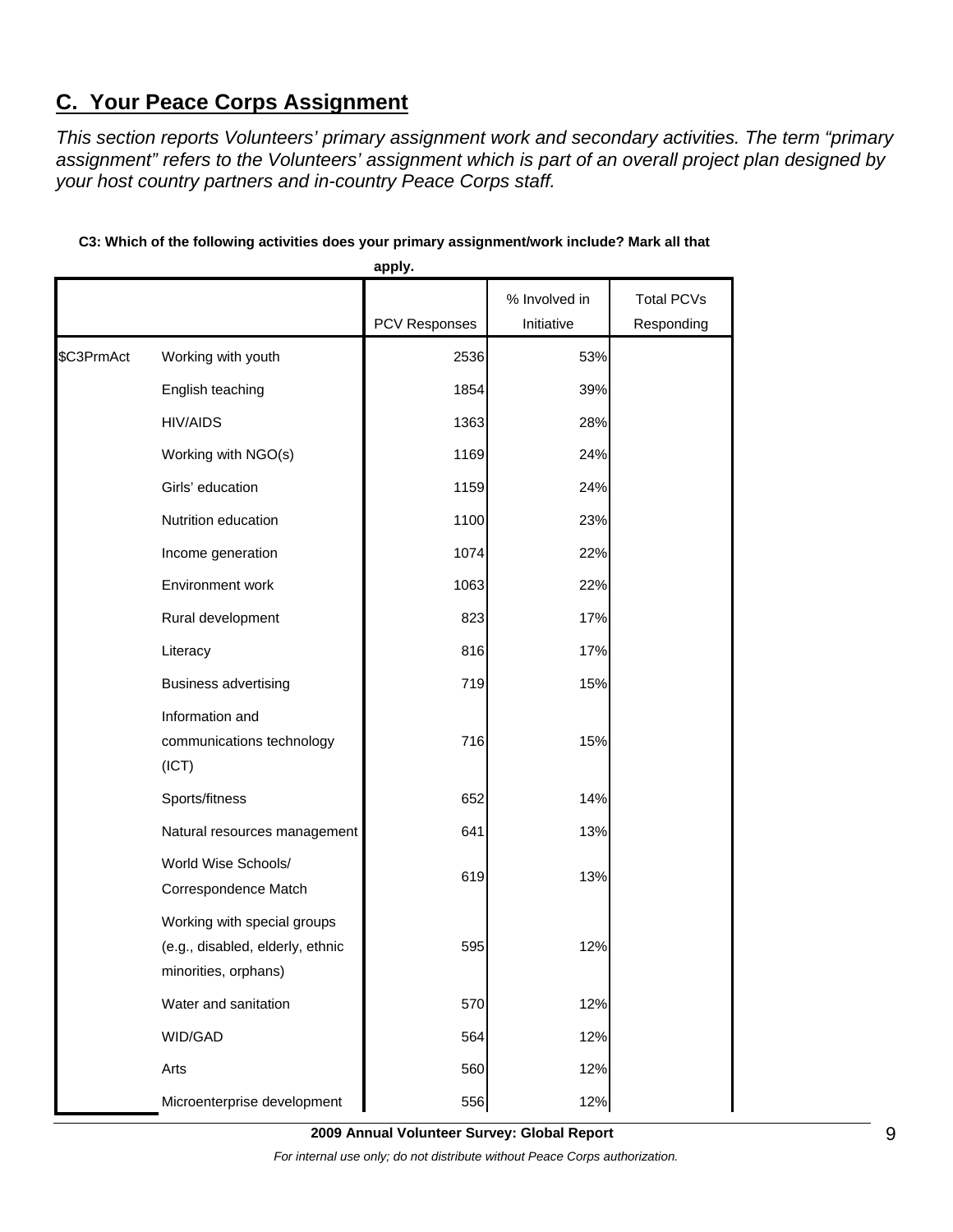| Library development                                    | 520 | 11% |      |
|--------------------------------------------------------|-----|-----|------|
| Biodiversity conservation                              | 428 | 9%  |      |
| Community food security<br>(production/marketing)      | 406 | 8%  |      |
| Mobilize host country nationals<br>(HCNs) to volunteer | 403 | 8%  |      |
| Other: Please specify                                  | 392 | 8%  |      |
| Household food security                                | 372 | 8%  |      |
| Child survival                                         | 335 | 7%  |      |
| Urban development/municipal<br>development             | 239 | 5%  |      |
| Total                                                  |     |     | 4809 |

Percents may total to more than 100% since Volunteers were asked to "Mark all that apply."

#### **C4: Hours Spent on Primary Assignment During Average Work Week**

|           | None | l-10 hrs | 11-20 hrs | 21-30 hrs | 31-40 hrs        | More than 40 hrs | Total |
|-----------|------|----------|-----------|-----------|------------------|------------------|-------|
| C4Hrs6grp | 1%   | 16%      | 32%       | 29%       | 16% <sub>I</sub> | 7%               | 4729  |

#### **C4: How many hours do you spend on your primary assignment during an average work**

| week?          |                |         |                 |                  |                |  |  |
|----------------|----------------|---------|-----------------|------------------|----------------|--|--|
|                | All Volunteers | Average | Lowest reported | Highest reported | Did not answer |  |  |
| C <sub>4</sub> | 4851           | 23.9    |                 | 90               | 22             |  |  |

#### **C5: Which of the following do your secondary activities (other than your primary assignment work) include? Mark all that**

**apply.**

|            |                    | uppiy.               |                          |                          |
|------------|--------------------|----------------------|--------------------------|--------------------------|
|            |                    | <b>PCV Responses</b> | % Involved in Initiative | Total PCVs<br>Responding |
| \$C5SecAct | English teaching   | 2141                 | 48%                      |                          |
|            | Working with youth | 2111                 | 47%                      |                          |
|            | Sports/fitness     | 1205                 | 27%                      |                          |
|            | HIV/AIDS           | 1200                 | 27%                      |                          |

**2009 Annual Volunteer Survey: Global Report** 

*For internal use only; do not distribute without Peace Corps authorization.*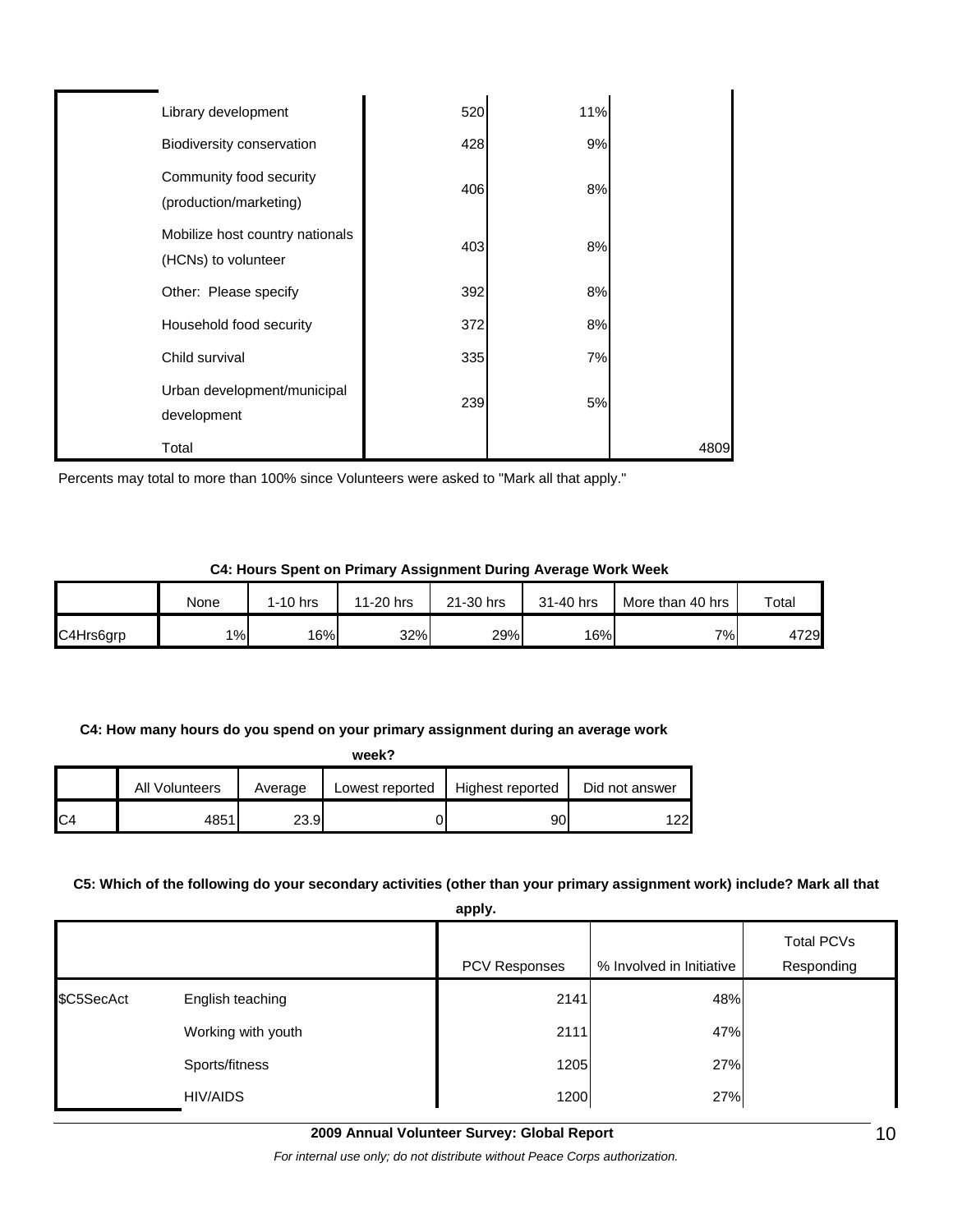| Girls' education                                                                        | 1086 | 24% |      |
|-----------------------------------------------------------------------------------------|------|-----|------|
| Arts                                                                                    | 963  | 21% |      |
| Environment work                                                                        | 889  | 20% |      |
| Working with NGO(s)                                                                     | 863  | 19% |      |
| World Wise Schools/ Correspondence<br>Match                                             | 760  | 17% |      |
| Library development                                                                     | 724  | 16% |      |
| Nutrition education                                                                     | 724  | 16% |      |
| Literacy                                                                                | 699  | 16% |      |
| WID/GAD                                                                                 | 691  | 15% |      |
| Income generation                                                                       | 642  | 14% |      |
| Working with special groups (e.g.,<br>disabled, elderly, ethnic minorities,<br>orphans) | 600  | 13% |      |
| Information and communications<br>technology (ICT)                                      | 572  | 13% |      |
| Mobilize host country nationals (HCNs)<br>to volunteer                                  | 466  | 10% |      |
| Rural development                                                                       | 464  | 10% |      |
| Other: Please specify                                                                   | 444  | 10% |      |
| <b>Business advertising</b>                                                             | 376  | 8%  |      |
| Water and sanitation                                                                    | 331  | 7%  |      |
| Microenterprise development                                                             | 264  | 6%  |      |
| Natural resources management                                                            | 247  | 6%  |      |
| Biodiversity conservation                                                               | 194  | 4%  |      |
| Community food security<br>(production/marketing)                                       | 193  | 4%  |      |
| Household food security                                                                 | 181  | 4%  |      |
| Urban development/municipal<br>development                                              | 154  | 3%  |      |
| Child survival                                                                          | 147  | 3%  |      |
| Total                                                                                   |      |     | 4481 |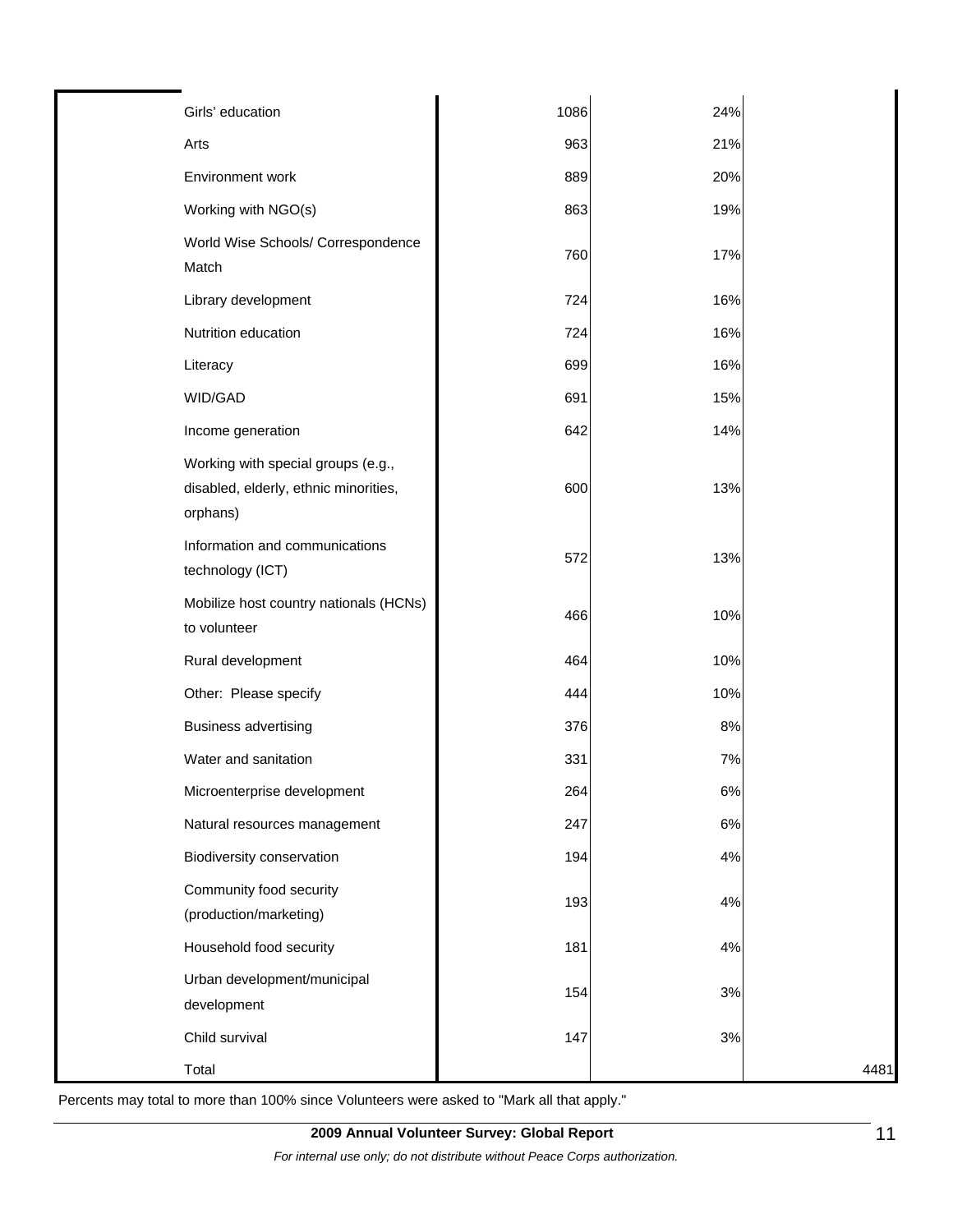## **C5: No Secondary Activities**

|         |                                        | Percent | Number |
|---------|----------------------------------------|---------|--------|
| C5.NONE | No                                     | 94%     | 4555   |
|         | Yes, I have no secondary<br>activities | 6%      | 296    |
|         | Total                                  | 100%    | 4851   |

### **C6: Hours Spent on Secondary Activities During Average Work Week**

|           | None | 1-10 hrs | 11-20 hrs | 21-30 hrs | 31-40 hrs | More than 40 hrs | Total |
|-----------|------|----------|-----------|-----------|-----------|------------------|-------|
| C6Hrs6grp |      | 68%      | 25%       | 6%l       | 2%        | 1%               | 4531  |

### **C6. How many hours do you spend on secondary activities during an average work week?**

|     | All Volunteers | Average | Lowest reported | Highest reported | Did not answer |
|-----|----------------|---------|-----------------|------------------|----------------|
| IC6 | 4851l          | 10.9    |                 | 90               | 320            |

## **C7: How personally satisfying is your--?**

|                              | Not at all 1 |     |     |     | Exceptionally 5 | Total |
|------------------------------|--------------|-----|-----|-----|-----------------|-------|
| <b>Primary assignment</b>    | 4%           | 15% | 29% | 37% | 15%             | 4824  |
| Secondary project/activities | 3%           | 7%  | 25% | 43% | 22%             | 4617  |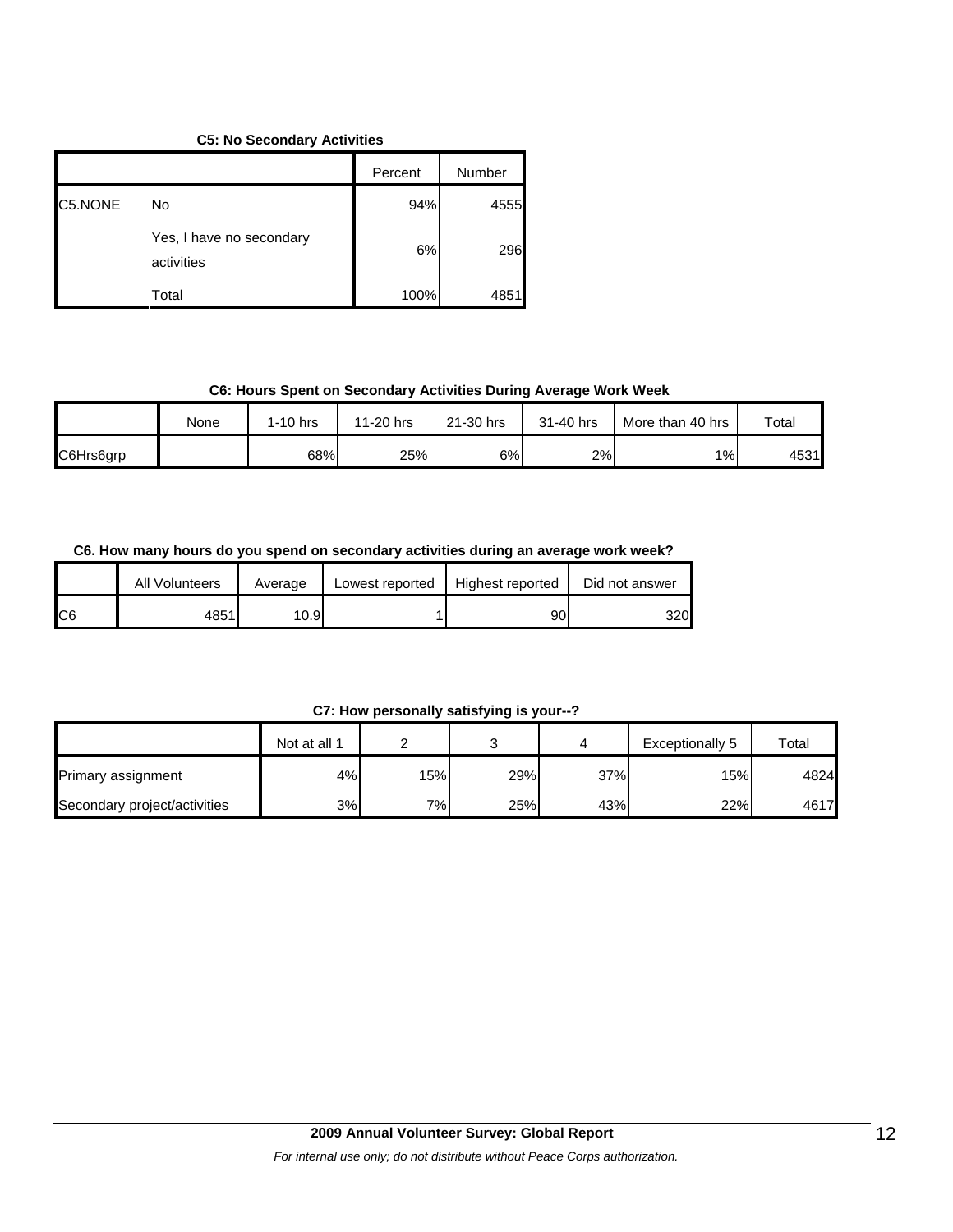# **D. Training for Peace Corps Assignment**

*This section reports Volunteers' assessments of the effectiveness of their Pre-Service Training and In-Service Training at post. In-Service Training (IST) includes: Reconnect; Technical IST; Mid-Service and Close of Service conferences; project management/leadership conferences; and other post-sponsored training sessions.* 

|                                                                       | Not effective | Poor | Adequate | Effective | Very Effective | NA/No training | Total |
|-----------------------------------------------------------------------|---------------|------|----------|-----------|----------------|----------------|-------|
| Manage cultural differences                                           | 1%            | 5%   | 29%      | 43%       | 22%            | 0%             | 2972  |
| Deal with adjustment issues                                           | 1%            | 6%   | 33%      | 43%       | 17%            | 1%             | 2965  |
| Work with<br>counterparts/community<br>partners                       | 3%            | 22%  | 43%      | 24%       | 7%             | 1%             | 2970  |
| Use language needed in<br>work and social interactions                | 3%            | 10%  | 26%      | 35%       | 26%            | 1%             | 2967  |
| Perform technical aspects of<br>your work                             | 6%            | 19%  | 35%      | 26%       | 12%            | 3%             | 2963  |
| Work on your project goals<br>and objectives                          | 3%            | 14%  | 38%      | 32%       | 11%            | 2%             | 2963  |
| Conduct a participatory<br>community needs<br>assessment (e.g., PACA) | 4%            | 14%  | 35%      | 30%       | 15%            | 3%             | 2970  |
| Monitor your project goals<br>and outcomes                            | 3%            | 16%  | 40%      | 30%       | 8%             | 3%             | 2948  |
| Maintain your physical health                                         | 2%            | 6%   | 24%      | 38%       | 29%            | 2%             | 2971  |
| Maintain your<br>mental/emotional health                              | 2%            | 9%   | 28%      | 38%       | 22%            | 1%             | 2970  |
| Maintain your personal safety<br>and security                         | 1%            | 2%   | 17%      | 38%       | 41%            | 2%             | 2967  |

|  |  |  | D1: (PCVs at post 18 months or less) How effective was your Pre-Service Training (PST) in preparing you to-- |
|--|--|--|--------------------------------------------------------------------------------------------------------------|
|--|--|--|--------------------------------------------------------------------------------------------------------------|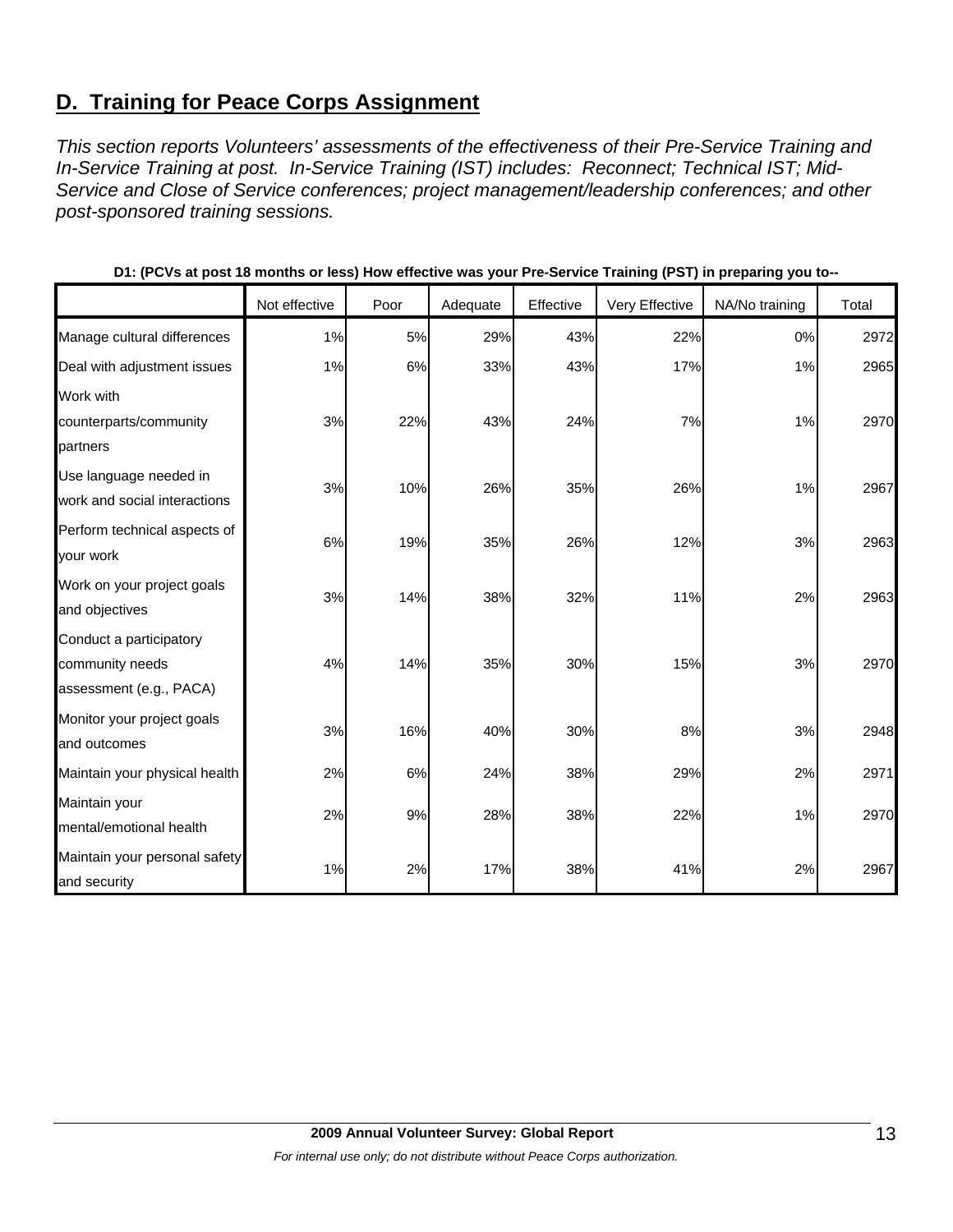|                                                                                          | Not effective | Poor | Adequate | Effective | Very Effective | NA/No training | Total |
|------------------------------------------------------------------------------------------|---------------|------|----------|-----------|----------------|----------------|-------|
| Manage cultural differences                                                              | 2%            | 6%   | 34%      | 34%       | 13%            | 11%            | 4079  |
| Deal with adjustment issues                                                              | 2%            | 7%   | 34%      | 36%       | 12%            | 10%            | 4072  |
| Build and strengthen working<br>relationships with<br>counterparts/community<br>partners | 3%            | 14%  | 32%      | 33%       | 13%            | 5%             | 4073  |
| Use language needed in<br>work and social interactions                                   | 4%            | 11%  | 29%      | 27%       | 16%            | 12%            | 4060  |
| Perform technical aspects of<br>your work                                                | 3%            | 13%  | 31%      | 34%       | 14%            | 5%             | 4067  |
| Work on your project goals<br>and objectives                                             | 2%            | 9%   | 30%      | 37%       | 17%            | 4%             | 4055  |
| Conduct a participatory<br>community needs<br>assessment (e.g., PACA)                    | 4%            | 11%  | 32%      | 24%       | 10%            | 19%            | 4060  |
| Monitor project goals and<br>outcomes                                                    | 2%            | 11%  | 35%      | 34%       | 12%            | 6%             | 4054  |
| Maintain your physical health                                                            | 2%            | 5%   | 27%      | 32%       | 21%            | 14%            | 4068  |
| Maintain your<br>mental/emotional health                                                 | 3%            | 7%   | 27%      | 33%       | 18%            | 12%            | 4069  |
| Maintain your personal safety<br>and security                                            | 2%            | 3%   | 24%      | 34%       | 27%            | 11%            | 4058  |

# **D5: How effective was your In-Service Training (IST) in preparing you to--**

# **D8: Did you have this skill before joining the Peace Corps?**

|                                               | No/ No answer | Yes   | Total |
|-----------------------------------------------|---------------|-------|-------|
| Skills specific to my assignment              | 1,739         | 3,028 | 4,767 |
| Assessing community needs                     | 3,344         | 1,406 | 4,750 |
| Organizing/implementing community activities  | 2,180         | 2,561 | 4,741 |
| Building capacity of local organizations      | 3,622         | 1,101 | 4,723 |
| Monitoring, reporting, and evaluating my work | 1,288         | 3,478 | 4,766 |
| Designing and implementing training sessions  | 2,784         | 1,977 | 4,761 |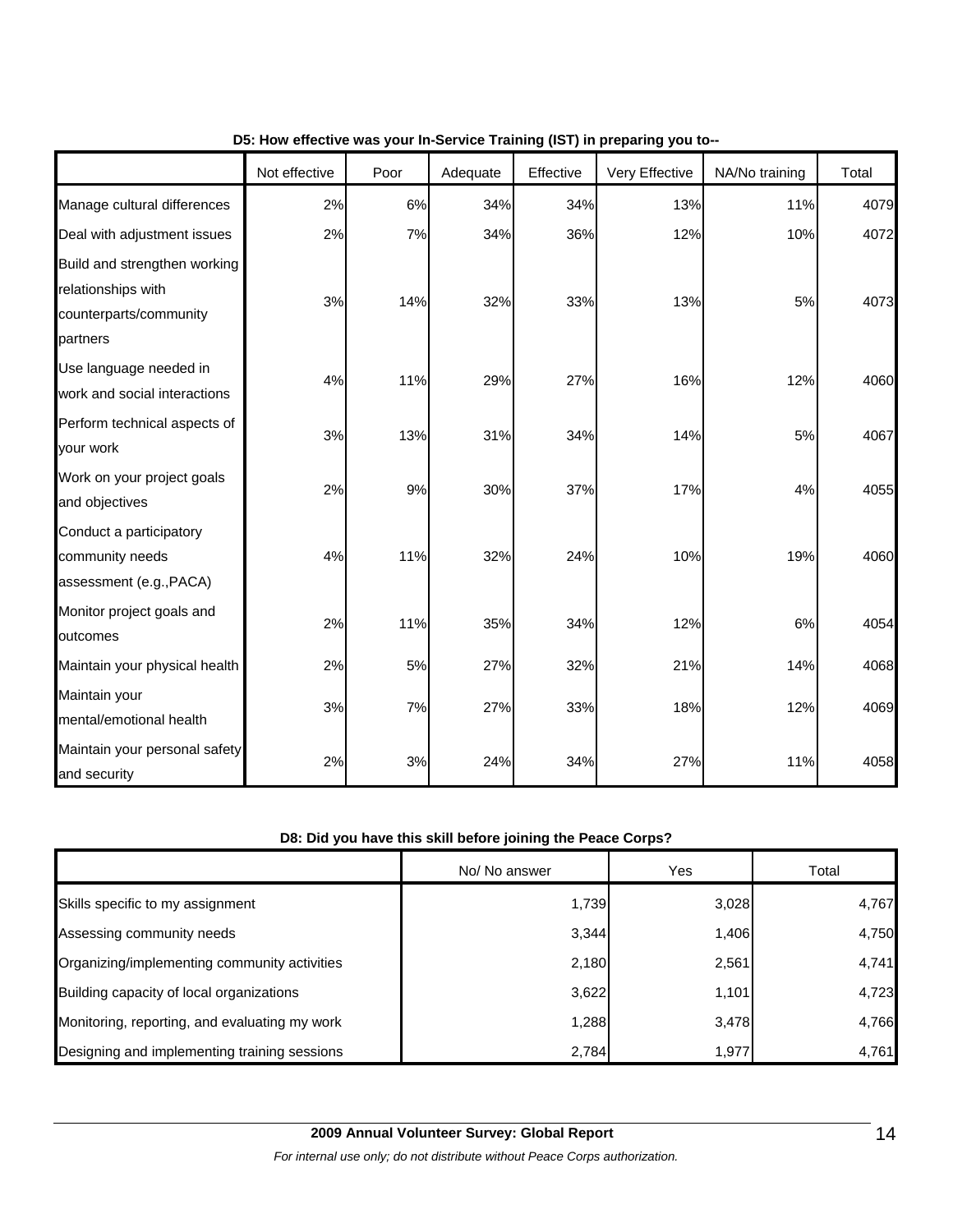|                                                  | No/ No answer | Yes   | Total |
|--------------------------------------------------|---------------|-------|-------|
| Skills specific to my assignment                 | 244           | 4,064 | 4,308 |
| Assessing community needs                        | 395           | 4,324 | 4,719 |
| Organizing/implementing<br>community activities  | 441           | 4,265 | 4,706 |
| Building capacity of local<br>organizations      | 987           | 3,710 | 4,697 |
| Monitoring, reporting, and<br>evaluating my work | 279           | 4,435 | 4,714 |
| Designing and implementing<br>training sessions  | 772           | 3,953 | 4.725 |

# **D8: Have you had adequate Peace Corps training to acquire the skill?**

|                                                  | No/ No answer | Yes   | Total |
|--------------------------------------------------|---------------|-------|-------|
| Skills specific to my assignment                 | 1,023         | 2,762 | 3,785 |
| Assessing community needs                        | 800           | 3,556 | 4,356 |
| Organizing/implementing<br>community activities  | 1,180         | 2,969 | 4,149 |
| Building capacity of local<br>organizations      | 1,920         | 2,151 | 4,071 |
| Monitoring, reporting, and<br>evaluating my work | 862           | 3,124 | 3,986 |
| Designing and implementing<br>training sessions  | 1,473         | 2,603 | 4,076 |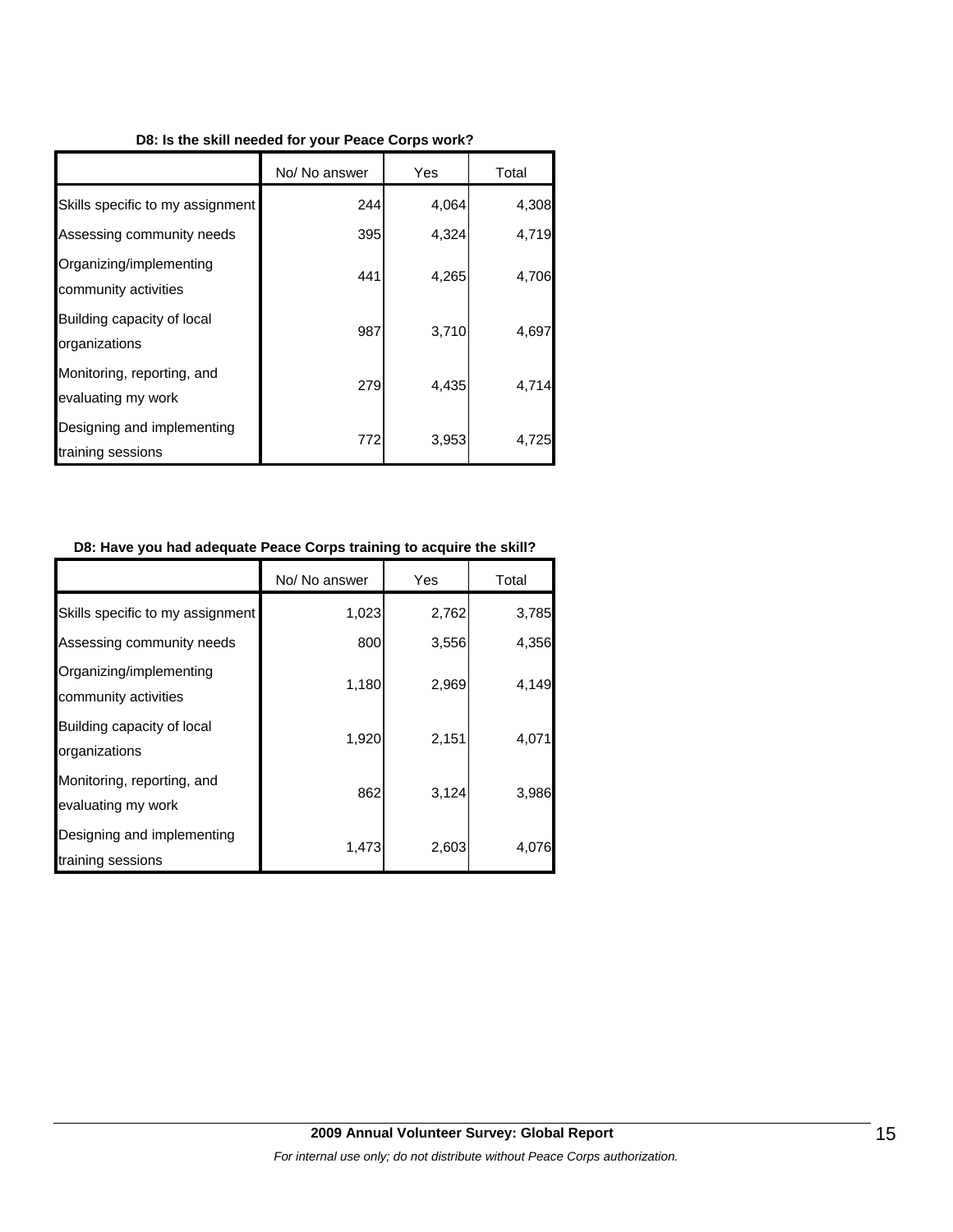# **E. Volunteer Assignment Goals and Impact**

*This section reports Volunteers' self-assessments of their impact on the individuals and organizations in the communities in which they serve. At the end of this section, Volunteers' third goal activities, participation in Coverdell World Wise School/Correspondence Match (CWWS/CM) and use of Peace Corps resources to support their work are reported in questions.* 

|                                                                                                       | Not at all 1 | $\overline{c}$ | 3   | 4   | <b>Exceptionally 5</b> | <b>NA</b> | Total |
|-------------------------------------------------------------------------------------------------------|--------------|----------------|-----|-----|------------------------|-----------|-------|
| Meets the objectives of the<br>project plan                                                           | 2%           | 8%             | 29% | 40% | 17%                    | 3%        | 4782  |
| Builds local capacity for<br>sustainability                                                           | 5%           | 16%            | 34% | 33% | 10%                    | 2%        | 4790  |
| Involves local people in<br>planning and implementing<br>activities                                   | 4%           | 10%            | 27% | 38% | 19%                    | 2%        | 4782  |
| Complements other local<br>development activities                                                     | 7%           | 15%            | 30% | 31% | 12%                    | 5%        | 4772  |
| Transfers skills to host country<br>individuals and organizations                                     | 3%           | 9%             | 30% | 40% | 17%                    | 1%        | 4774  |
| Mobilizes host country<br>nationals (HCNs) to volunteer                                               | 16%          | 25%            | 27% | 18% | 7%                     | 6%        | 4772  |
| Helps promote a better<br>understanding of Americans<br>on the part of the peoples<br>served (goal 2) | 1%           | 5%             | 19% | 39% | 34%                    | 1%        | 4781  |
| Helps promote a better<br>understanding of other<br>peoples on the part of<br>Americans (goal 3)      | 3%           | 6%             | 20% | 36% | 32%                    | 2%        | 4789  |

**E1: To what extent does your Volunteer work assignment address the following?**

#### **E2: To what extent does your host community--?**

|                                          | Not at all 1 | ົ   | ◠<br>٠J | 4   | Exceptionally 5 | <b>NA</b> | Total |
|------------------------------------------|--------------|-----|---------|-----|-----------------|-----------|-------|
| Need the assistance that you<br>provided | 3%           | 12% | 23%     | 35% | 26%             | 0%        | 1820  |
| Want the assistance that you<br>provided | 3%           | 13% | 21%     | 32% | 29%             | 1%        | 1823  |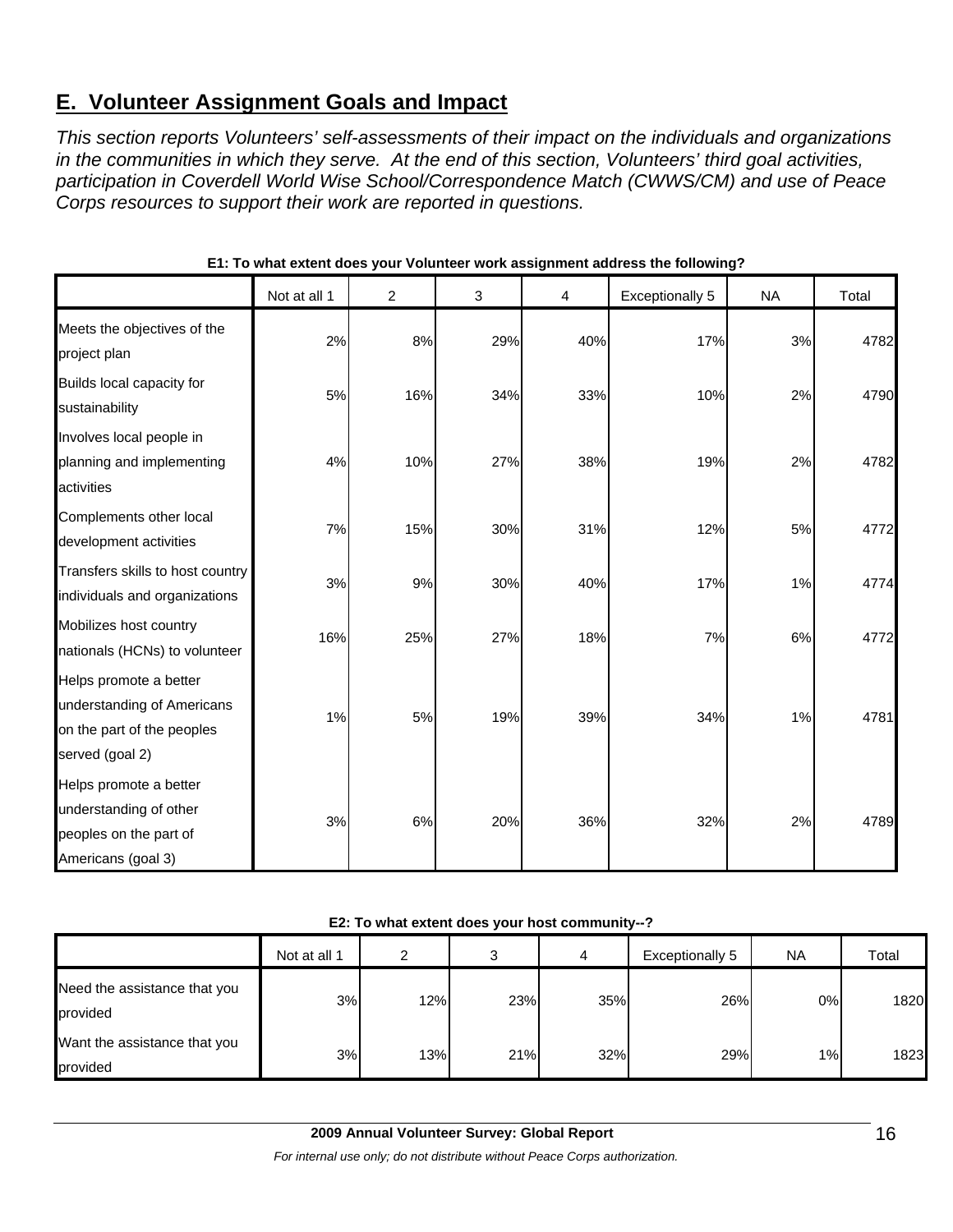|                                                                  | None 1 | $\overline{2}$ | 3   | 4   | Exceptional 5 | <b>NA</b> | Total |
|------------------------------------------------------------------|--------|----------------|-----|-----|---------------|-----------|-------|
| Ability to access information<br>(e.g., library, Internet, etc.) | 17%    | 19%            | 26% | 22% | 10%           | 5%        | 4784  |
| Leadership skills                                                | 7%     | 15%            | 36% | 32% | 8%            | 3%        | 4777  |
| Planning and management                                          | 5%     | 13%            | 33% | 36% | 10%           | 2%        | 4785  |
| Problem solving/critical thinking                                | 6%     | 15%            | 34% | 33% | 9%            | 2%        | 4784  |
| Self-esteem                                                      | 8%     | 14%            | 30% | 32% | 12%           | 5%        | 4767  |
| <b>Technical skills</b>                                          | 6%     | 15%            | 31% | 34% | 11%           | 3%        | 4769  |
| Use of local resources                                           | 7%     | 16%            | 34% | 31% | 9%            | 3%        | 4772  |
| Use of external resources (e.g.,<br>grants, international NGOs)  | 12%    | 19%            | 27% | 26% | 11%           | 5%        | 4769  |
| Better understanding of<br>Americans                             | 2%     | 5%             | 17% | 38% | 36%           | 2%        | 4782  |
| Other: Please specify below                                      | 4%     | 1%             | 4%  | 5%  | 3%            | 83%       | 1596  |

#### **E3: How much impact does your assignment have on the capacities of your host counterparts/community partners?**

#### **E4: How much impact does your assignment have on the capacities of your host individuals with whom you work?**

|                                                                  | None 1 | $\overline{2}$ | 3   | 4   | Exceptional 5 | <b>NA</b> | Total |
|------------------------------------------------------------------|--------|----------------|-----|-----|---------------|-----------|-------|
| Ability to access information<br>(e.g., library, Internet, etc.) | 15%    | 17%            | 27% | 24% | 11%           | 5%        | 4756  |
| Leadership skills                                                | 5%     | 13%            | 32% | 36% | 12%           | 3%        | 4763  |
| Planning and management                                          | 7%     | 18%            | 35% | 29% | 8%            | 4%        | 4761  |
| Problem solving/critical thinking                                | 4%     | 12%            | 32% | 36% | 13%           | 2%        | 4762  |
| Self-esteem                                                      | 3%     | 8%             | 26% | 39% | 20%           | 3%        | 4755  |
| <b>Technical skills</b>                                          | 6%     | 15%            | 32% | 33% | 11%           | 3%        | 4753  |
| Use of local resources                                           | 7%     | 17%            | 34% | 28% | 9%            | 4%        | 4747  |
| Use of external resources (e.g.,<br>grants, international NGOs)  | 19%    | 22%            | 26% | 19% | 7%            | 8%        | 4745  |
| Better understanding of<br>Americans                             | 1%     | 4%             | 15% | 35% | 43%           | 2%        | 4754  |
| Other: Please specify below                                      | 3%     | 1%             | 5%  | 6%  | 5%            | 80%       | 1508  |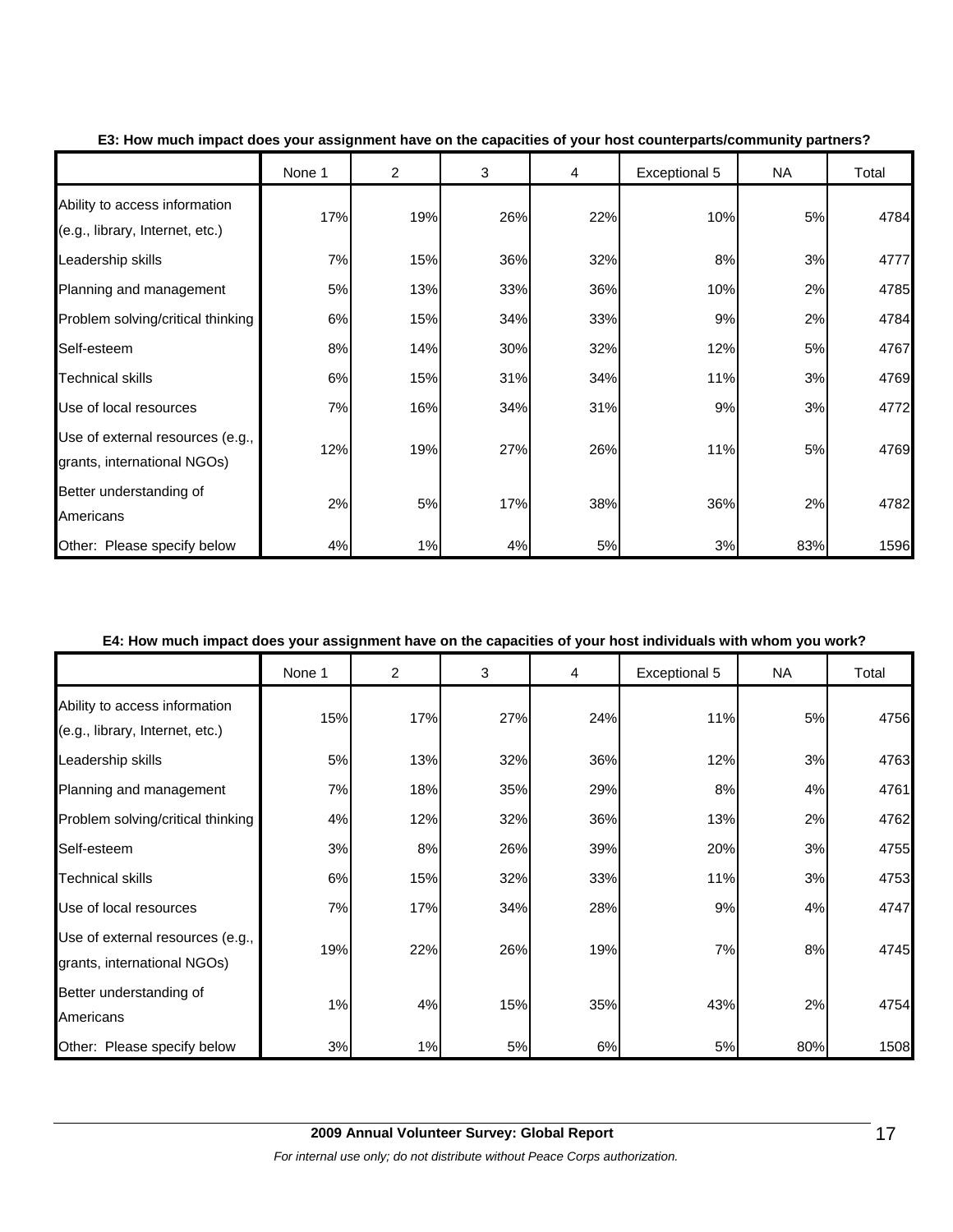|                                                              | None 1 | $\overline{2}$ | 3   | 4   | <b>Exceptional 5</b> | NA  | Total |
|--------------------------------------------------------------|--------|----------------|-----|-----|----------------------|-----|-------|
| Identifying and prioritizing<br>organizational needs         | 10%    | 17%            | 31% | 27% | 7%                   | 7%  | 4769  |
| Leadership                                                   | 11%    | 17%            | 31% | 27% | 6%                   | 8%  | 4766  |
| Management                                                   | 12%    | 18%            | 31% | 25% | 7%                   | 8%  | 4760  |
| Monitoring and evaluation                                    | 12%    | 19%            | 31% | 23% | 6%                   | 8%  | 4750  |
| Planning and implementing<br>organizational activities       | 8%     | 13%            | 30% | 33% | 10%                  | 7%  | 4759  |
| Teamwork/participatory<br>decision-making                    | 9%     | 14%            | 29% | 30% | 10%                  | 7%  | 4751  |
| Use of local resources                                       | 10%    | 17%            | 32% | 25% | 8%                   | 8%  | 4754  |
| Ability to mobilize, manage, and<br>sustain local volunteers | 16%    | 20%            | 29% | 18% | 6%                   | 10% | 4752  |
| Other: Please specify below                                  | 6%     | 1%             | 6%  | 4%  | 2%                   | 81% | 1535  |

#### **E5: To what extent does your assignment enhance the capacities of organizations with whom you work?**

# **E6: How effective have you been in transferring knowledge and skills to help the following persons or groups build their**

| capacities? |  |
|-------------|--|
|             |  |

|                                       | Not at all 1 | 2   | 3   | 4   | <b>Exceptionally 5</b> | NA. | Total |
|---------------------------------------|--------------|-----|-----|-----|------------------------|-----|-------|
| Your counterpart/community<br>partner | 8%           | 15% | 29% | 32% | 13%                    | 3%  | 4780  |
| Another institution/organization      | 10%          | 18% | 32% | 24% | 6%                     | 9%  | 4780  |
| Members of your host<br>community     | 3%           | 12% | 33% | 37% | 12%                    | 3%  | 4779  |
| Other: Please specify below           | 3%           | 0%  | 5%  | 8%  | 6%                     | 78% | 1419  |

# **E7: To what extent have HC individuals gained a better understanding of Americans? Includes "Too early to tell"**

|    | Not at all | Minimally | Moderately | Considerably | Exceptionally | Too early to tell | Total |
|----|------------|-----------|------------|--------------|---------------|-------------------|-------|
| E7 | 0%l        | 3%        | 23%        | 49%          | 20%           | 4%                | 4785  |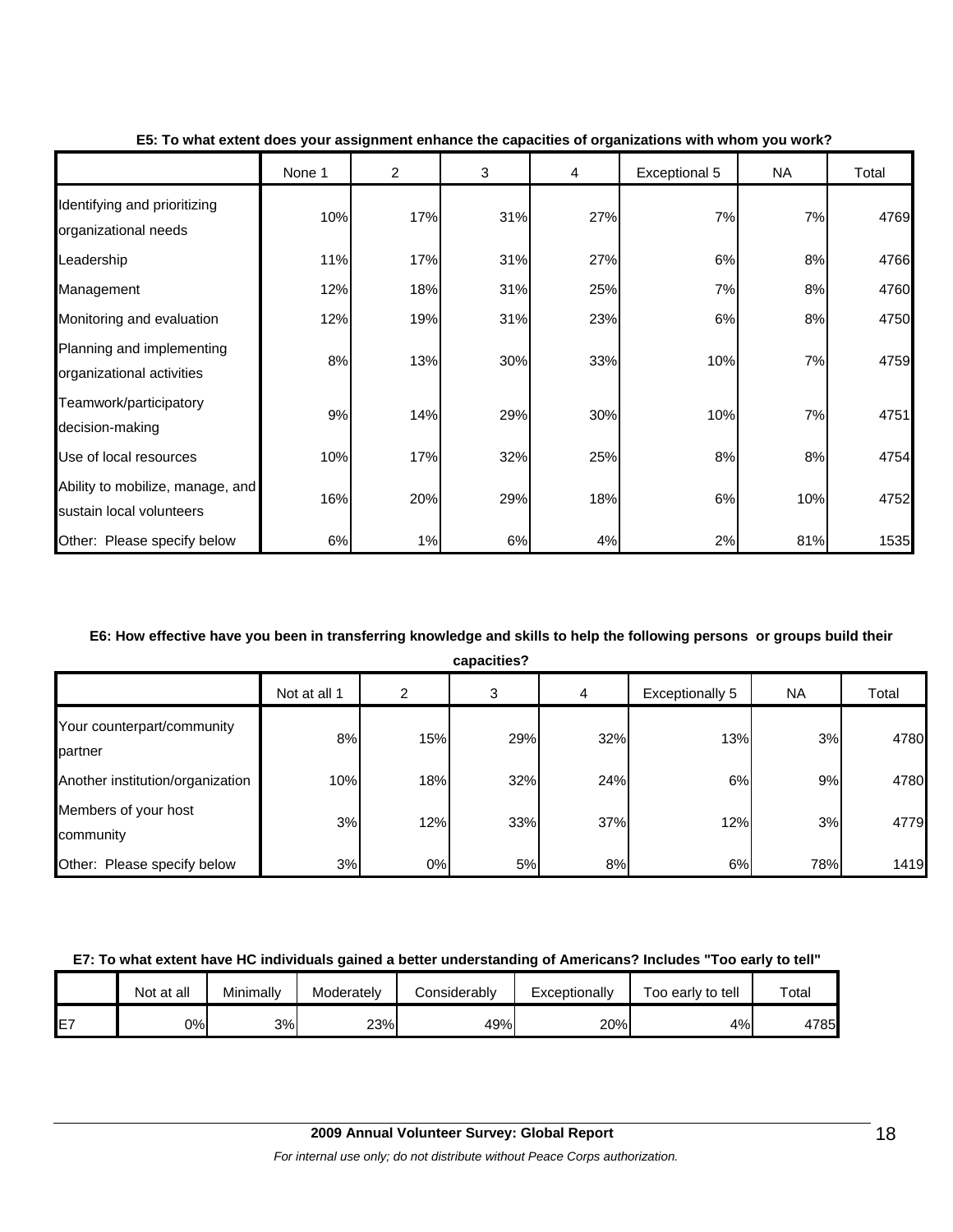### **E7: To what extent have HC individuals gained a better understanding of Americans? Excludes**

**"Too early to tell"**

|    | Not at all | Minimally | Moderately | Considerablv | Exceptionally | $\tau$ otal |
|----|------------|-----------|------------|--------------|---------------|-------------|
| E7 | 2%         | 3%        | 24%        | 51%          | 21%           | 4579        |

# **E9. In which of the following third goal activities have you participated during your PC service?**

|               |                                                              | PCV Responses | % Doing This | <b>Total PCVs</b><br>Responding |
|---------------|--------------------------------------------------------------|---------------|--------------|---------------------------------|
| \$E9Goal3Acts | Electronic updates                                           | 4181          | 89%          |                                 |
|               | Hosting American visitors                                    | 2998          | 64%          |                                 |
|               | Personal website or blog                                     | 2335          | 50%          |                                 |
|               | Hard copy/paper update                                       | 2079          | 44%          |                                 |
|               | Enrollment in the CWWS/CMS<br>program                        | 1717          | 37%          |                                 |
|               | Pen pal program/letter<br>exchange                           | 909           | 19%          |                                 |
|               | While on home leave, spoke at<br>a school or community group | 733           | 16%          |                                 |
|               | Podcasted/created a slide show<br>or video posted online     | 339           | 7%           |                                 |
|               | Other please specify                                         | 267           | 6%           |                                 |
|               | Peace Corps Week activities                                  | 151           | 3%           |                                 |
|               | Total                                                        |               |              | 4702                            |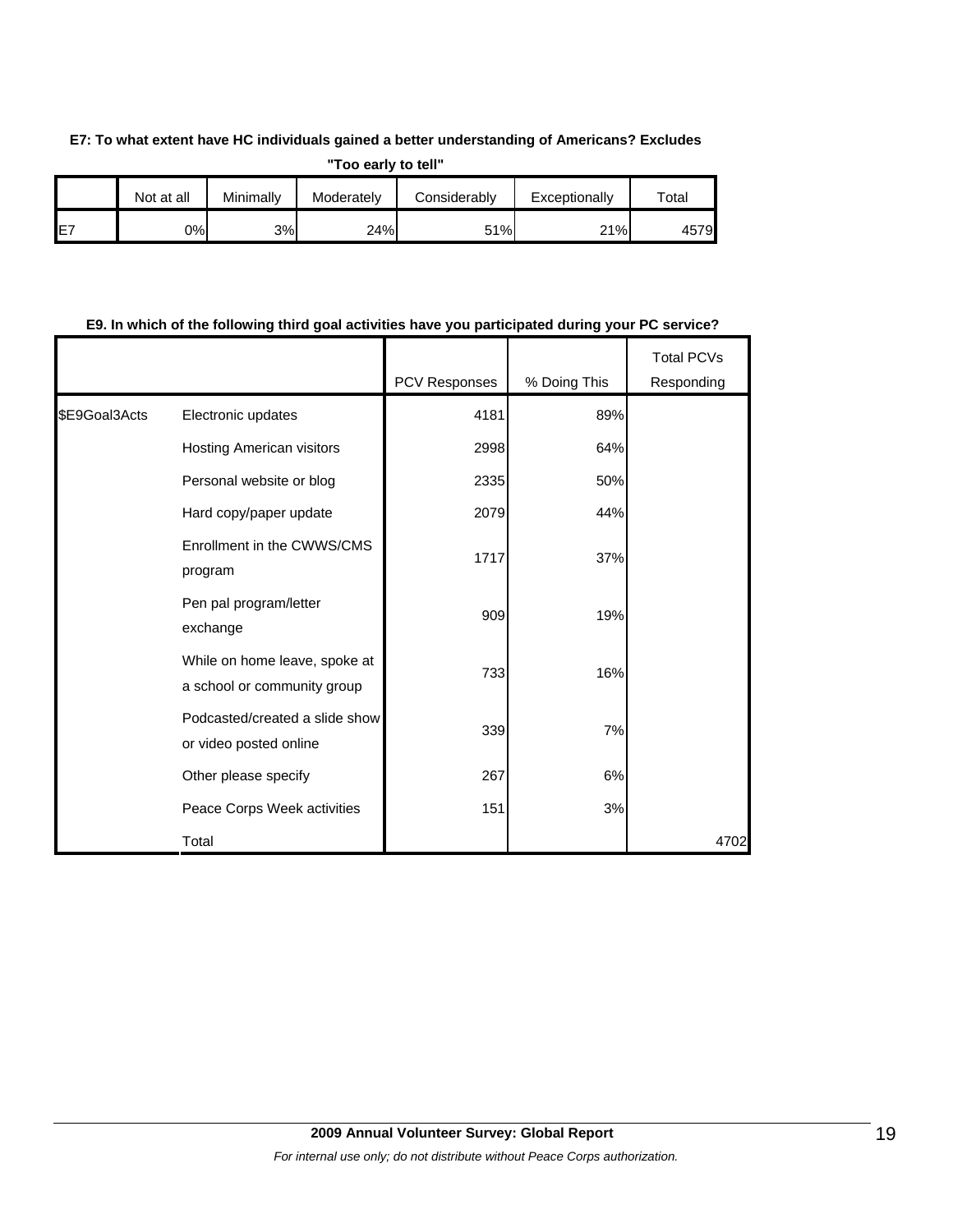# **E9: When asked about third goal activities, Volunteer answered "No**

|                                                                                                                                                                                                                                                                                       | Have done third<br>goal activities | No third goal<br>activities | Total |
|---------------------------------------------------------------------------------------------------------------------------------------------------------------------------------------------------------------------------------------------------------------------------------------|------------------------------------|-----------------------------|-------|
| Peace Corps' third goal is to<br>"help promote a better<br>understanding of other peoples<br>on the part of Americans." In<br>which of the following third goal<br>activities, including your contact<br>with family and friends, have<br>you participated during your<br>Peace Corps | 98%                                | 2%                          | 4851  |

# **E10: Would you recommend participation in the CWWS CMS to other Volunteers?**

|     |                            | I have participated in | I have participated in |       |
|-----|----------------------------|------------------------|------------------------|-------|
|     | I have not participated in | CWWS/CM & would        | CWWS/CM and would      |       |
|     | CWWS/CM.                   | recommend it           | NOT recommend it       | Total |
| E10 | 63%                        | 32%                    | 6%                     | 4628  |

### **E11: To what extent have Americans gained a better understanding of HCNs? (Including "Too early to tell")**

|     | Not at all | Minimally | Moderately | Considerably | Exceptionally | Too early to tell | Total |
|-----|------------|-----------|------------|--------------|---------------|-------------------|-------|
| E11 | 0%I        | 4%        | 25%        | 46%          | 21%           | 3%                | 4772  |

### **E11: To what extent have Americans gained a better understanding of HCNs? (Excluding "Too**

**early to tell")**

|     | Not at all | Minimally | Moderately | Considerably | Exceptionally | $\tau$ otal |
|-----|------------|-----------|------------|--------------|---------------|-------------|
| E11 | 0%         | 4%        | 26%        | 48%          | 22%           | 4608        |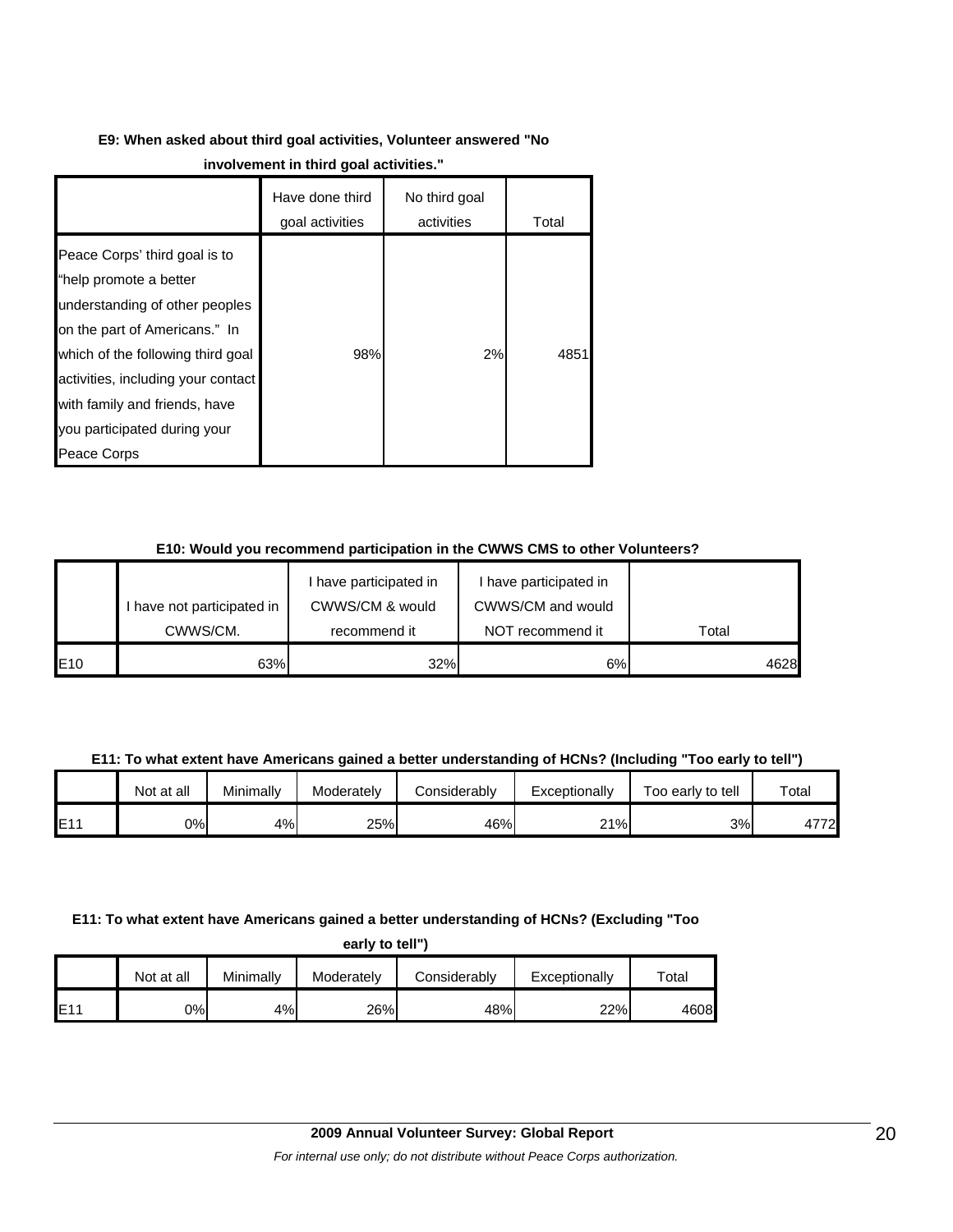|                                                                                | Yes   |
|--------------------------------------------------------------------------------|-------|
| Coverdell World Wise Schools staff (Useful)                                    | 900   |
| Contact with other Peace Corps staff in Washington, D.C. (Useful)              | 578   |
| Information at staging (Useful)                                                | 1,947 |
| Information from your post sent to you before departure (Useful)               | 2,263 |
| Internet (Useful)                                                              | 3,840 |
| Invitation kits (Useful)                                                       | 2,365 |
| Material in staging packet (Useful)                                            | 2,121 |
| Peace Corps staff at post (e.g., World Wise School contact) (Useful)           | 1,378 |
| Recruiting (Useful)                                                            | 1,192 |
| Resources available from Coverdell World Wise Schools (Useful)                 | 646   |
| Resources available on Peace Corps website (e.g., third goal section) (Useful) | 1,485 |
| Training on third goal (Useful)                                                | 1,131 |
| Other: Please specify below (Useful)                                           | 115   |

# **E12: Which of the following resources have been useful to you in your third goal activities?**

## **E12: Which of the following resources would/will be helpful to you in your third goal activities?**

|                                                                                          | Yes   |
|------------------------------------------------------------------------------------------|-------|
| Coverdell World Wise Schools staff (Would be helpful)                                    | 1,515 |
| Contact with other Peace Corps staff in Washington, D.C. (Would be helpful)              | 1,347 |
| Information at staging (Would be helpful)                                                | 673   |
| Information from your post sent to you before departure (Would be helpful)               | 885   |
| Internet (Would be helpful)                                                              | 653   |
| Invitation kits (Would be helpful)                                                       | 468   |
| Material in staging packet (Would be helpful)                                            | 455   |
| Peace Corps staff at post (e.g., World Wise School contact) (Would be helpful)           | 816   |
| Recruiting (Would be helpful)                                                            | 683   |
| Resources available from Coverdell World Wise Schools (Would be helpful)                 | 996   |
| Resources available on Peace Corps website (e.g., third goal section) (Would be helpful) | 972   |
| Training on third goal (Would be helpful)                                                | 1,286 |
| Other: Please specify below (Would/will be helpful)                                      | 98    |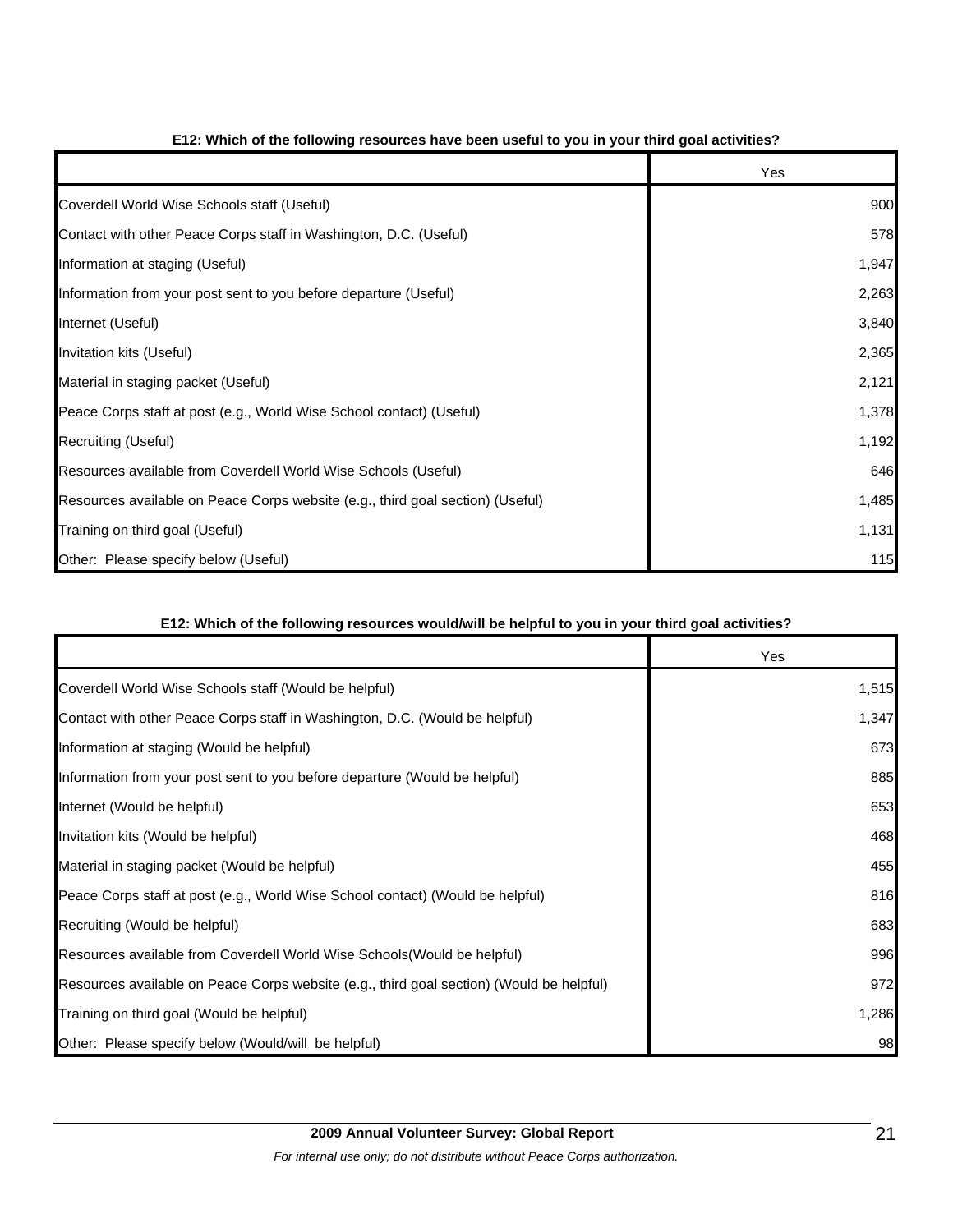|     | No  | Yes, but I haven't used it. | Yes, I have used it. | Total |
|-----|-----|-----------------------------|----------------------|-------|
| E13 | 29% | 57%                         | 15%                  | 4809  |

# **E13: Do you know about the Peace Corps Partnership Program (PCPP)?**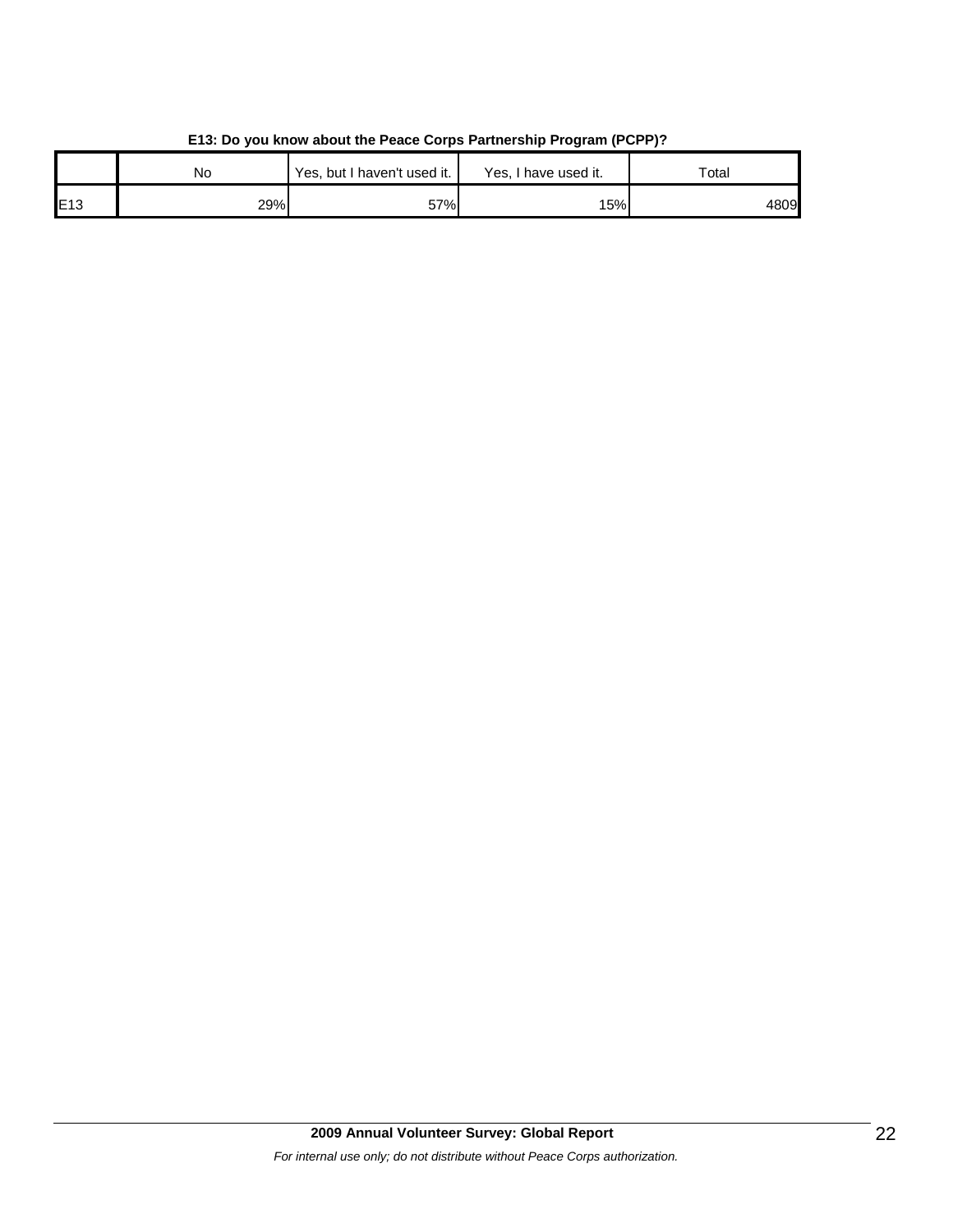# **F. Peace Corps Support**

*This section reports Volunteers' assessments of in-country Peace Corps.* 

|                | Not at all | Poorly | Adequately | Well | Very well | Total |
|----------------|------------|--------|------------|------|-----------|-------|
| E <sub>1</sub> | 4%         | 19%    | 37%        | 23%  | 7%        | 846   |

**F1 (PCVs at post 9+ months): How prepared for your arrival were the host people with whom you work?**



F1: When you arrived at your community, how prepared for your arrival were the host people with whom you work?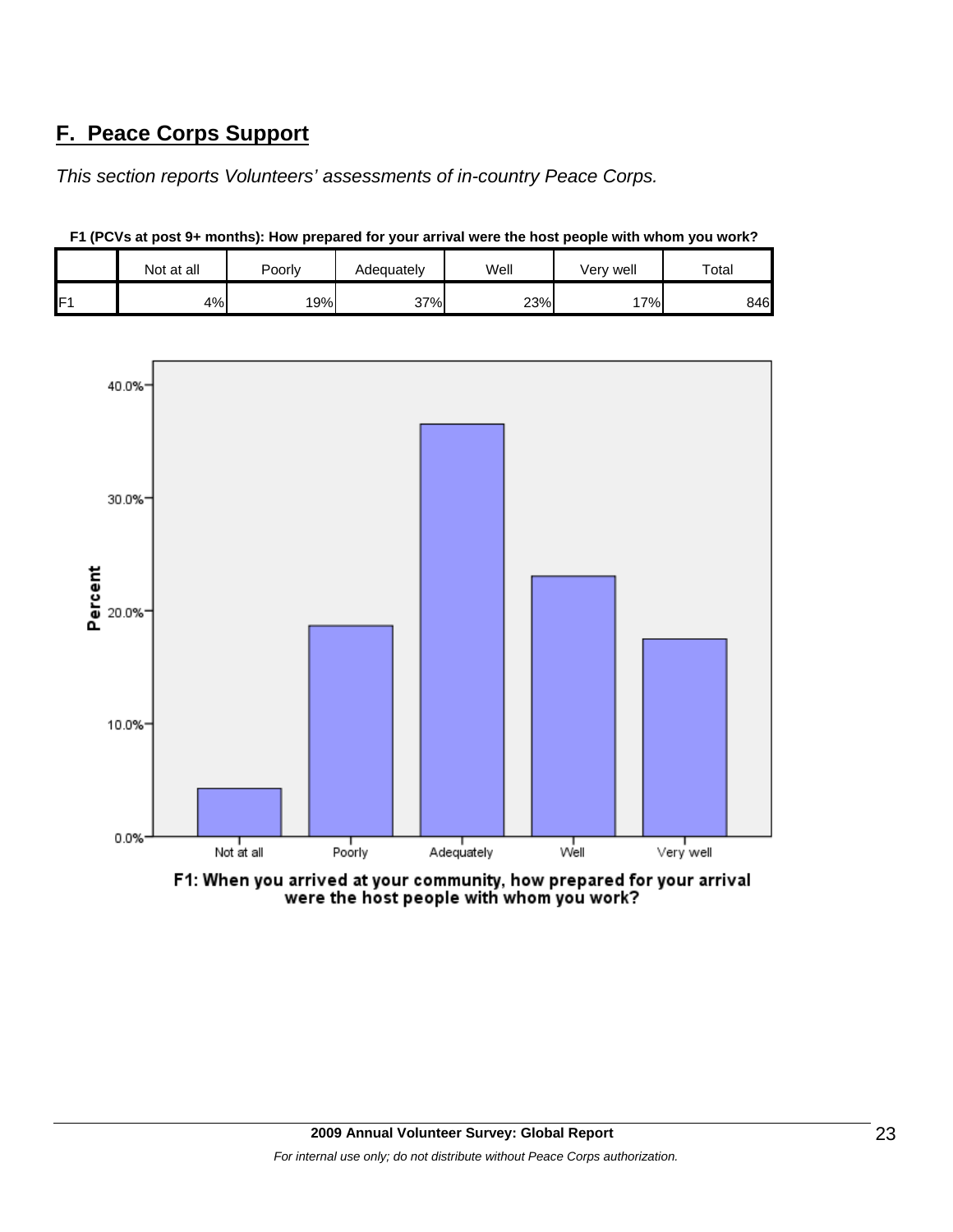|     | Not at all | Minimally | Adequatelv | Considerably | Exceptionally | Not Used | Totai |
|-----|------------|-----------|------------|--------------|---------------|----------|-------|
| IF2 | 1%         | 6%        | 21%        | 31%          | 40%           | 2%       | 4758  |

**F2: How satisfied are you with the health care you received from your PCMO(s)?**

### **F3: How satisfied are you with the following support provided by in-country PC staff?**

|                                             | Not at all 1 | 2   | 3   | 4   | Completely 5 | NA | Total |
|---------------------------------------------|--------------|-----|-----|-----|--------------|----|-------|
| Administrative/logistical                   | 3%           | 11% | 25% | 36% | 25%          | 0% | 4785  |
| Cross-cultural                              | 2%           | 9%  | 27% | 38% | 23%          | 2% | 4789  |
| Emotional                                   | 5%           | 13% | 28% | 30% | 19%          | 6% | 4790  |
| Feedback on my work reports                 | 11%          | 18% | 25% | 22% | 14%          | 9% | 4787  |
| Job assignment                              | 6%           | 16% | 26% | 30% | 21%          | 1% | 4788  |
| Language learning                           | 3%           | 11% | 23% | 34% | 27%          | 1% | 4787  |
| Medical (F3g in survey B3h in<br>data file) | 2%           | 7%  | 18% | 33% | 39%          | 1% | 4787  |
| Safety and security                         | 2%           | 5%  | 16% | 34% | 44%          | 0% | 4787  |
| Site selection/preparation                  | 10%          | 17% | 24% | 27% | 22%          | 0% | 4784  |
| <b>Technical skills</b>                     | 5%           | 17% | 34% | 30% | 12%          | 2% | 4751  |

#### **F4: How satisfied are you with the PC time and resources allocated to mental health/adjustment**

| issues?        |                      |     |     |     |                           |       |  |
|----------------|----------------------|-----|-----|-----|---------------------------|-------|--|
|                | Not at all satisfied |     |     |     | Completely<br>satisfied 5 | Total |  |
| F <sub>4</sub> | 5%                   | 15% | 31% | 30% | 19%                       | 4778  |  |

**F5: What level of PC support have you received to help cope with stress from issues such as HIV/AIDS, food insecurity, etc.** 

**in your community? (Including PCVs w/no need for support)**

|                | No support | Minimal support | Adequate support | Considerable<br>support | Exceptional<br>support | NA/I have no<br>need for support | Total |
|----------------|------------|-----------------|------------------|-------------------------|------------------------|----------------------------------|-------|
| F <sub>5</sub> | 2%         | 12%             | 22%              | 12%                     | 6%                     | 45%                              | 4780  |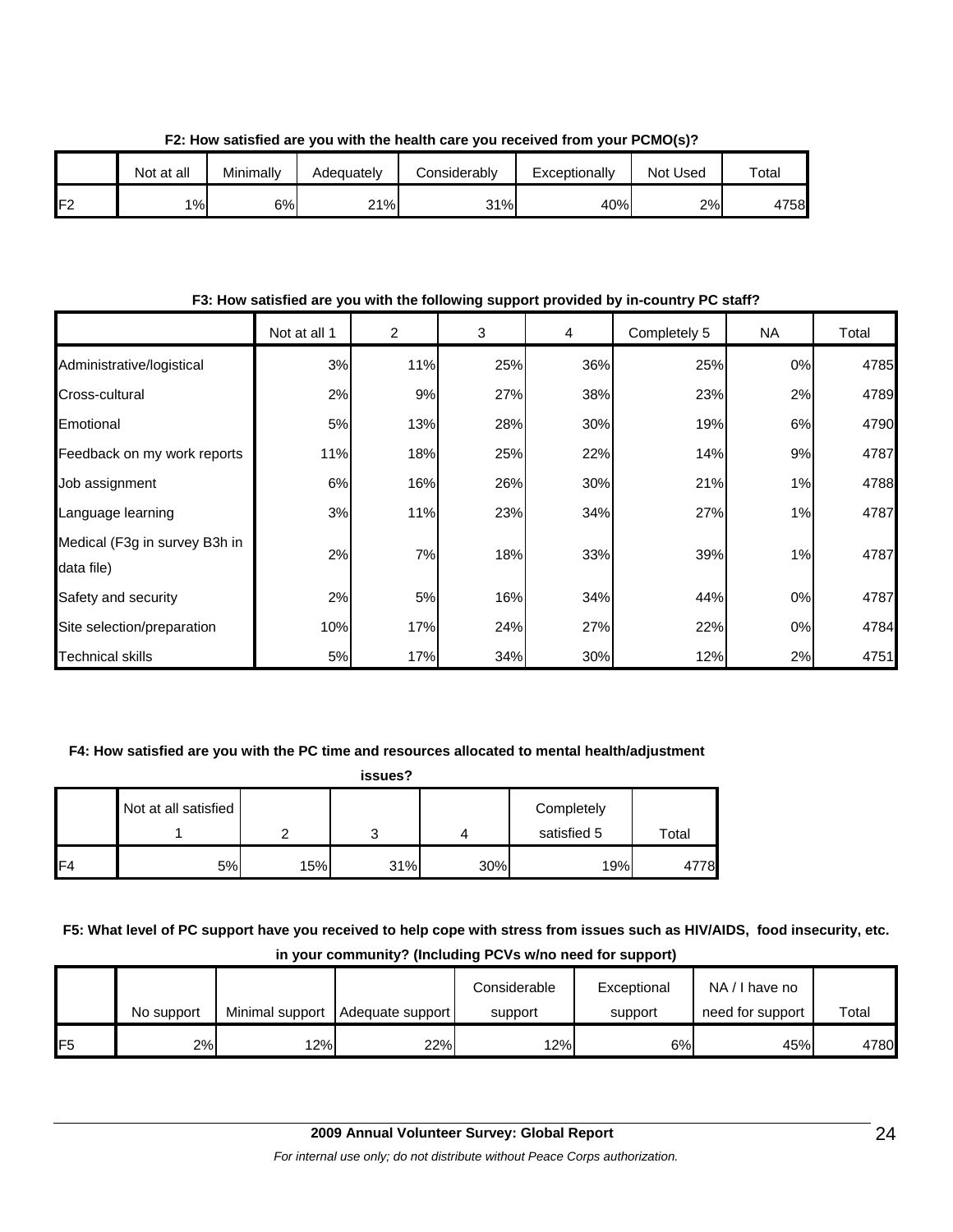# **F5: What level of PC support have you received to help cope with stress from issues such as HIV/AIDS, food insecurity, etc. in your community? (Excluding PCVs w/no need for support)**

|                 | No support | Minimal support | Adequate support | Considerable<br>support | Exceptional<br>support | Total |
|-----------------|------------|-----------------|------------------|-------------------------|------------------------|-------|
| IF <sub>5</sub> | 4%         | 22%             | 39%              | 22%                     | 12%                    | 2648  |

### **F6: How would you rate your interaction with the Country Director in terms of the following?**

|                                    | Not adequate | Adequate | Total |
|------------------------------------|--------------|----------|-------|
| Responsiveness to my issues        | 10%          | 90%      | 4688  |
| Informative content                | 11%          | 89%      | 4658  |
| My comfort level discussing issues | 20%          | 80%      | 4672  |
| Adequacy of visits                 | 24%          | 76%      | 4548  |

## **F6: How would you rate your interaction with the PTO/SRPTC in terms of the following?**

|                                    | Not adequate | Adequate | Total |
|------------------------------------|--------------|----------|-------|
| Responsiveness to my issues        | 10%          | 90%      | 4461  |
| Informative content                | 11%          | 89%      | 4424  |
| My comfort level discussing issues | 16%          | 84%      | 4425  |
| Adequacy of visits                 | 20%          | 80%      | 4302  |

#### **F6: How would you rate your interaction with the APCD/Program Manager in terms of the following?**

|                                    | Not adequate | Adequate | Total |
|------------------------------------|--------------|----------|-------|
| Responsiveness to my issues        | 17%          | 83%      | 4639  |
| Informative content                | 16%          | 84%      | 4599  |
| My comfort level discussing issues | 17%          | 83%      | 4594  |
| Adequacy of visits                 | 18%          | 82%      | 4539  |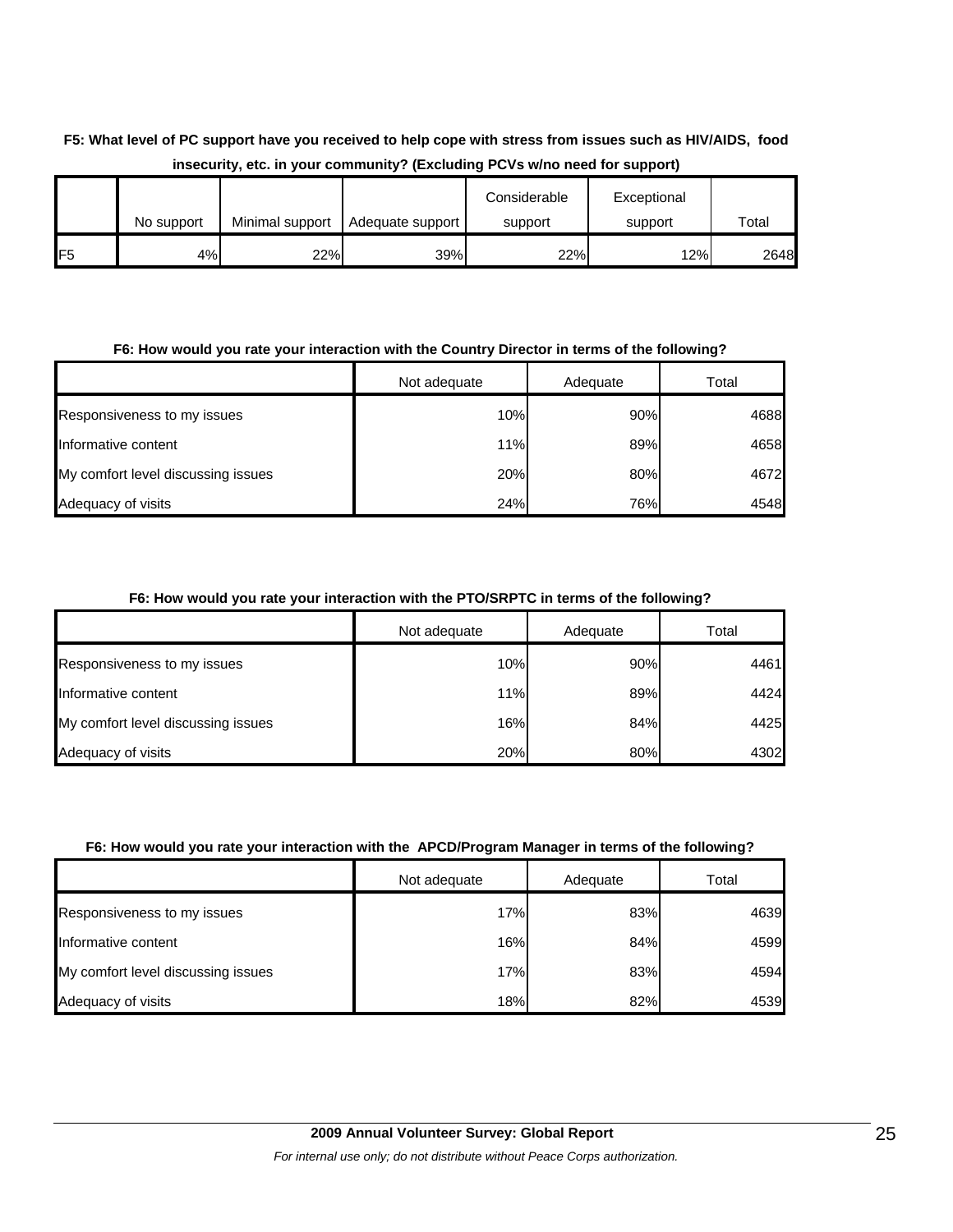|                                    | Not adequate | Adequate | Total |
|------------------------------------|--------------|----------|-------|
| Responsiveness to my issues        | 9%           | 91%      | 4649  |
| Informative content                | 9%           | 91%      | 4599  |
| My comfort level discussing issues | 10%          | 90%      | 4598  |
| Adequacy of visits                 | 13%          | 87%      | 4465  |

## **F6: How would you rate your interaction with the PCMO in terms of the following?**

# **F6: How would you rate your interaction with the Safety and Security Coordinator in terms of the following?**

|                                    | Not adequate | Adequate | Total |
|------------------------------------|--------------|----------|-------|
| Responsiveness to my issues        | 7%           | 93%      | 4680  |
| Informative content                | 7%           | 93%      | 4641  |
| My comfort level discussing issues | 8%           | 92%      | 4632  |
| Adequacy of visits                 | 13%          | 87%      | 4509  |

## **F6: How would you rate your interaction with the Training Manager in terms of the following?**

|                                    | Not adequate | Adequate | Total |
|------------------------------------|--------------|----------|-------|
| <b>Responsiveness to my issues</b> | 9%           | 91%      | 4539  |
| Informative content                | 10%          | 90%      | 4493  |
| My comfort level discussing issues | 12%          | 88%      | 4483  |
| Adequacy of visits                 | 14%          | 86%      | 4316  |

#### **F6: How would you rate your interaction with administrative staff in terms of the following?**

|                                    | Not adequate | Adequate | Total |
|------------------------------------|--------------|----------|-------|
| Responsiveness to my issues        | 10%          | 90%      | 4625  |
| Informative content                | 9%           | 91%      | 4574  |
| My comfort level discussing issues | 11%          | 89%      | 4569  |
| Adequacy of visits                 | 13%          | 87%      | 4381  |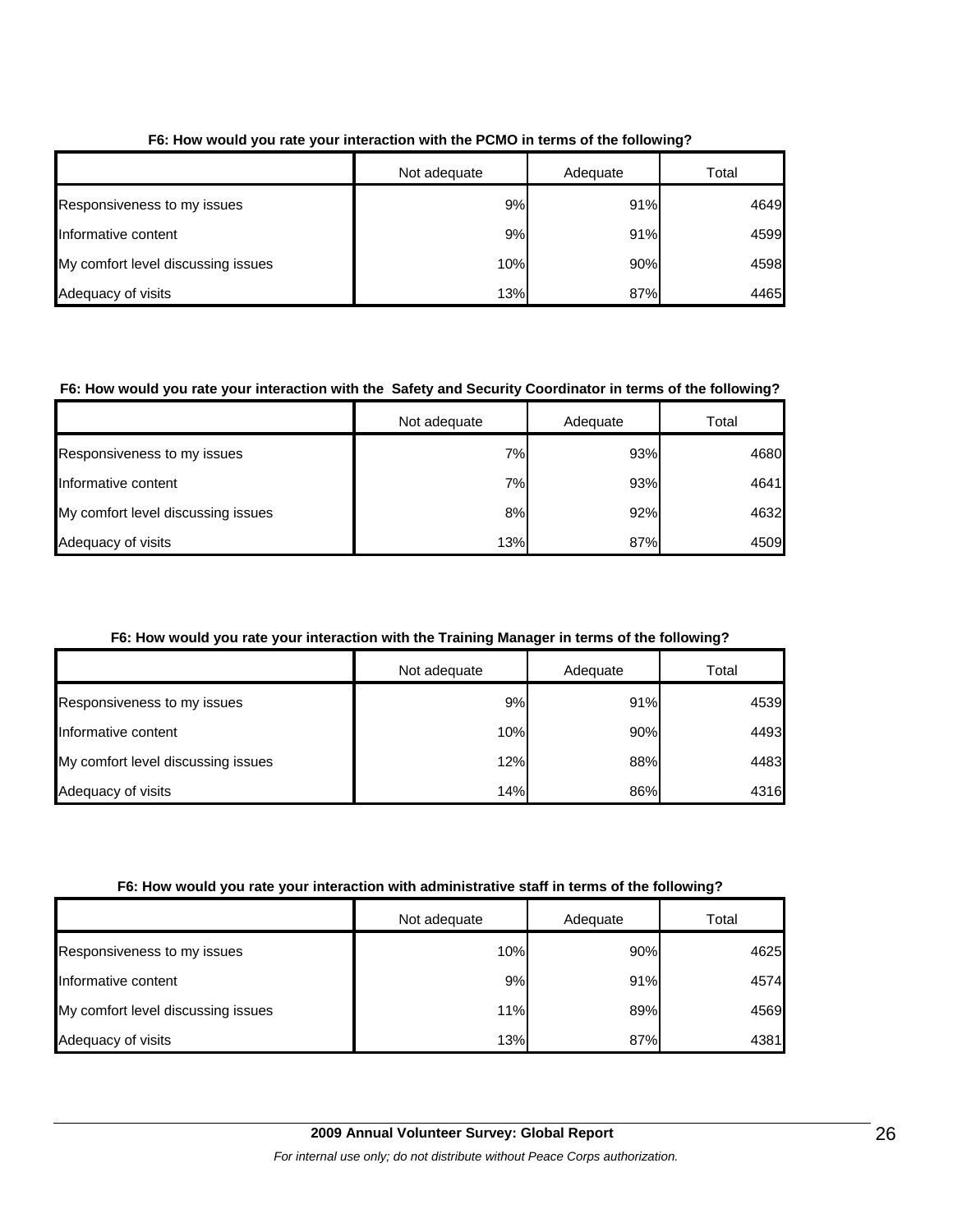# **F6: How would you rate your interaction with other post staff (please**

|                                       | Not adequate | Adequate | Total |
|---------------------------------------|--------------|----------|-------|
| Responsiveness to my issues           | 27%          | 73%      | 557   |
| Informative content                   | 18%          | 82%      | 539   |
| My comfort level discussing<br>issues | 22%          | 78%      | 509   |
| Adequacy of visits                    | 23%          | 77%      | 531   |

## **specify) in terms of the following?**

# **F7: To what extent is your CD aware of Volunteer issues and concerns through interactions with**

**Volunteers?**

|                 | Not at all | Minimally | Adeɑuatelv | Considerablv | Completelv | Total            |
|-----------------|------------|-----------|------------|--------------|------------|------------------|
| IF <sub>7</sub> | 3%         | 15%.      | 29%        | 39%          | 14%        | <b>716</b><br>4, |

### **F8: What is the most effective way you use to communicate with PC staff?**

| Most effective | Cellphone (voice)                     | 43%  | 2033 |
|----------------|---------------------------------------|------|------|
|                | Email/ Internet                       | 22%  | 1052 |
|                | Text messaging                        | 19%  | 908  |
|                | In-person visits                      | 11%  | 531  |
|                | Telephone at residence or work        | 3%   | 140  |
|                | Other. Please specify                 | 1%   | 31   |
|                | Telephone not at residence or<br>work | 1%   | 25   |
|                | CB radio                              | 0%   | 13   |
|                | Letters                               | 0%   | 10   |
|                | Total                                 | 100% | 4743 |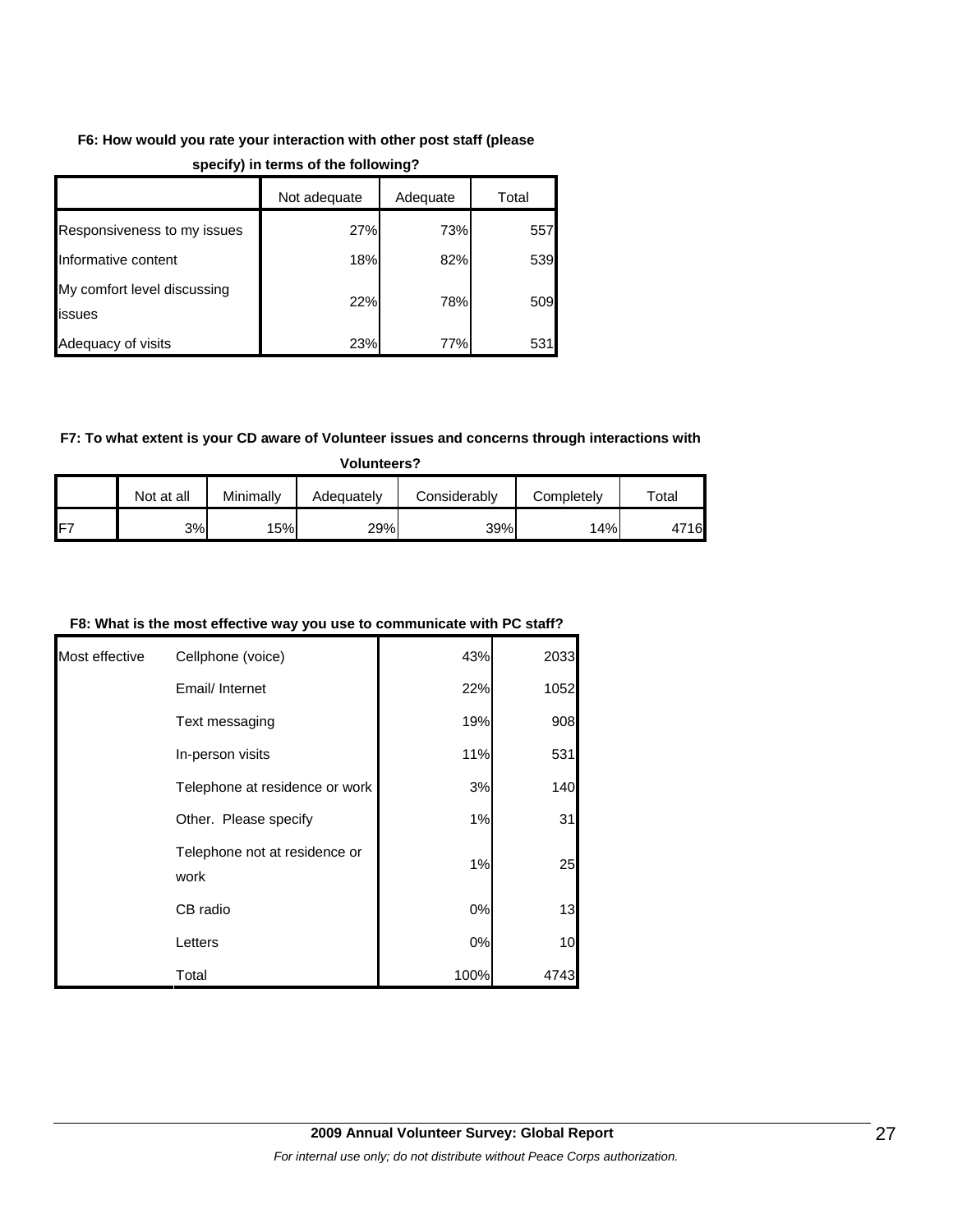| Second most effective | Email/ Internet                    | 35%   | 1641             |
|-----------------------|------------------------------------|-------|------------------|
|                       | Cellphone (voice)                  | 31%   | 1481             |
|                       | Text messaging                     | 20%   | 928              |
|                       | In-person visits                   | 7%    | 348              |
|                       | Telephone at residence or work     | 5%    | 221              |
|                       | Telephone not at residence or work | 1%    | 53               |
|                       | Letters                            | 1%    | 47               |
|                       | CB radio                           | $0\%$ | 12               |
|                       | Other. Please specify              | $0\%$ | $6 \overline{6}$ |
|                       | Total                              | 100%  | 4737             |

#### **F8: What is the second most effective way you use to communicate with PC staff?**

#### **F8: What is the third most effective way you use to communicate with PC staff?**

| (C11_THREE) Third most effective | Email/ Internet                    | 30%  | 1412 |
|----------------------------------|------------------------------------|------|------|
|                                  | In-person visits                   | 28%  | 1291 |
|                                  | Text messaging                     | 20%  | 921  |
|                                  | Cellphone (voice)                  | 12%  | 581  |
|                                  | Telephone at residence or work     | 6%   | 275  |
|                                  | Letters                            | 2%   | 113  |
|                                  | Telephone not at residence or work | 1%   | 44   |
|                                  | Other. Please specify              | 1%   | 31   |
|                                  | CB radio                           | 0%   | 19   |
|                                  | Total                              | 100% | 4687 |

# **F9: How do you rate the effectiveness of your communication resources for contacting in-country PC staff?**

|     | Very poor | Poor | Adequate | Good | Excellent | $\tau$ otal |
|-----|-----------|------|----------|------|-----------|-------------|
| IF9 | 1%        | 4%   | 23%      | 36%  | 37%       | 4807        |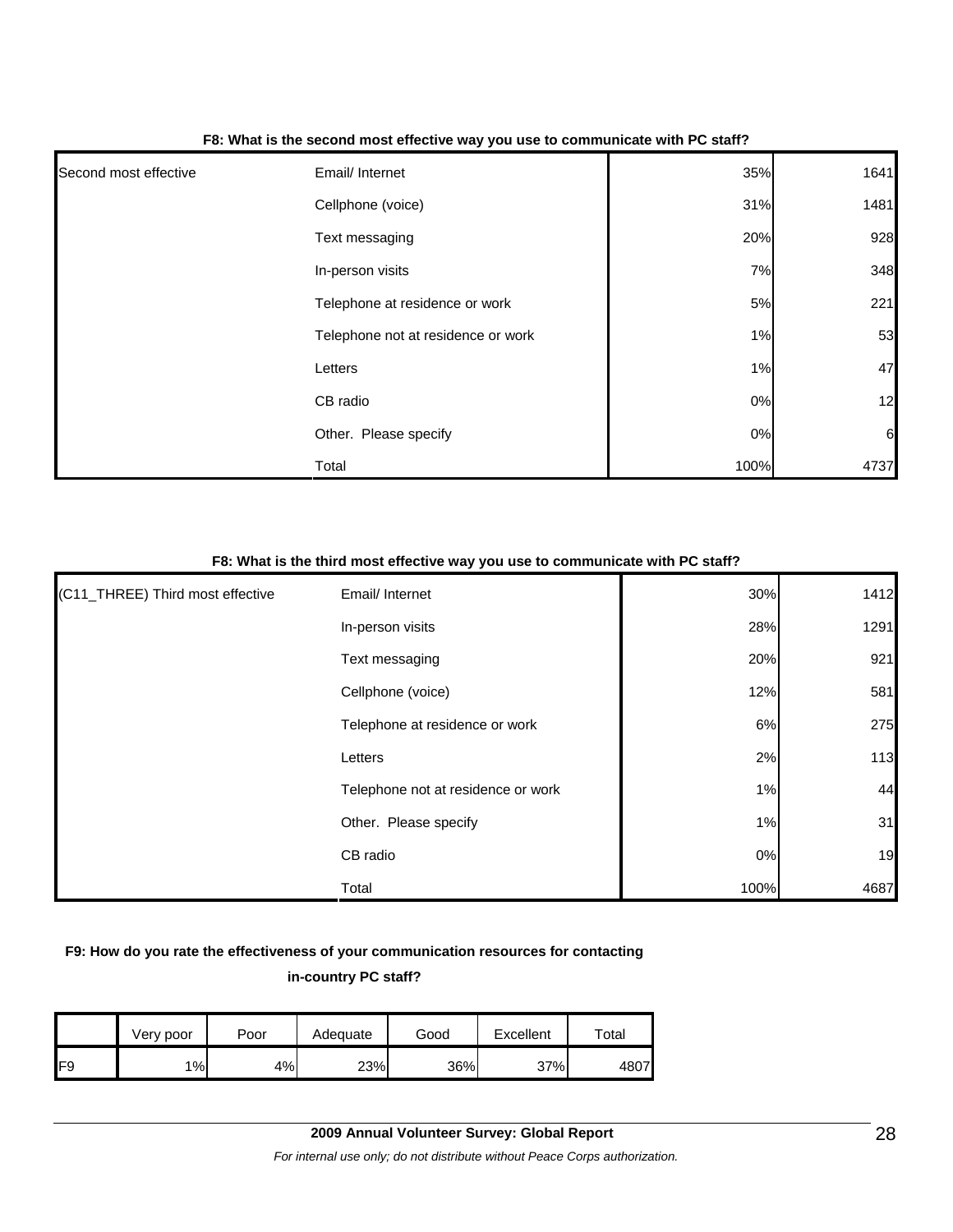# **G. Your Safety and Security**

*This section reports on how safe and informed about their safety Volunteers feel. Their experiences with reported and unreported crimes are summarized.* 

|                                                  |                 |            | Adequately |                     |           |       |
|--------------------------------------------------|-----------------|------------|------------|---------------------|-----------|-------|
|                                                  | Not at All Safe | Often Safe | Safe       | <b>Usually Safe</b> | Very Safe | Total |
| Where you live                                   | 1%              | 4%         | 9%         | 28%                 | 58%       | 4778  |
| Where you work                                   | 0%              | 2%         | 7%l        | 22%                 | 69%       | 4773  |
| When you travel in-country                       | 1%              | 9%         | 28%        | 42%                 | 20%       | 4768  |
| City where main Peace Corps<br>office is located | 3%              | 12%        | 29%        | 34%                 | 22%       | 4754  |

### **G1: How safe do you feel...?**

#### **G2: Please indicate the number of times you experienced the following types of discrimination/harassment.**

|                    | Never | Once  | 2-5 times | 6-10 times | 11-25 times | 26+ times | Total |
|--------------------|-------|-------|-----------|------------|-------------|-----------|-------|
| Age                | 86.8% | 2.2%  | 6.0%      | 1.9%       | 1.1%        | 1.9%      | 3708  |
| Anti-American      | 64.8% | 10.3% | 17.2%     | 3.1%       | 2.3%        | 2.2%      | 3833  |
| <b>Disability</b>  | 99.4% | .1%   | .4%       | .1%        | .1%         |           | 3656  |
| Gender             | 69.6% | 3.0%  | 9.5%      | 4.5%       | 4.1%        | 9.2%      | 3703  |
| Racial/color       | 71.9% | 2.8%  | 5.8%      | 4.1%       | 3.6%        | 11.7%     | 3720  |
| Religious          | 85.4% | 3.2%  | 5.9%      | 2.0%       | 1.3%        | 2.3%      | 3686  |
| Sexual (verbal)    | 59.2% | 5.4%  | 10.8%     | 5.2%       | 4.9%        | 14.4%     | 3742  |
| Sexual (physical)  | 82.8% | 8.7%  | 6.7%      | .8%        | .5%         | .6%       | 3726  |
| Sexual orientation | 96.8% | 1.0%  | 1.4%      | .4%        | .2%         | .3%       | 3609  |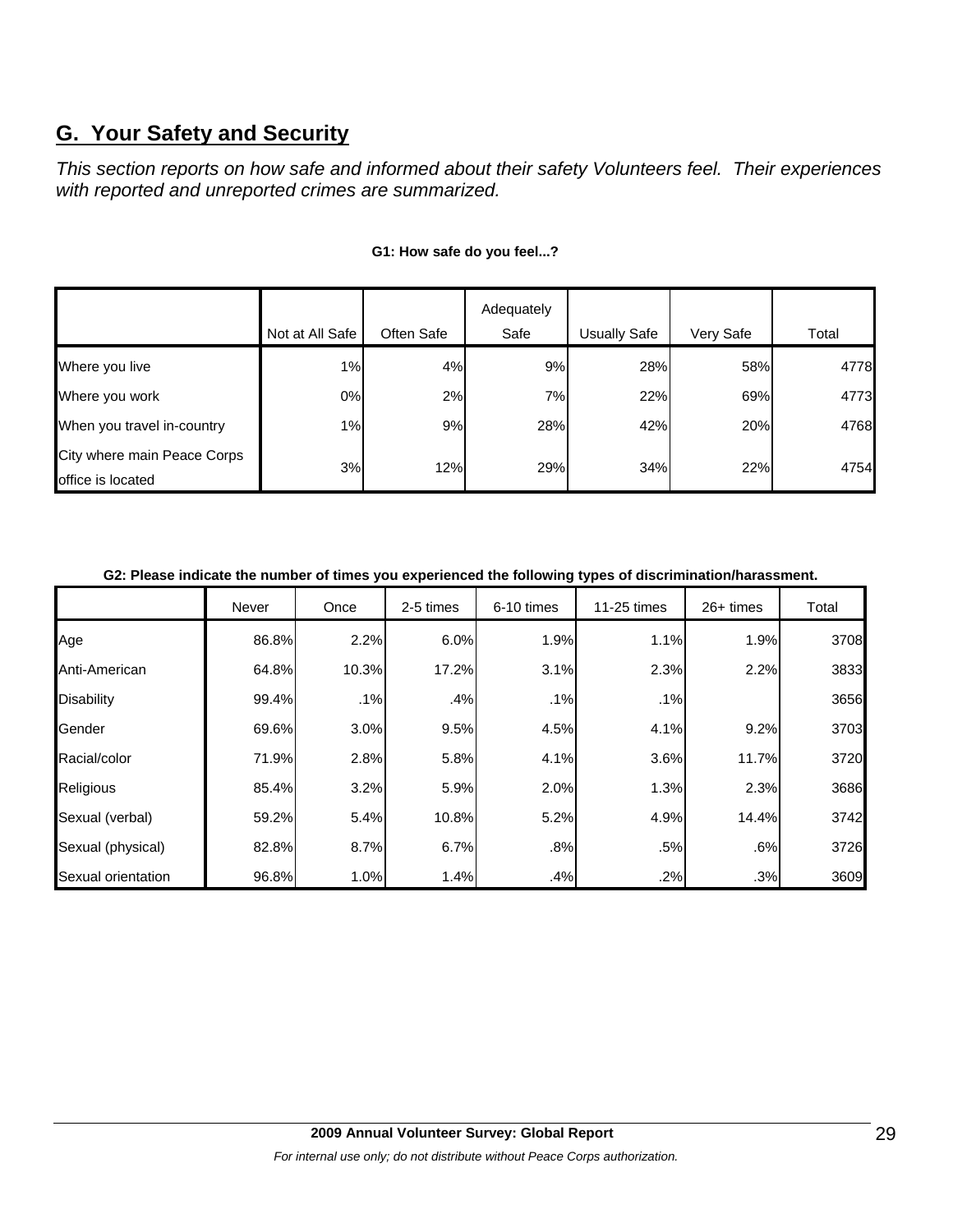|                    | Never | Once  | 2-5 times | 6-10 times | 11-25 times | 26+ times | Total |
|--------------------|-------|-------|-----------|------------|-------------|-----------|-------|
| Age                | 93.2% | 4.7%  | 2.1%      |            |             |           | 471   |
| Anti-American      | 92.3% | 5.7%  | 1.8%      |            | .1%         | .1%       | 1219  |
| <b>Disability</b>  | 97.1% |       | 2.9%      |            |             |           | 35    |
| Gender             | 93.8% | 3.7%  | 1.8%      | .3%        | .2%         | .2%       | 1044  |
| Racial/color       | 93.7% | 2.7%  | 2.4%      | .4%        | .3%         | .5%       | 965   |
| Religious          | 95.1% | 3.9%  | .8%       | .2%        |             |           | 490   |
| Sexual (verbal)    | 86.1% | 8.3%  | 4.6%      | .3%        | .1%         | .6%       | 1429  |
| Sexual (physical)  | 64.1% | 27.5% | 8.3%      |            |             | .2%       | 615   |
| Sexual orientation | 92.9% | 5.5%  | .8%       | .8%        |             |           | 127   |

**G2: Please indicate the number of times you reported discrimination/harassment events to PC.**

### **G3: Please indicate the number of times you experienced the following types of crimes.**

|                    | Never | Once  | 2-5 times | 6-10 times | 11-25 times | $26+$ times | Total |
|--------------------|-------|-------|-----------|------------|-------------|-------------|-------|
| <b>Burglary</b>    | 86.6% | 9.1%  | 4.1%      | .2%        | .1%         |             | 3838  |
| Theft              | 65.0% | 23.7% | 10.8%     | .4%        | .1%         | .0%         | 3981  |
| Robbery            | 93.2% | 6.1%  | .7%       | .0%        | .0%         |             | 3748  |
| Physical assault   | 90.7% | 7.1%  | 2.0%      | .1%        | .1%         |             | 3740  |
| Aggravated assault | 98.6% | 1.2%  | .2%       |            |             |             | 3691  |
| Sexual assault     | 93.3% | 4.9%  | 1.7%      | .1%        | .0%         | .0%         | 3719  |
| Rape               | 99.6% | .4%   |           |            |             |             | 3626  |

#### **G3: Please indicate the number of times you reported the following crimes to Peace Corps.**

|                         | Never | Once  | 2-5 times | 6-10 times | 11-25 times | 26+ times | Total |
|-------------------------|-------|-------|-----------|------------|-------------|-----------|-------|
| <b>Burglary</b>         | 31.4% | 55.7% | 12.7%     | .2%        |             |           | 497   |
| <b>Theft</b>            | 38.5% | 49.3% | 12.3%     |            |             |           | 1313  |
| Robbery                 | 23.8% | 70.0% | 6.2%      |            |             |           | 260   |
| <b>Physical assault</b> | 47.6% | 45.2% | 6.9%      | .3%        |             |           | 334   |
| Aggravated assault      | 40.3% | 55.2% | 4.5%      |            |             |           | 67    |
| Sexual assault          | 54.3% | 39.5% | 6.2%      |            |             |           | 243   |
| Rape                    | 66.7% | 33.3% |           |            |             |           | 30    |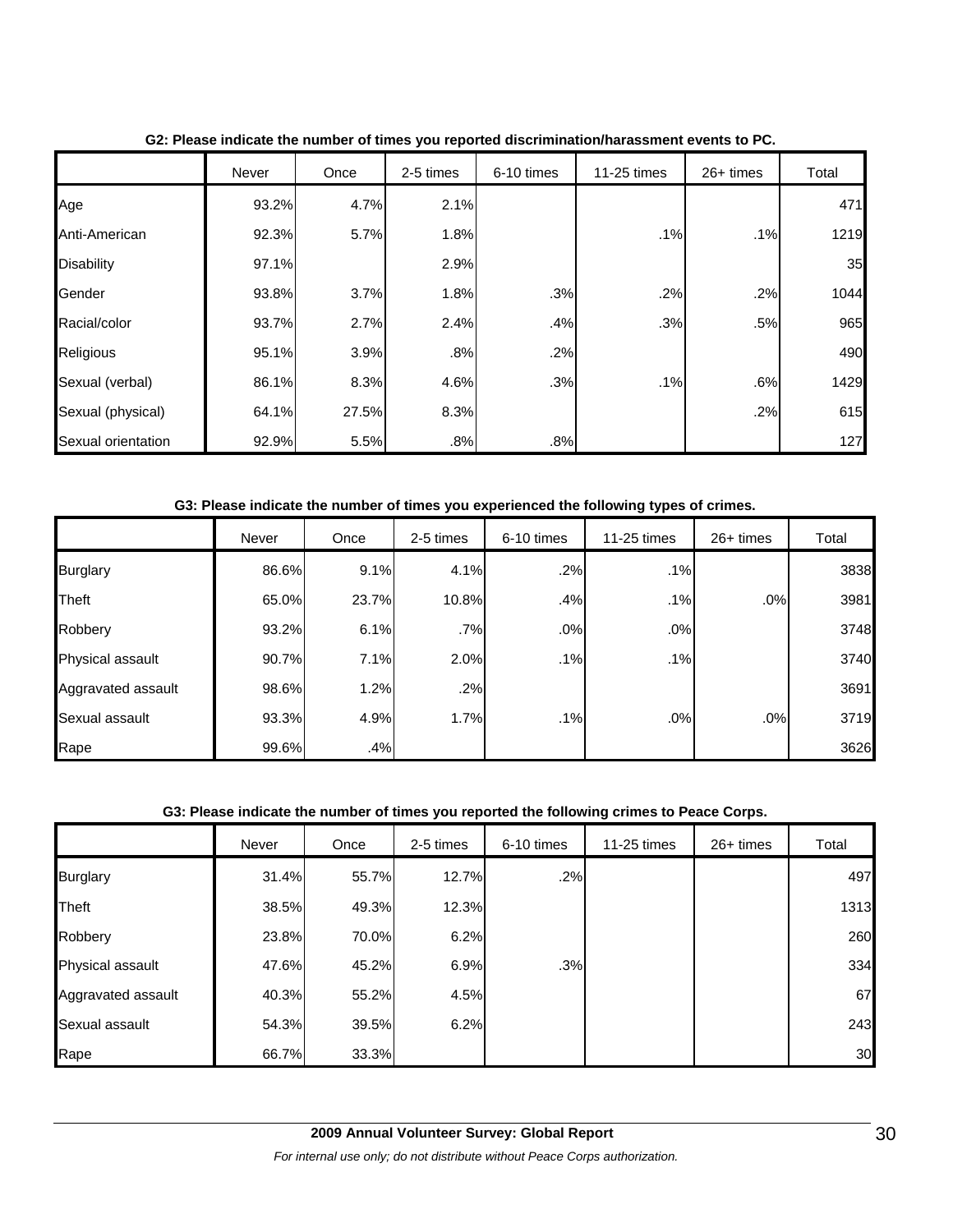|            |                                                             | - - -         | $\mathbf{v}$      |                                 |
|------------|-------------------------------------------------------------|---------------|-------------------|---------------------------------|
|            |                                                             | PCV Responses | % Reason Not Rptd | <b>Total PCVs</b><br>Responding |
| \$NoRpBurg | I felt it was too minor or common to<br>report              | 165           | 63%               |                                 |
|            | did not think the PC could help                             | 92            | 35%               |                                 |
|            | It might hurt my relationship with the<br>community         | 44            | 17%               |                                 |
|            | Other                                                       | 44            | 17%               |                                 |
|            | I believed it could result in changing<br>sites             | 20            | 8%                |                                 |
|            | Reporting might result in disciplinary<br>action against me | 8             | 3%                |                                 |
|            | Concerns of a possible breach in<br>confidentiality         |               | 1%                |                                 |
|            | Total                                                       |               |                   | 262                             |

### **G4: If you did not report your experience with burglary, please your reason(s) for not reporting.**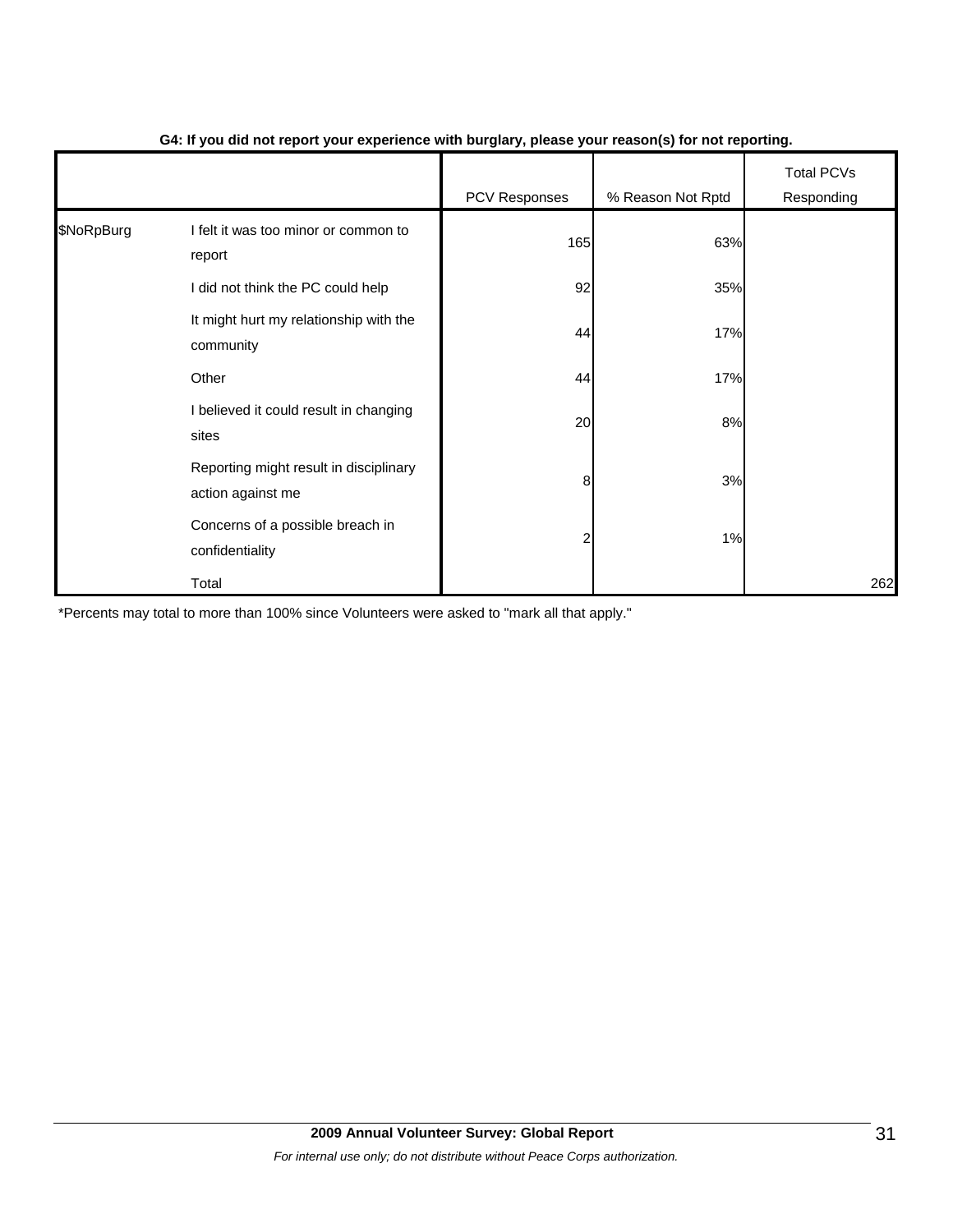|             |                                                             | . .           | $\cdot$           |                                 |
|-------------|-------------------------------------------------------------|---------------|-------------------|---------------------------------|
|             |                                                             | PCV Responses | % Reason Not Rptd | <b>Total PCVs</b><br>Responding |
| \$NoRpTheft | I felt it was too minor or common to<br>report              | 521           | 72%               |                                 |
|             | I did not think the PC could help                           | 301           | 41%               |                                 |
|             | Other                                                       | 111           | 15%               |                                 |
|             | It might hurt my relationship with the<br>community         | 56            | 8%                |                                 |
|             | Reporting might result in disciplinary<br>action against me | 21            | 3%                |                                 |
|             | I believed it could result in changing<br>sites             | 14            | 2%                |                                 |
|             | Concerns of a possible breach in<br>confidentiality         | 5             | 1%                |                                 |
|             | Total                                                       |               |                   | 728                             |

### **G4: If you did not report your experience with theft, please your reason(s) for not reporting.**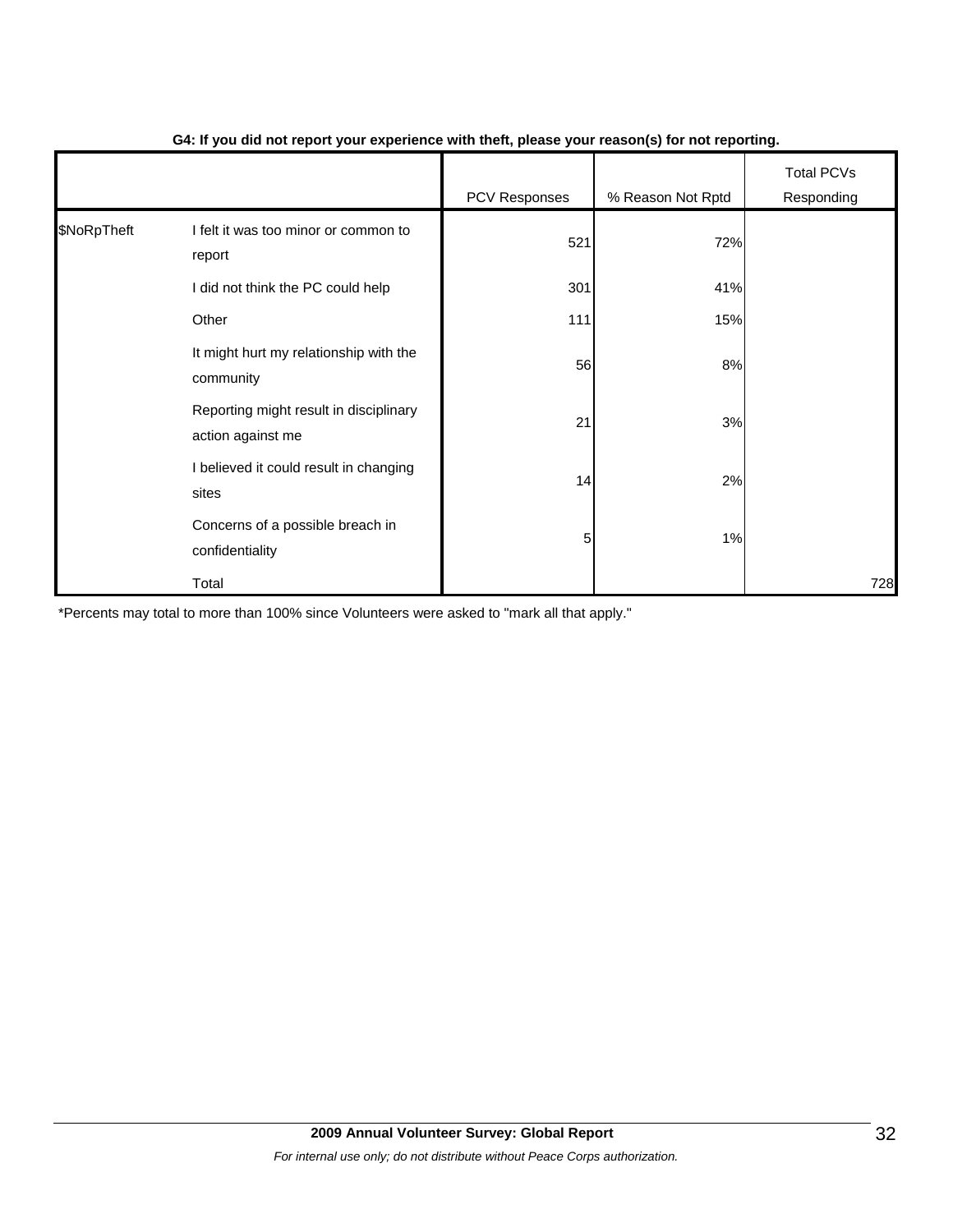|            |                                                             | <b>PCV Responses</b> | % Reason Not<br>Rptd | <b>Total PCVs</b><br>Responding |
|------------|-------------------------------------------------------------|----------------------|----------------------|---------------------------------|
| \$NoRpRobb | Other                                                       | 33                   | 34%                  |                                 |
|            | I did not think the PC could help                           | 32                   | 33%                  |                                 |
|            | I felt it was too minor or<br>common to report              | 30                   | 31%                  |                                 |
|            | Reporting might result in<br>disciplinary action against me | 15                   | 15%                  |                                 |
|            | I believed it could result in<br>changing sites             | 4                    | 4%                   |                                 |
|            | It might hurt my relationship<br>with the community         | 3                    | 3%                   |                                 |
|            | Concerns of a possible breach<br>in confidentiality         | 2                    | 2%                   |                                 |
|            | Total                                                       |                      |                      | 98                              |

### **G4: If you did not report your experience with robbery, please your reason(s) for not reporting.**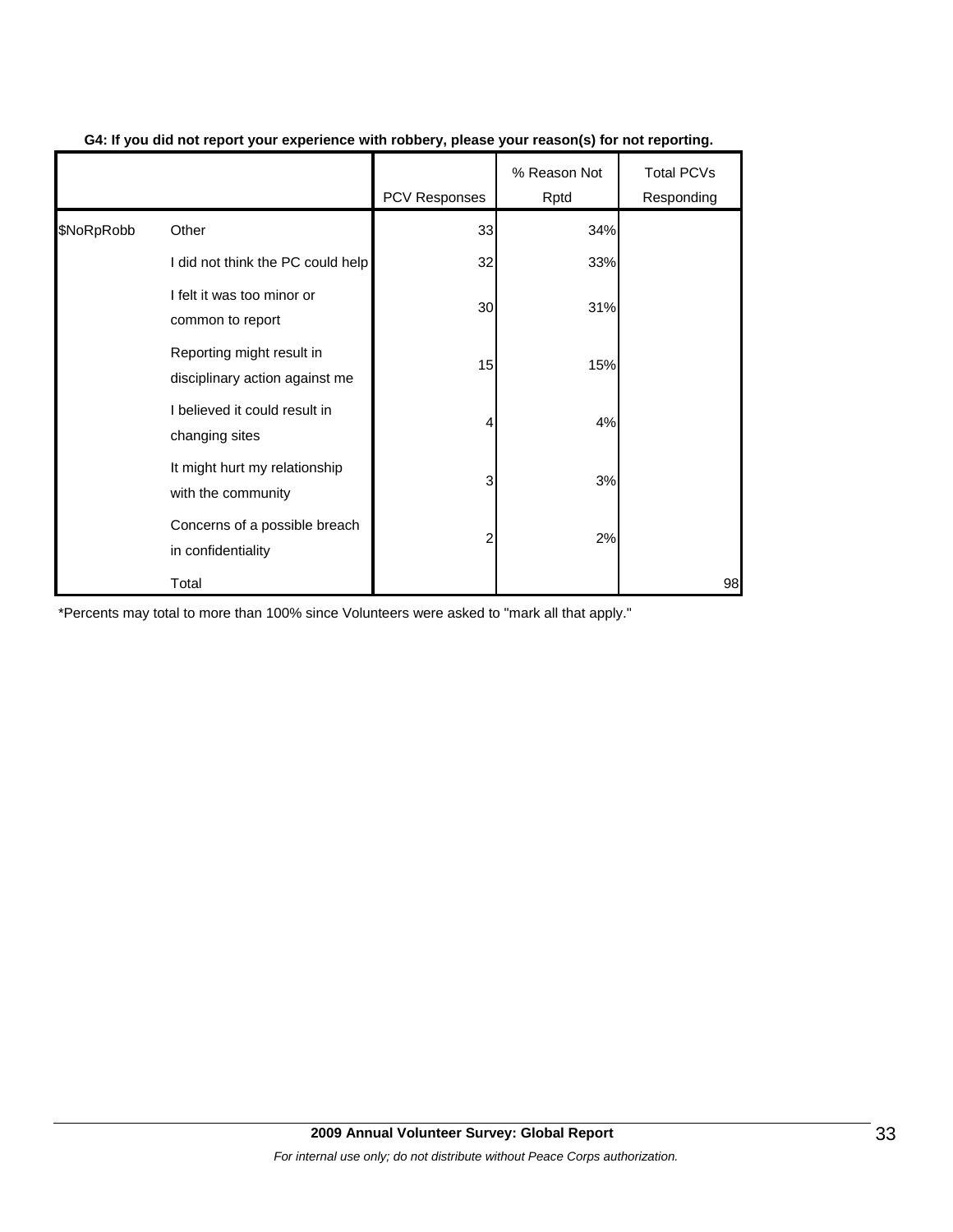|            |                                                             | .                    |                      |                                 |
|------------|-------------------------------------------------------------|----------------------|----------------------|---------------------------------|
|            |                                                             | <b>PCV Responses</b> | % Reason Not<br>Rptd | <b>Total PCVs</b><br>Responding |
| \$NoRpPhAs | I felt it was too minor or<br>common to report              | 122                  | 58%                  |                                 |
|            | I did not think the PC could help                           | 77                   | 36%                  |                                 |
|            | Other                                                       | 45                   | 21%                  |                                 |
|            | Reporting might result in<br>disciplinary action against me | 22                   | 10%                  |                                 |
|            | It might hurt my relationship<br>with the community         | 17                   | 8%                   |                                 |
|            | I believed it could result in<br>changing sites             | 16                   | 8%                   |                                 |
|            | Concerns of a possible breach<br>in confidentiality         | 8                    | 4%                   |                                 |
|            | Total                                                       |                      |                      | 212                             |

**G4: If you did not report your experience with physical assault, please your reason(s) for not reporting.**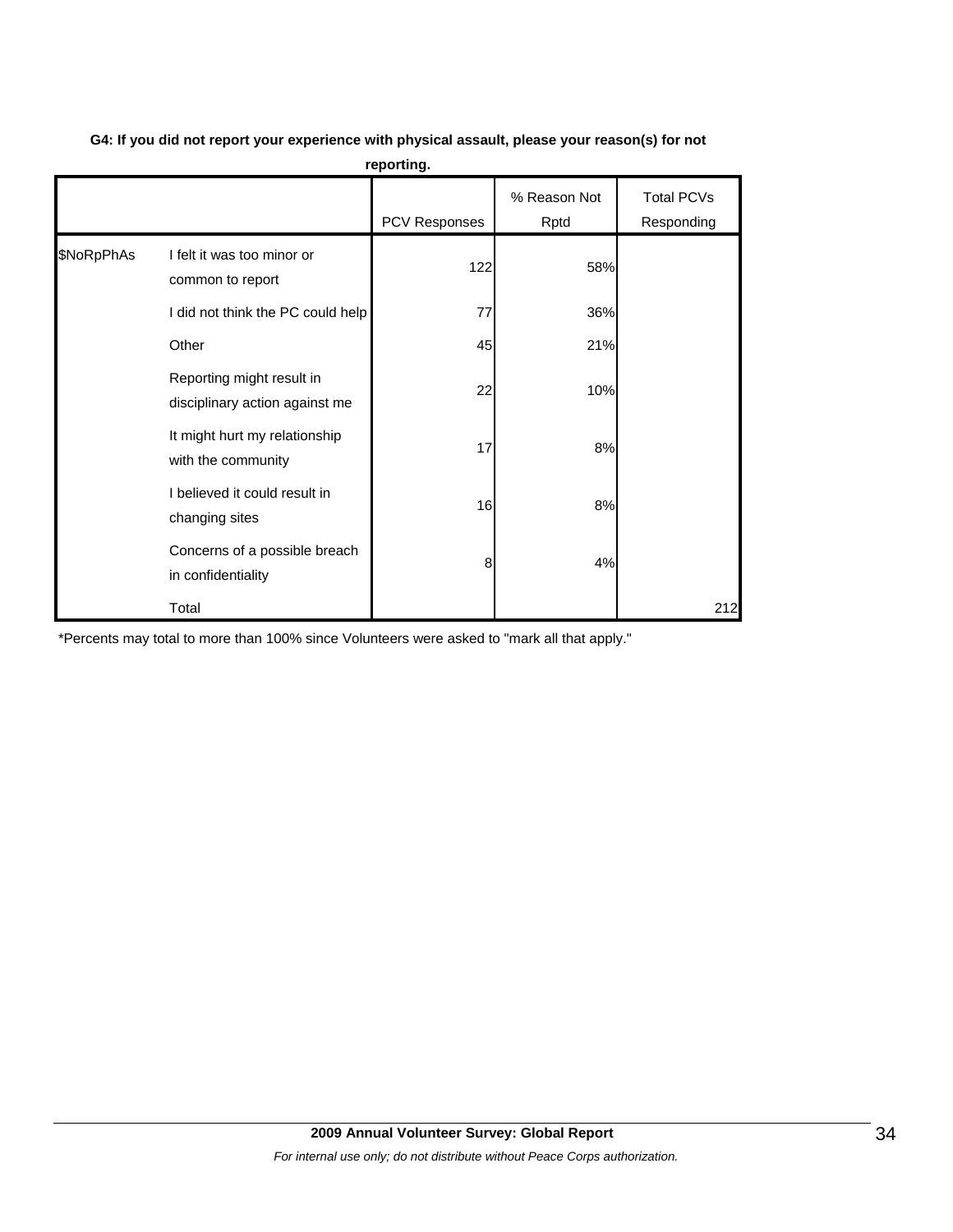|            |                                                             | reporting.    |                      |                          |
|------------|-------------------------------------------------------------|---------------|----------------------|--------------------------|
|            |                                                             | PCV Responses | % Reason Not<br>Rptd | Total PCVs<br>Responding |
| \$NoRpAgAs | Other                                                       | 23            | 48%                  |                          |
|            | I did not think the PC could help                           | 12            | 25%                  |                          |
|            | I felt it was too minor or<br>common to report              | 8             | 17%                  |                          |
|            | Reporting might result in<br>disciplinary action against me | 5             | 10%                  |                          |
|            | I believed it could result in<br>changing sites             | 3             | 6%                   |                          |
|            | It might hurt my relationship<br>with the community         | 3             | 6%                   |                          |
|            | Concerns of a possible breach<br>in confidentiality         | 2             | 4%                   |                          |
|            | Total                                                       |               |                      | 48                       |

**G4: If you did not report your experience with aggravated assault, please your reason(s) for not reporting.**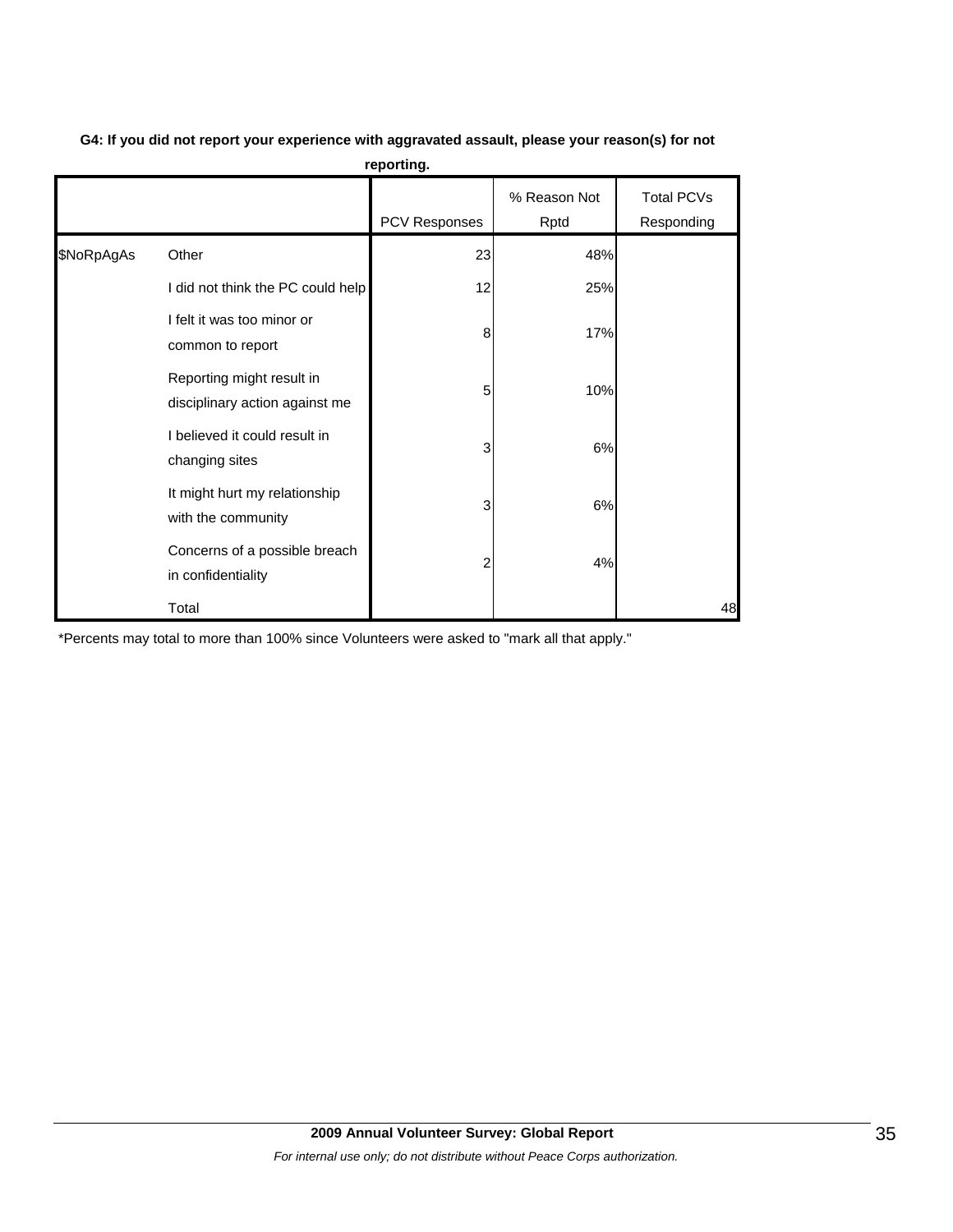|            |                                                             | PCV Responses | % Reason Not<br>Rptd | <b>Total PCVs</b><br>Responding |
|------------|-------------------------------------------------------------|---------------|----------------------|---------------------------------|
| \$NoRpSxAs | I felt it was too minor or<br>common to report              | 91            | 46%                  |                                 |
|            | I did not think the PC could help                           | 81            | 41%                  |                                 |
|            | Other                                                       | 48            | 24%                  |                                 |
|            | It might hurt my relationship<br>with the community         | 29            | 15%                  |                                 |
|            | I believed it could result in<br>changing sites             | 19            | 10%                  |                                 |
|            | Concerns of a possible breach<br>in confidentiality         | 12            | 6%                   |                                 |
|            | Reporting might result in<br>disciplinary action against me | 12            | 6%                   |                                 |
|            | Total                                                       |               |                      | 196                             |

### **G4: If you did not report your experience with sexual assault, please your reason(s) for not reporting.**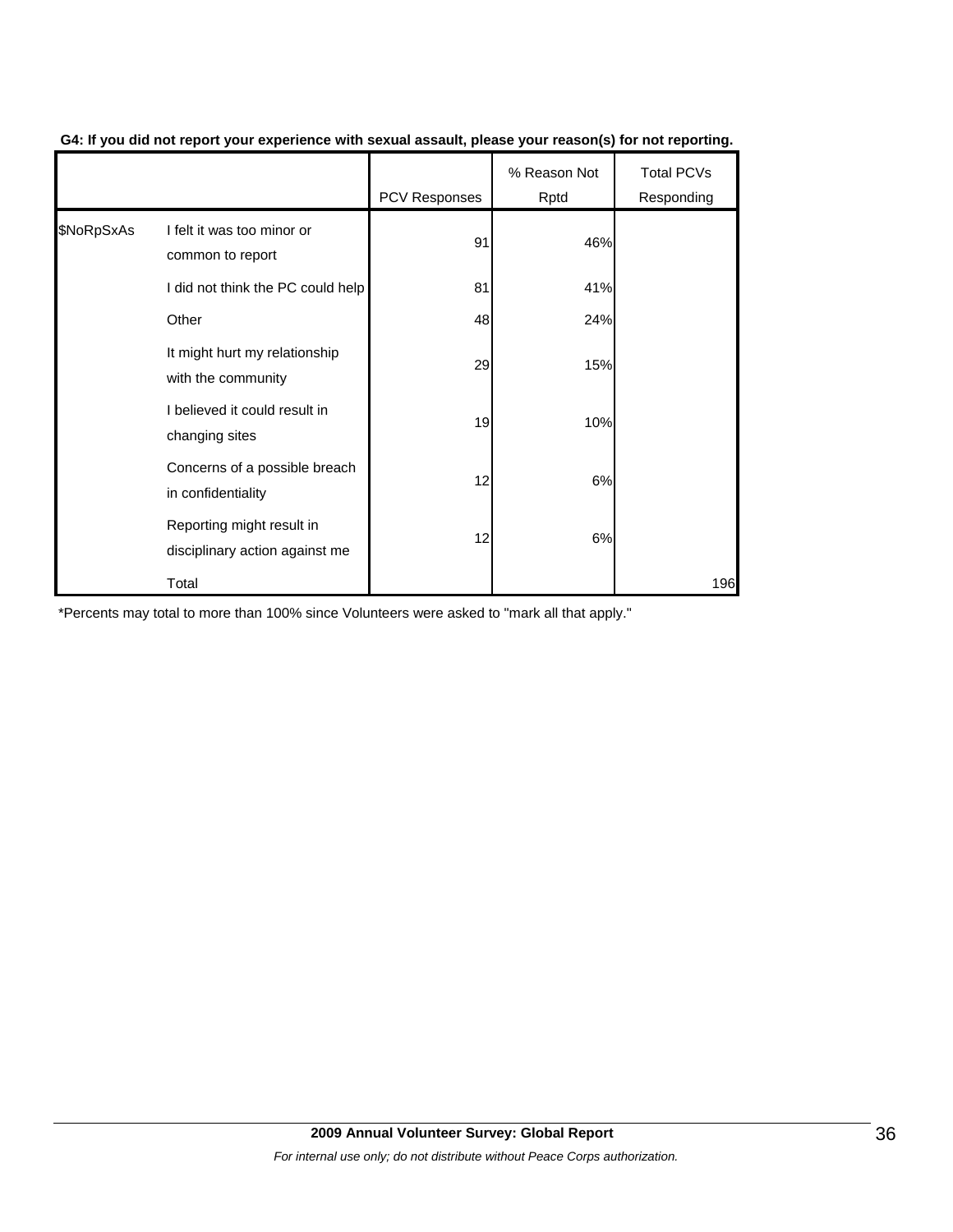|            |                                                             | <b>PCV Responses</b> | % Reason Not<br>Rptd | <b>Total PCVs</b><br>Responding |
|------------|-------------------------------------------------------------|----------------------|----------------------|---------------------------------|
| \$NoRpRape | Other                                                       | 22                   | 67%                  |                                 |
|            | I did not think the PC could help                           | 6                    | 18%                  |                                 |
|            | It might hurt my relationship<br>with the community         | 4                    | 12%                  |                                 |
|            | I believed it could result in<br>changing sites             | 3                    | 9%                   |                                 |
|            | Concerns of a possible breach<br>in confidentiality         | 3                    | 9%                   |                                 |
|            | I felt it was too minor or<br>common to report              |                      | 3%                   |                                 |
|            | Reporting might result in<br>disciplinary action against me |                      | 3%                   |                                 |
|            | Total                                                       |                      |                      | 33                              |

### **G4: If you did not report your experience with rape, please your reason(s) for not reporting.**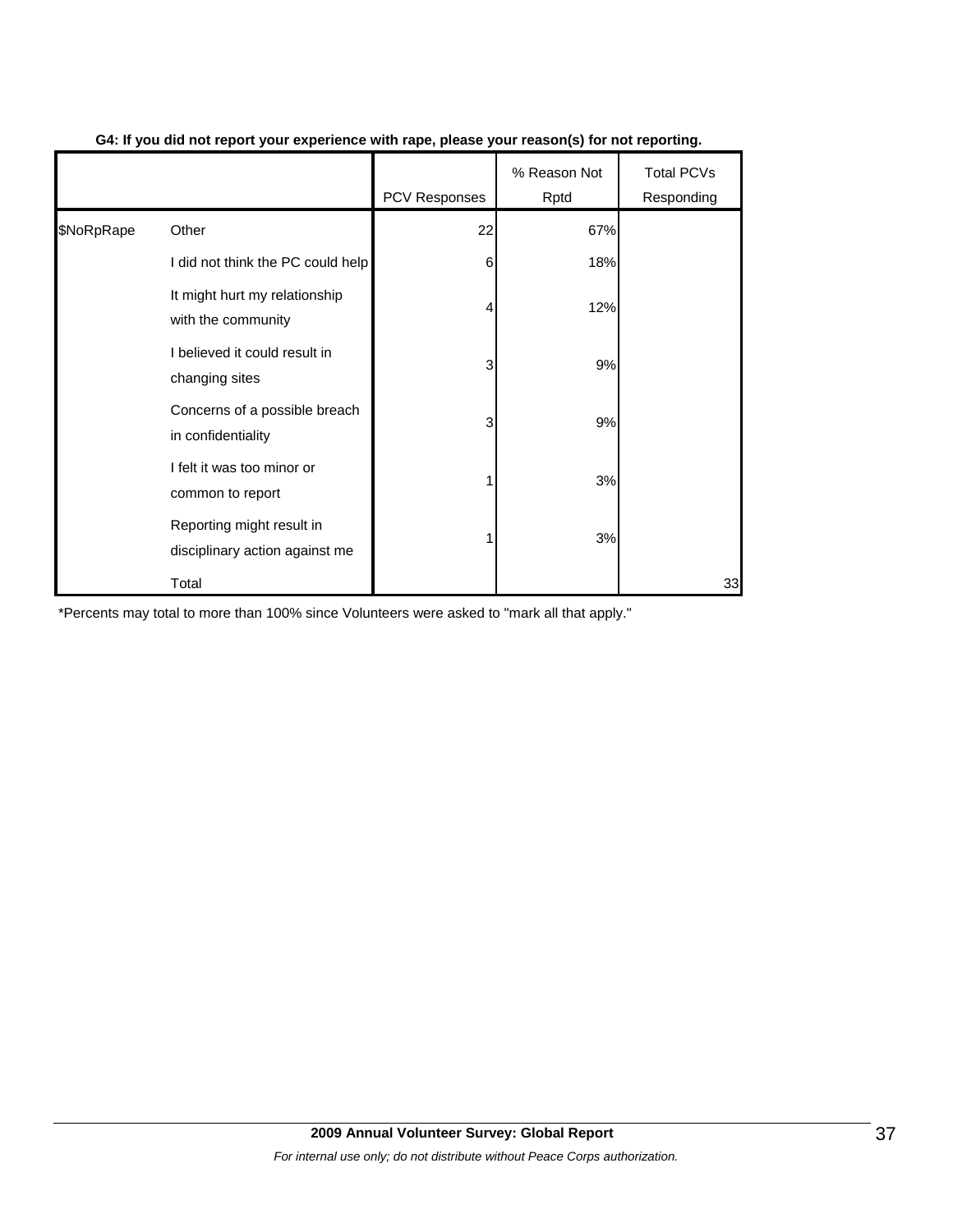# **H. Volunteers Working in HIV/AIDS**

*This section reports Volunteers' involvement in HIV/AIDS and their perceived effectiveness of their HIV/AIDS related activities.* 

| H1: Which of the following best describes your involvement in HIV/AIDS activities? |  |
|------------------------------------------------------------------------------------|--|
|------------------------------------------------------------------------------------|--|

|                |                  | HIV/AIDS work is | Involved in<br>HIV/AIDS efforts, |                    |       |
|----------------|------------------|------------------|----------------------------------|--------------------|-------|
|                | HIV/AIDS work is | part of my       | not                              | Not involved in    |       |
|                | my primary       | secondary        | primary/secondary                | any HIV/AIDS       |       |
|                | assignment.      | activities.      | work                             | related activities | Total |
| H <sub>1</sub> | 16%              | 22%              | 23%                              | 39%                | 4760  |

### **H2: How well has PC training prepared you to undertake your HIV/AIDS activities?**

|                | Not at all | Poorly | Adeauatelv | Well | Very well | <b>NA</b> | $\tau$ otal |
|----------------|------------|--------|------------|------|-----------|-----------|-------------|
| H <sub>2</sub> | 3%         | 15%    | 34%        | 26%  | 18%       | 3%l       | 2910        |

# **H3: In working with HC individuals or groups, how would you rate the effectiveness of your specific HIV/AIDS activities? (Including the "Don't Know" responses)**

|                | Seldom effective | Sometimes<br>effective | Often effective | Almost always<br>effective | Don't know | $\tau$ otal |
|----------------|------------------|------------------------|-----------------|----------------------------|------------|-------------|
| H <sub>3</sub> | 4%l              | 30%                    | 38%             | 12%                        | 16%        | 2899        |

# **H3: In working with HC individuals or groups, how would you rate the effectiveness of your specific HIV/AIDS activities? (Excluding the "Don't Know" responses)**

|     | Seldom effective | Sometimes<br>effective | Often effective | Almost always<br>effective | Total |
|-----|------------------|------------------------|-----------------|----------------------------|-------|
| Iнз | 5%               | 36%                    | 45%             | 14%                        | 2423  |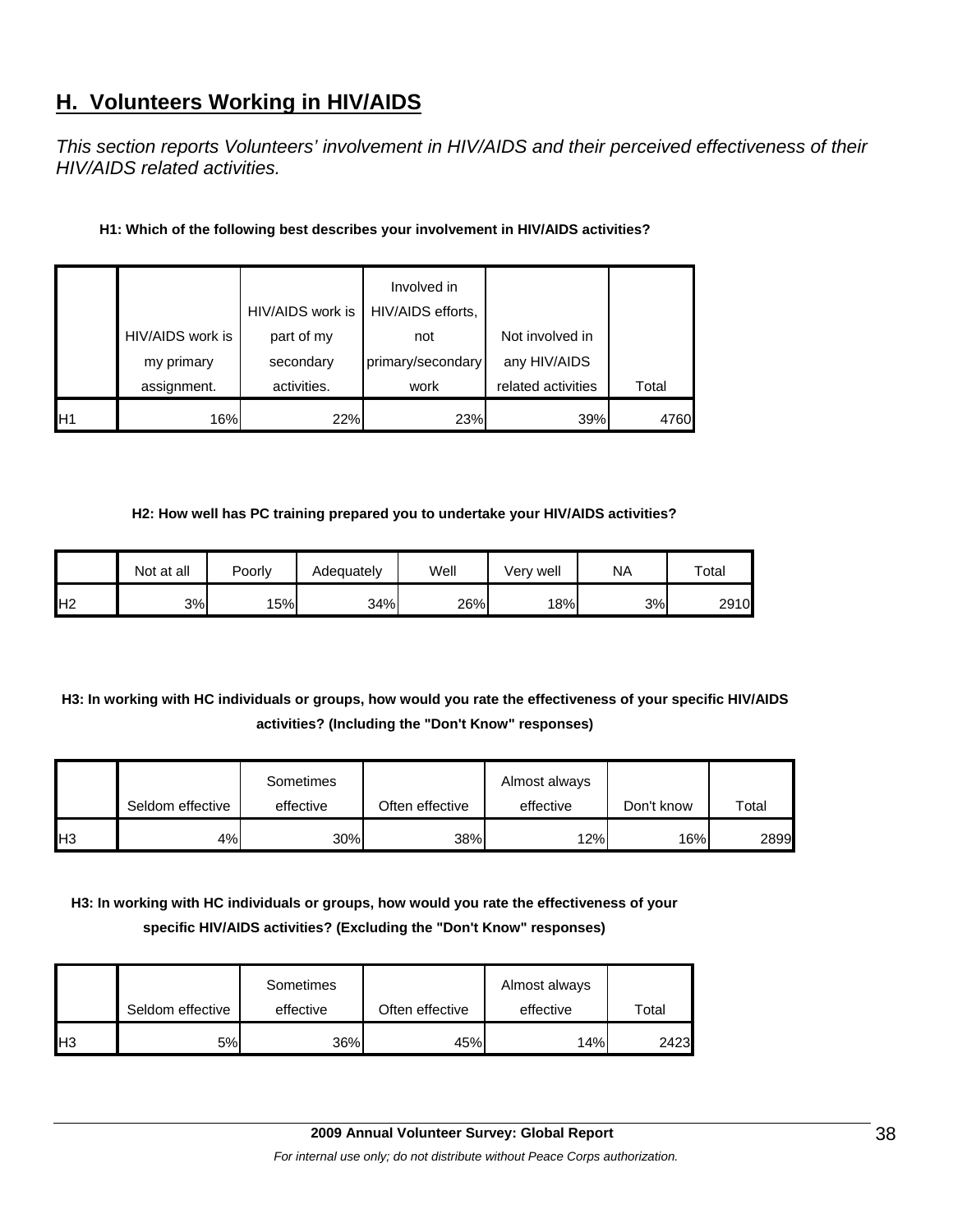# **I. Your Life in the Peace Corps**

*This section reports on Volunteers' descriptions of and adjustments to their living conditions, including stress factors and how Volunteers cope with stress.* 

# **I1: Have you lived with a host country individual or family?**

|                      | Yes, I lived with a  |                |                  |       |
|----------------------|----------------------|----------------|------------------|-------|
| Never lived with a   | host country         | Yes, in my     | Yes, both during |       |
| host country         | individual or family | community (not | PST and later in |       |
| individual or family | only                 | during PST).   | my community.    | Total |
| 1%                   | 34%                  | 2%             | 62%              | 4731I |

## **I2: How often do you interact with HCNs in community/family social events?**

|   |       | Several times a |        | Several times a |         | Less than once a |       |
|---|-------|-----------------|--------|-----------------|---------|------------------|-------|
|   | Dailv | week            | Weekly | month           | Monthly | month            | Total |
| 2 | 43%   | 21%             | 14%    | 11%             | 6%      | 5%               | 4725  |

# **I3: How well can you communicate in the language used by most people in your**

**community?** 

|                | Not at all | Poorly | Adequately | Well | Verv well | $\tau$ otal |
|----------------|------------|--------|------------|------|-----------|-------------|
| $\mathsf{II}3$ | 1%         | 16%    | 37%        | 26%  | 20%       | 4709        |

#### **I4: Do you have the following at your worksite?**

|                      |       | Sometimes or |       |
|----------------------|-------|--------------|-------|
|                      | Never | more often   | Total |
| Electricity          | 15%   | 85%          | 4669  |
| <b>Running water</b> | 26%   | 74%          | 4648  |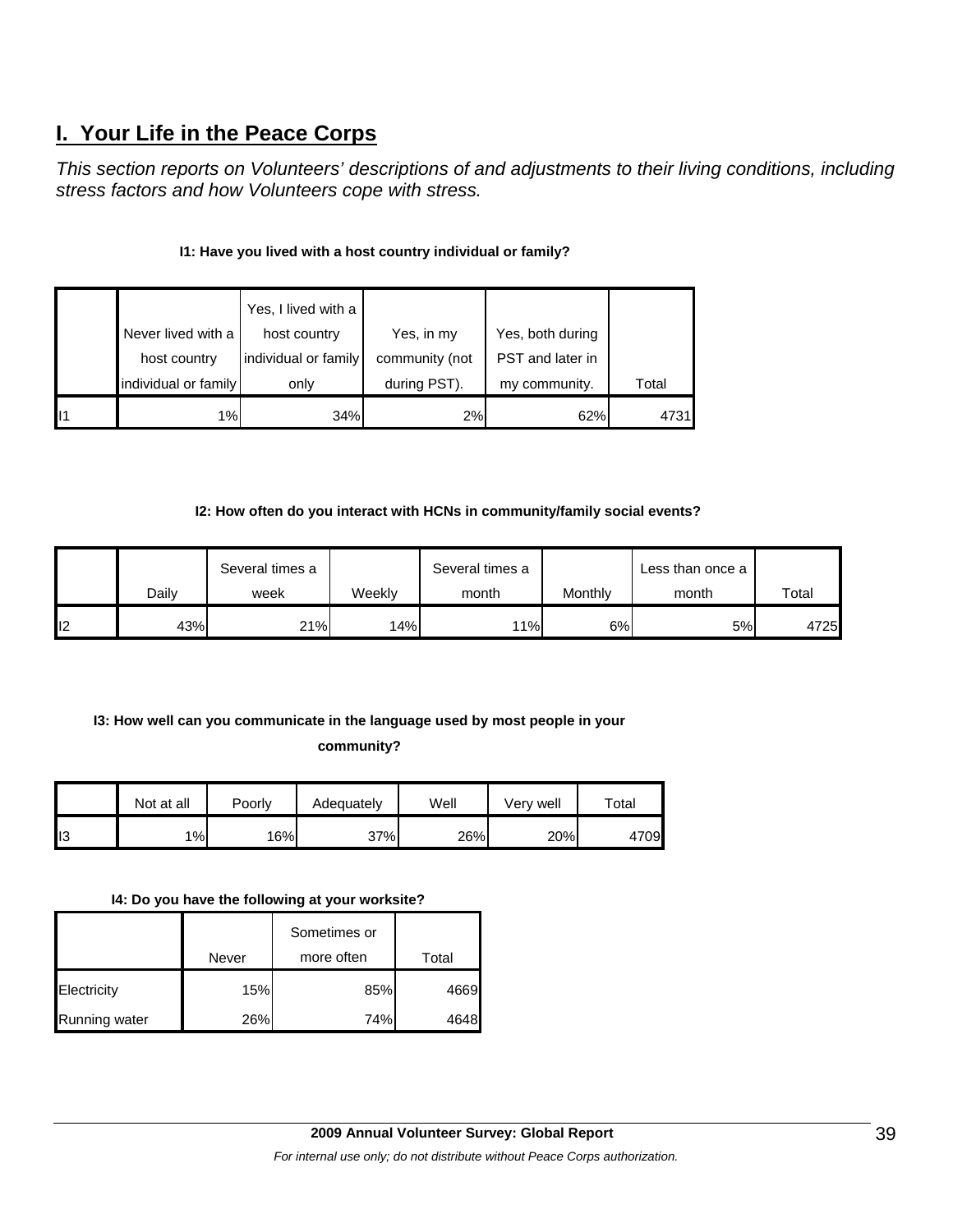#### **I4: Do you have the following at your residence?**

|                      | Never | Sometimes or more often | Total |
|----------------------|-------|-------------------------|-------|
| Electricity          | 14%   | 86%                     | 4514  |
| <b>Running water</b> | 24%   | 76%                     | 4516  |

# **I5: How well do your PC experiences match the expectations you had before you became a**

**Volunteer?** 

|                 | Not at all | Minimally | Moderately | Considerably | Exceptionally | $\tau$ otal |
|-----------------|------------|-----------|------------|--------------|---------------|-------------|
| II <sub>5</sub> | 4%         | 15%       | 40%        | 32%          | 8%            | 4711        |

# **I7: To what extent do the following create stress and/or emotional health issues for you?**

|                                                                                                        | Not at all<br>stressful 1 | $\overline{2}$ | 3   | 4     | Exceptionally<br>stressful 5 | <b>NA</b> | Total |
|--------------------------------------------------------------------------------------------------------|---------------------------|----------------|-----|-------|------------------------------|-----------|-------|
| <b>Cultural issues</b>                                                                                 | 9%                        | 23%            | 35% | 25%   | 8%                           | 0%        | 4722  |
| Dealing with violence in<br>country (e.g., civil unrest,<br>domestic violence, corporal<br>punishment) | 34%                       | 29%            | 17% | 10%   | 4%                           | 6%        | 4729  |
| Health/medical problems                                                                                | 21%                       | 34%            | 26% | 13%   | 4%                           | 1%        | 4721  |
| Issues including family,<br>friends, loved ones in U.S.                                                | 18%                       | 30%            | 27% | 17%   | 7%                           | 1%        | 4719  |
| Isolation/loneliness                                                                                   | 15%                       | 28%            | 27% | 20%   | 9%                           | 1%        | 4731  |
| Local language                                                                                         | 15%                       | 29%            | 31% | 18%   | 7%                           | 1%        | 4726  |
| Primary assignment                                                                                     | 12%                       | 24%            | 30% | 23%   | 10%                          | 1%        | 4725  |
| Romantic relationships in-<br>country                                                                  | 35%                       | 19%            | 15% | 8%    | 4%                           | 19%       | 4722  |
| Interactions with other<br>Volunteers                                                                  | 44%                       | 32%            | 16% | 6%    | 1%                           | 1%        | 4718  |
| Interactions with PC Staff                                                                             | 37%                       | 33%            | 18% | 8%    | 3%                           | 1%        | 4722  |
| Safety and security                                                                                    | 36%                       | 37%            | 18% | $6\%$ | 2%                           | 1%        | 4715  |
| Other: Please specify below                                                                            | 7%                        | 2%             | 8%  | 11%   | 18%                          | 54%       | 823   |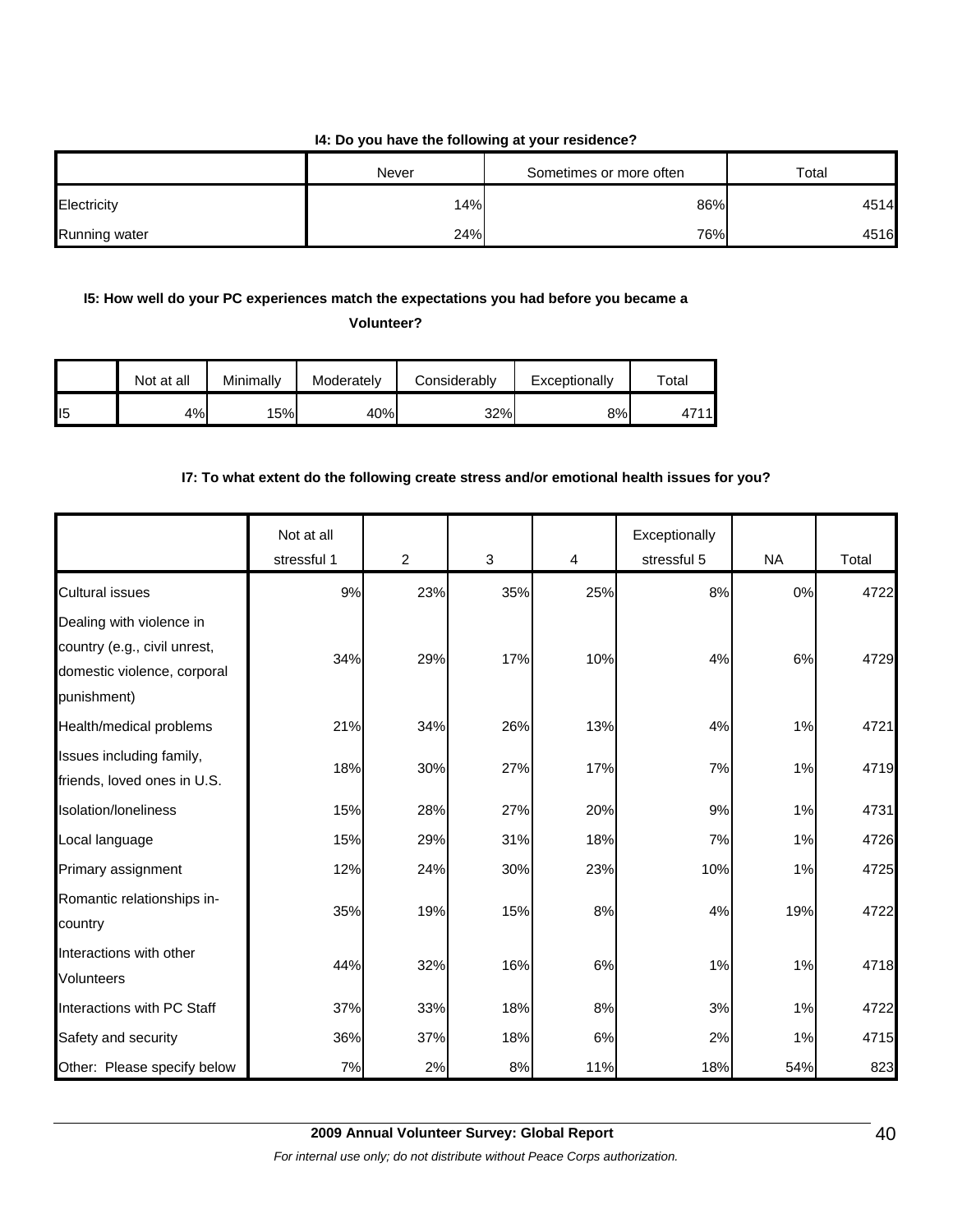|                |                                               | PCV Responses | % Using This<br><b>Stress Reducer</b> | <b>Total PCVs</b><br>Responding |
|----------------|-----------------------------------------------|---------------|---------------------------------------|---------------------------------|
| \$I8LessStress | Talk with friends and family in<br>US         | 3844          | 82%                                   |                                 |
|                | Pursue personal hobbies                       | 3830          | 82%                                   |                                 |
|                | Talk with PCVs outside my<br>community        | 3690          | 79%                                   |                                 |
|                | Do sports                                     | 3310          | 71%                                   |                                 |
|                | Leave the community for a time                | 3223          | 69%                                   |                                 |
|                | Get involved in other projects                | 2496          | 53%                                   |                                 |
|                | Talk with co-workers or friends<br>(not PCVs) | 2367          | 51%                                   |                                 |
|                | Talk with PCVs in my<br>community             | 2334          | 50%                                   |                                 |
|                | Talk with my host family                      | 1291          | 28%                                   |                                 |
|                | Meditate                                      | 1151          | 25%                                   |                                 |
|                | Pray                                          | 1135          | 24%                                   |                                 |
|                | Talk with PC in-country staff                 | 1078          | 23%                                   |                                 |
|                | Do other activity (specify)                   | 563           | 12%                                   |                                 |
|                | Talk with Office of Special<br>Services staff | 37            | 1%                                    |                                 |
|                | Total                                         |               |                                       | 4676                            |

**I8: Please mark all of the typical ways in which you cope with stress.**

\*Percents total to more than 100% since Volunteers were asked to "mark all that apply."

# **I8: When asked about ways of coping with stress, Volunteers**

**who answered "No stress"** 

|                    |     | Yes, I have no |       |
|--------------------|-----|----------------|-------|
|                    | No  | stress         | Total |
| <b>I8.NOSTRESS</b> | 99% | 1%             | 4851  |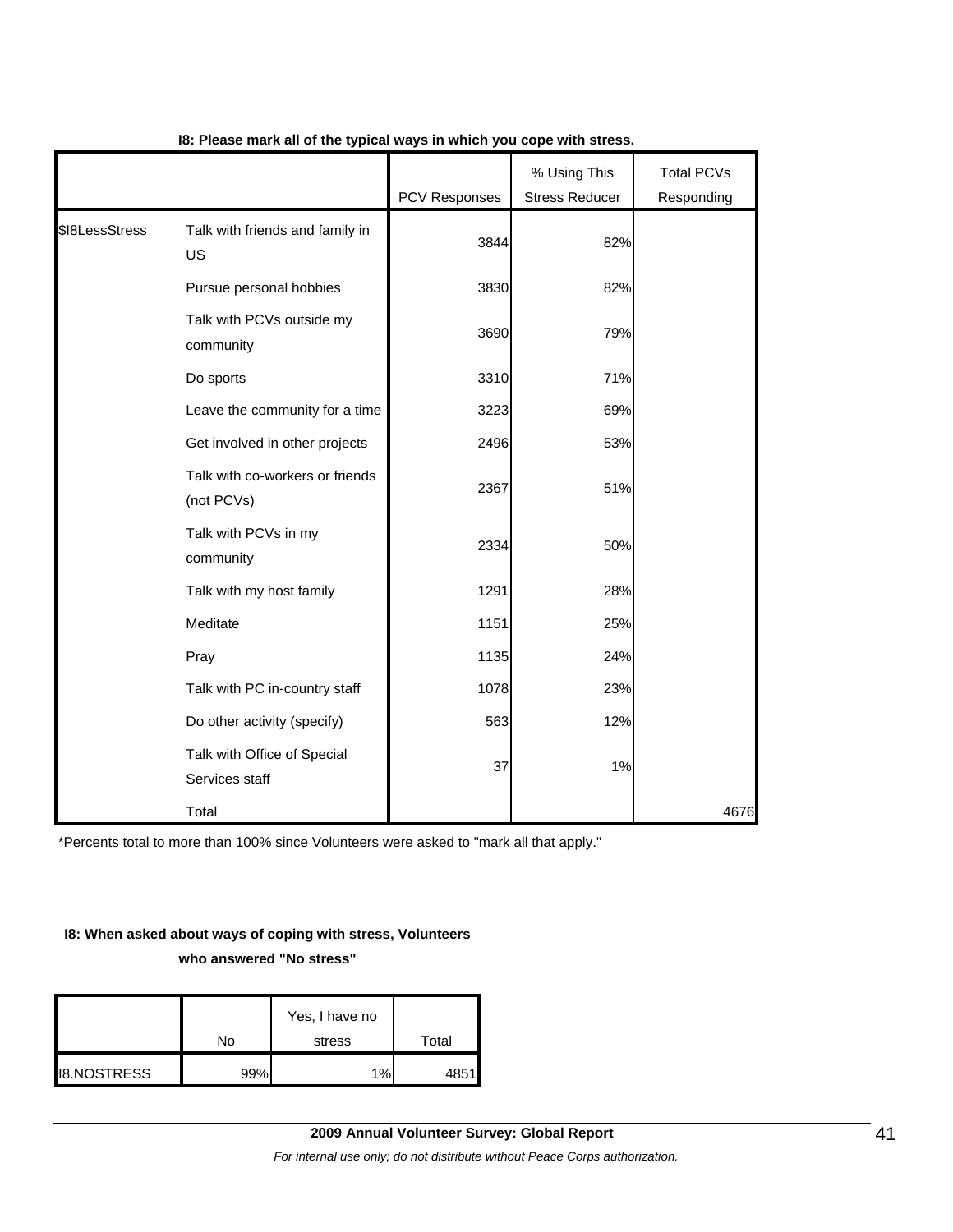# **J. Overall Assessment of Peace Corps Service**

*This section reports Volunteers' level of satisfaction with their Peace Corps service and their expectations about completing their service.* 

|     | Not at all | Minimally | Moderately | Considerably | Exceptionally | $\tau$ otal |
|-----|------------|-----------|------------|--------------|---------------|-------------|
| J1A | 0%l        | 4%        | $21\%$     | 45%          | 30%           | 4718        |

**J1a: How personally rewarding do you find your overall Peace Corps service?**



service?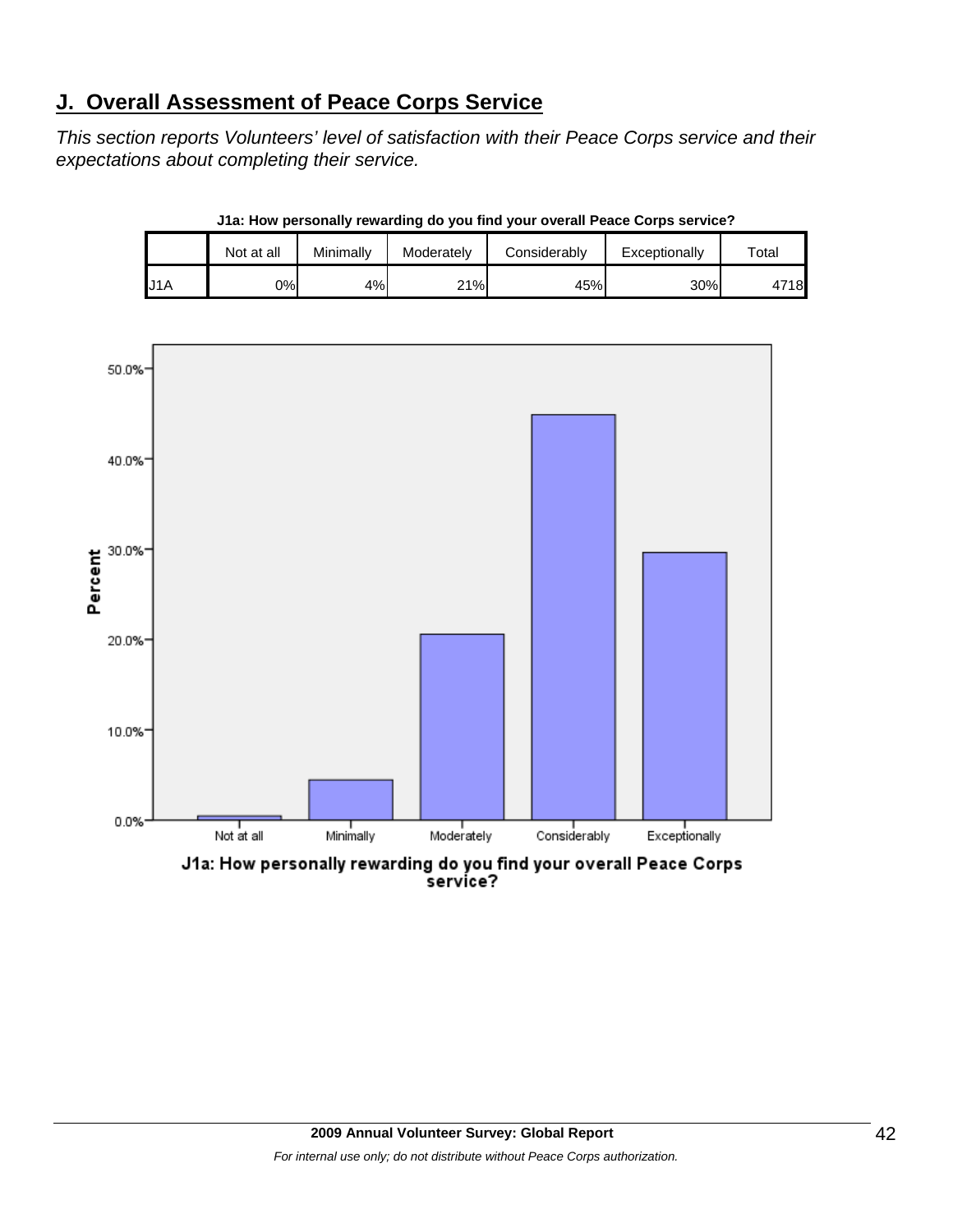|     | Not at all | Minimally | Moderately | Considerablv | Exceptionally | $\tau$ otal |
|-----|------------|-----------|------------|--------------|---------------|-------------|
| J1B | 1%         | 8%        | 29%        | 41%          | 21%           | 4712        |





J1b: How personally rewarding do you find your community involvement?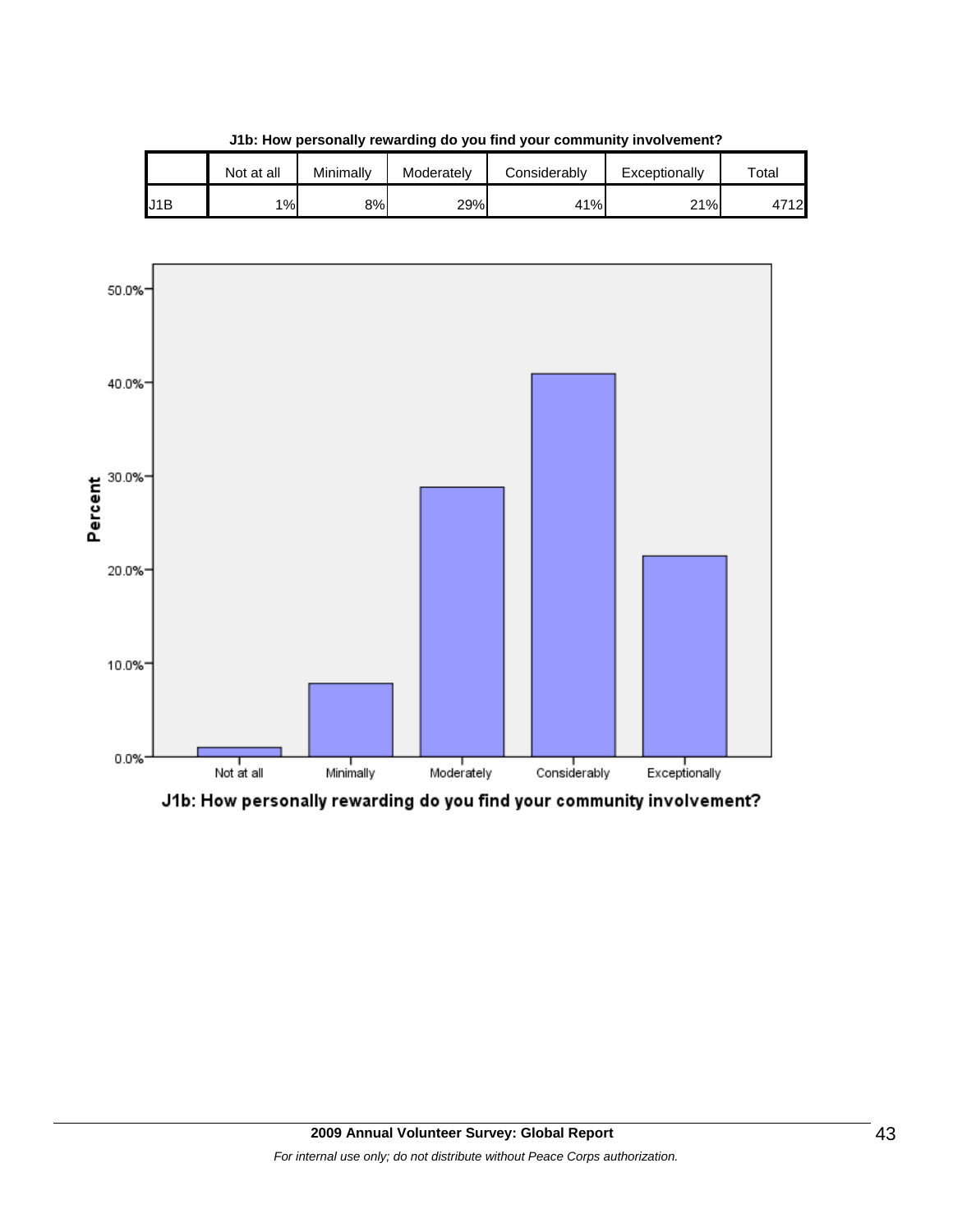|     | Not at all | Minimally | Moderately | Considerablv | Exceptionally | $\tau$ otal |
|-----|------------|-----------|------------|--------------|---------------|-------------|
| J1C | 1%         | 8%        | 23%        | 40%          | 29%           | 1744        |

**J1c: How personally rewarding do you find your experience with other Volunteers?**



J1c: How personally rewarding do you find your experience with other<br>Volunteers?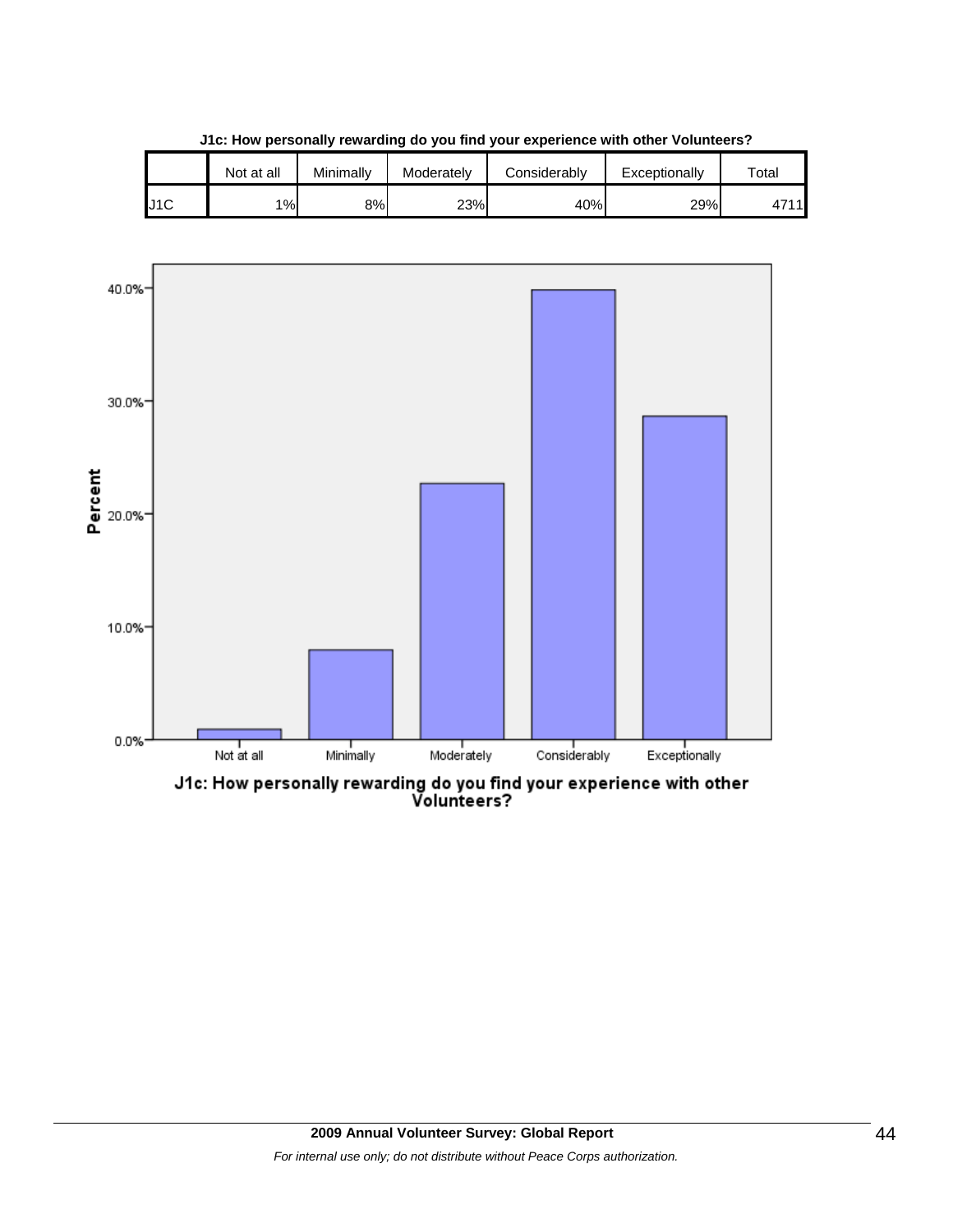|     | Not at all | Minimally | Moderately | Considerably | Exceptionally | Total |
|-----|------------|-----------|------------|--------------|---------------|-------|
| J1D | 3%         | 13%       | 32%        | 36%          | 16%           | 716   |



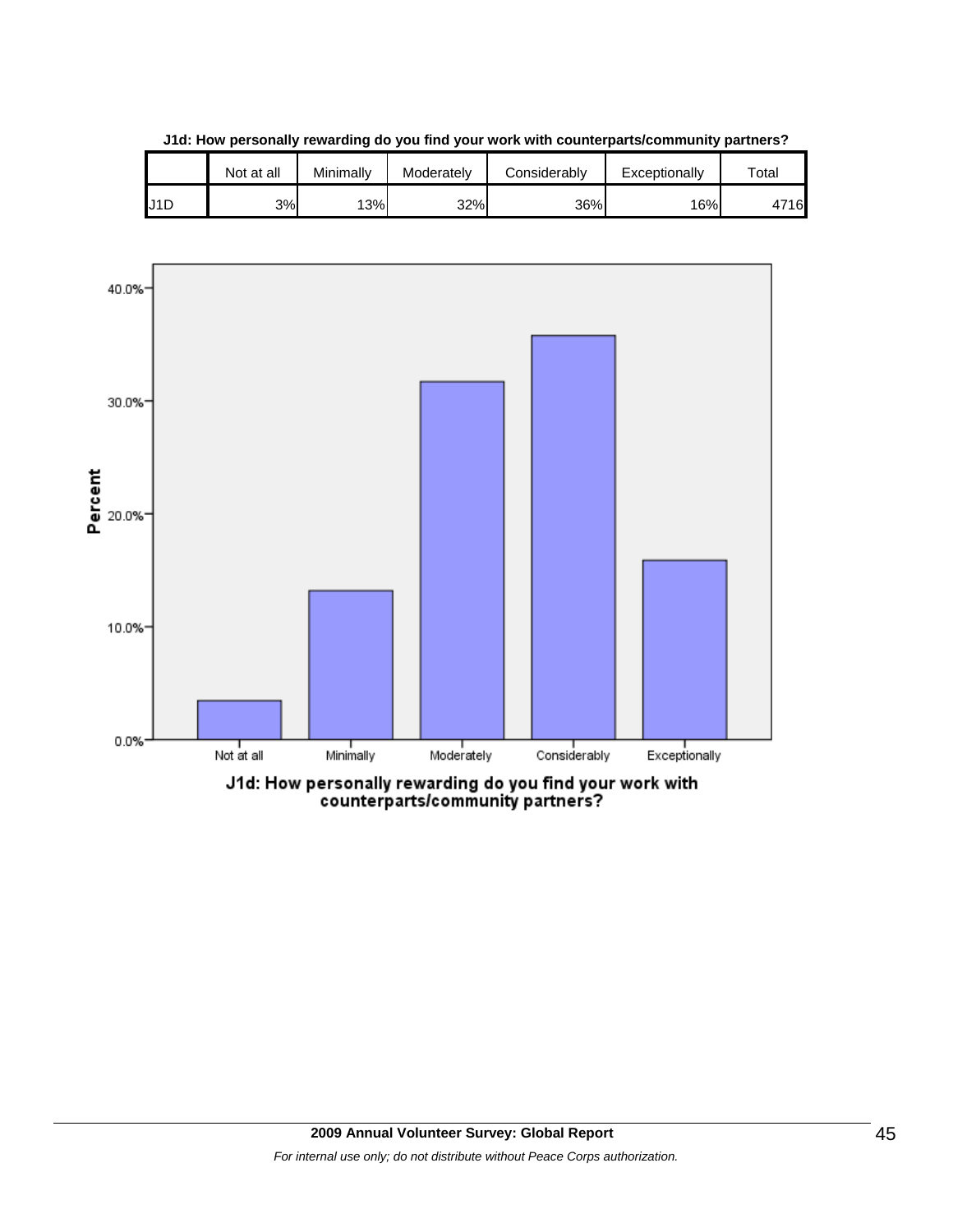|     | Not at all | Minimally | Moderately | Considerably | Exceptionally | $\tau$ otal         |
|-----|------------|-----------|------------|--------------|---------------|---------------------|
| J1E | 1%         | 5%        | 25%        | 43%          | 26%           | $471$ <sup>-1</sup> |

**J1e: How personally rewarding do you find your experience with other HCNs?**

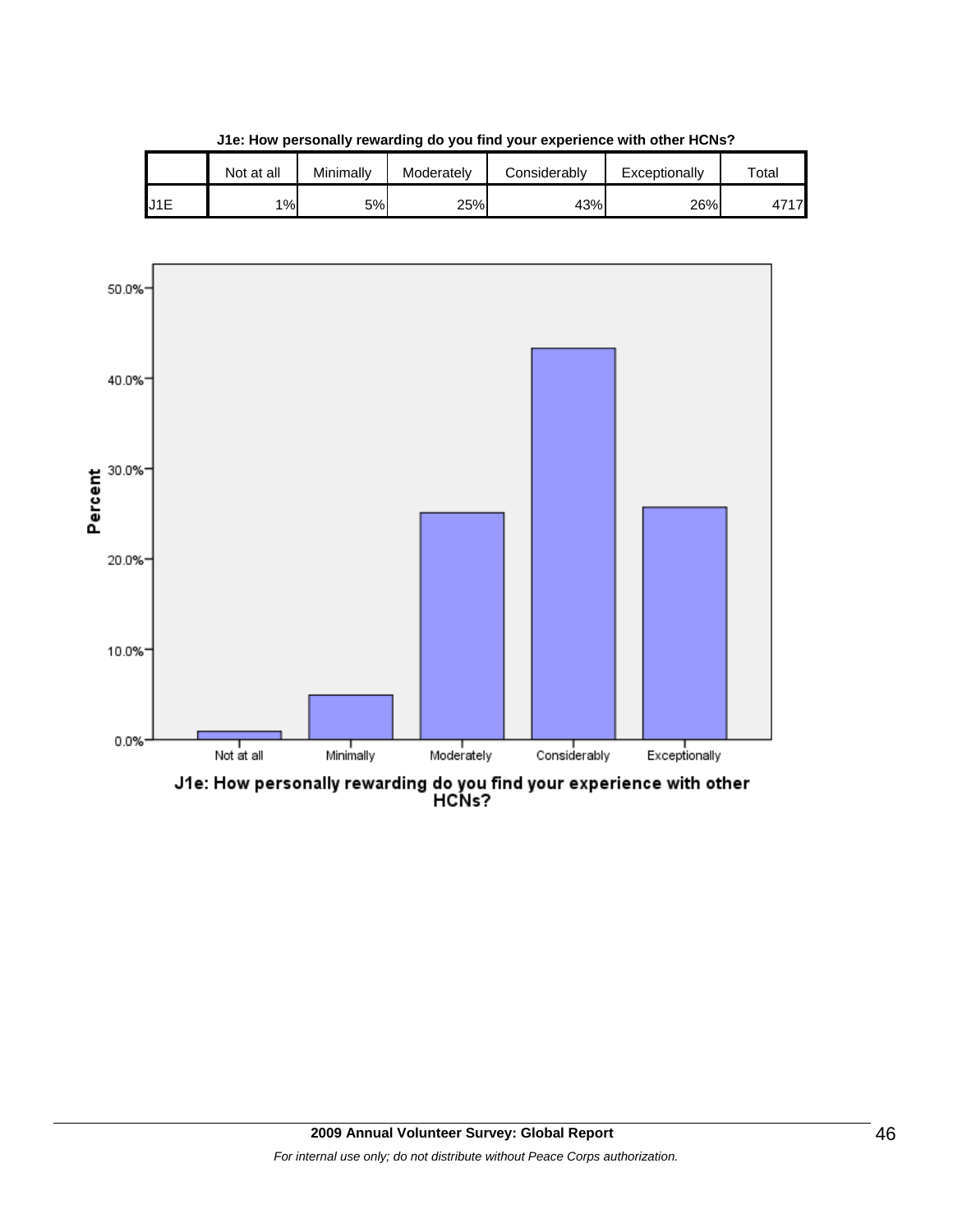

**PCVs at post 9 months+ months: Please rate how well you think you achieved Goal 1.**



PCVs at post 9 months+ months: Rate how well you think you achieved<br>Goal 1.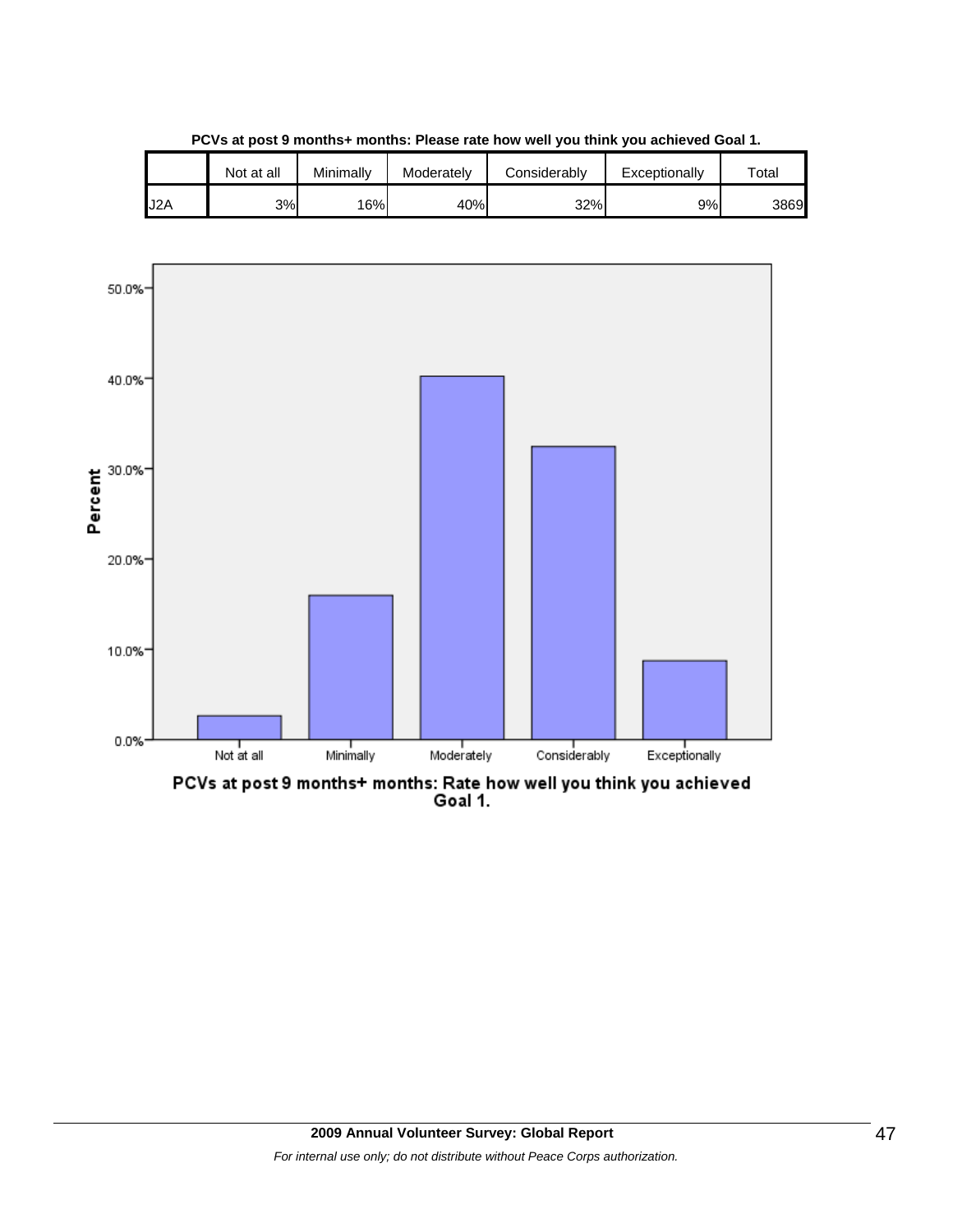

**PCVs at post 9 months+ months: Please rate how well you think you achieved Goal 2.**



PCVs at post 9 months+ months: Rate how well you think you achieved<br>Goal 2.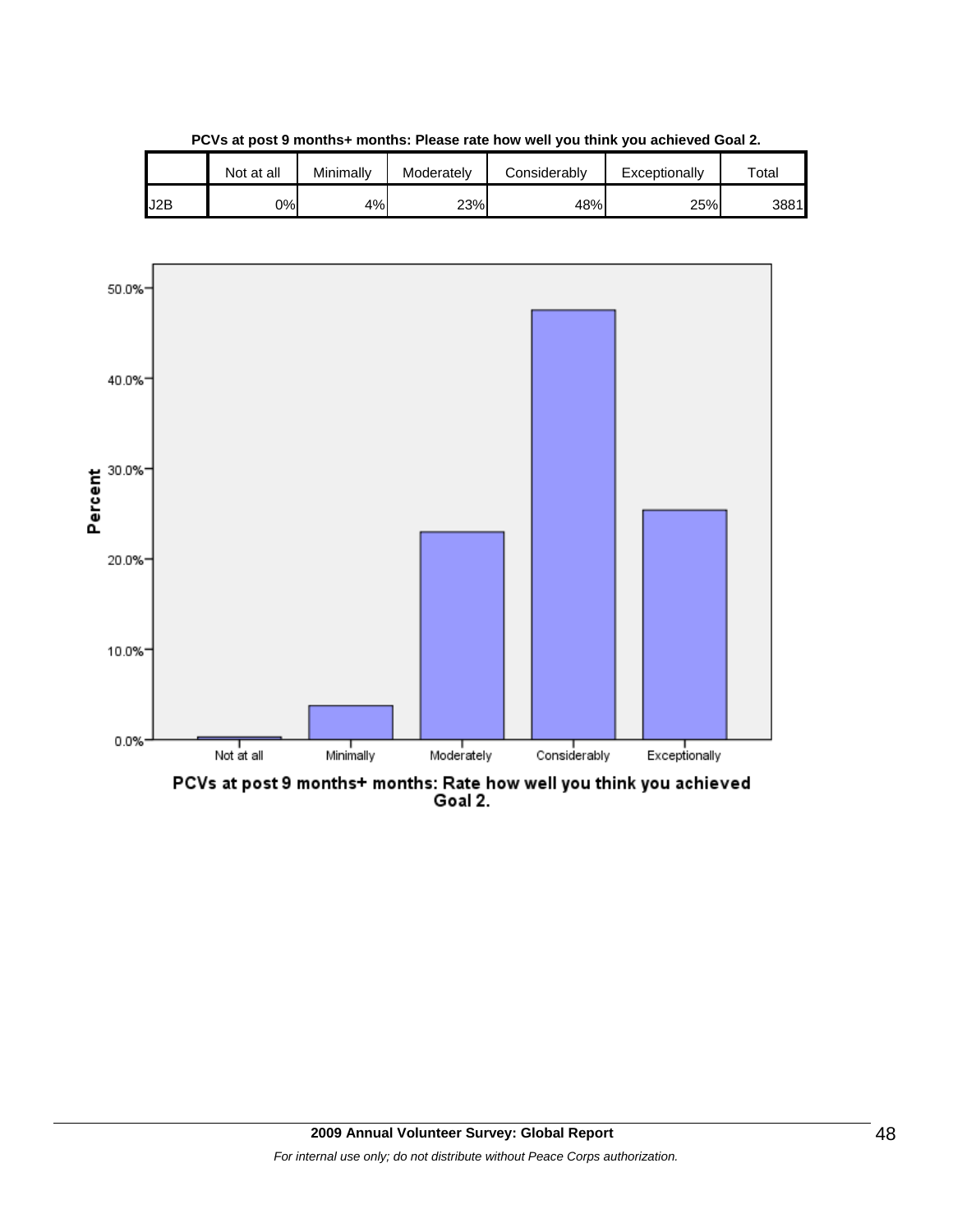

**PCVs at post 9 months+ months: Please rate how well you think you achieved Goal 3.**



PCVs at post 9 months+ months: Please rate how well you think you<br>achieved Goal 3.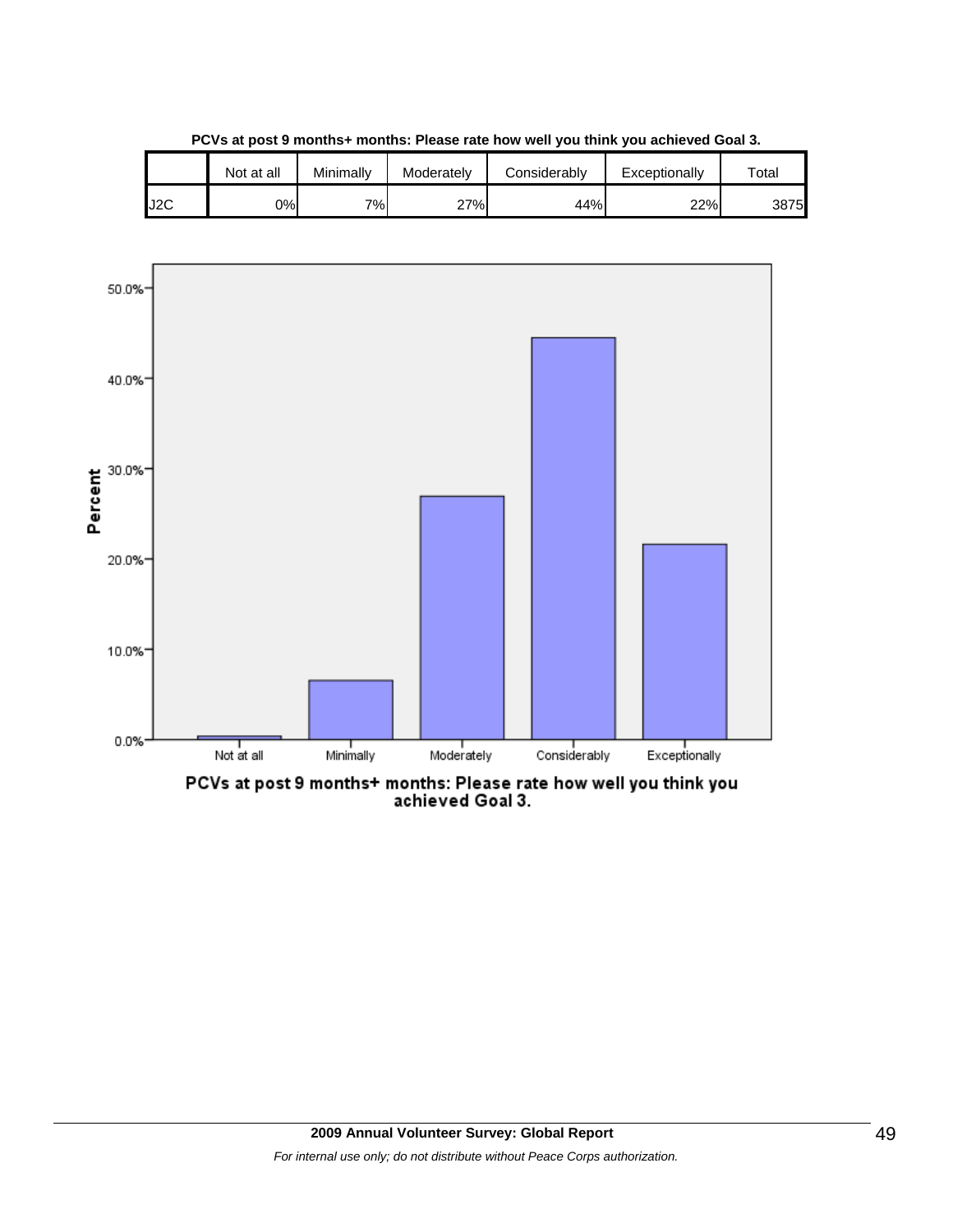**J3: Today, would you make the same decision to join the Peace Corps?**

|    | No    | Not likely | Possibly | Probably | Definitely | $\tau$ otal |
|----|-------|------------|----------|----------|------------|-------------|
| J3 | $1\%$ | 2%         | 9%       | 20%      | 68%        | 4713        |

**J4: Would you recommend Peace Corps service to others you think are qualified?**

|     | No | Not likely | Possibly | Probably | Definitely | $\tau$ otai |
|-----|----|------------|----------|----------|------------|-------------|
| IJ4 | 1% | 2%         | $10\%$   | 20%      | 67%        | 4725        |

**J5: Do you intend to complete your Peace Corps service?**

|     | No | Not sure | Yes | Might extend | Total |
|-----|----|----------|-----|--------------|-------|
| IJ5 | 1% | 4%       | 75% | 20%          | 23    |

**J6: Would your host country benefit most if the Peace Corps program was---?**

|     |              |         | Refocused/redesig |                  |          |       |
|-----|--------------|---------|-------------------|------------------|----------|-------|
|     | Discontinued | Reduced | ned               | Maintained as is | Expanded | Total |
| IJ6 | 3%           | 5%      | 48%               | 22%              | 22%      | 4689  |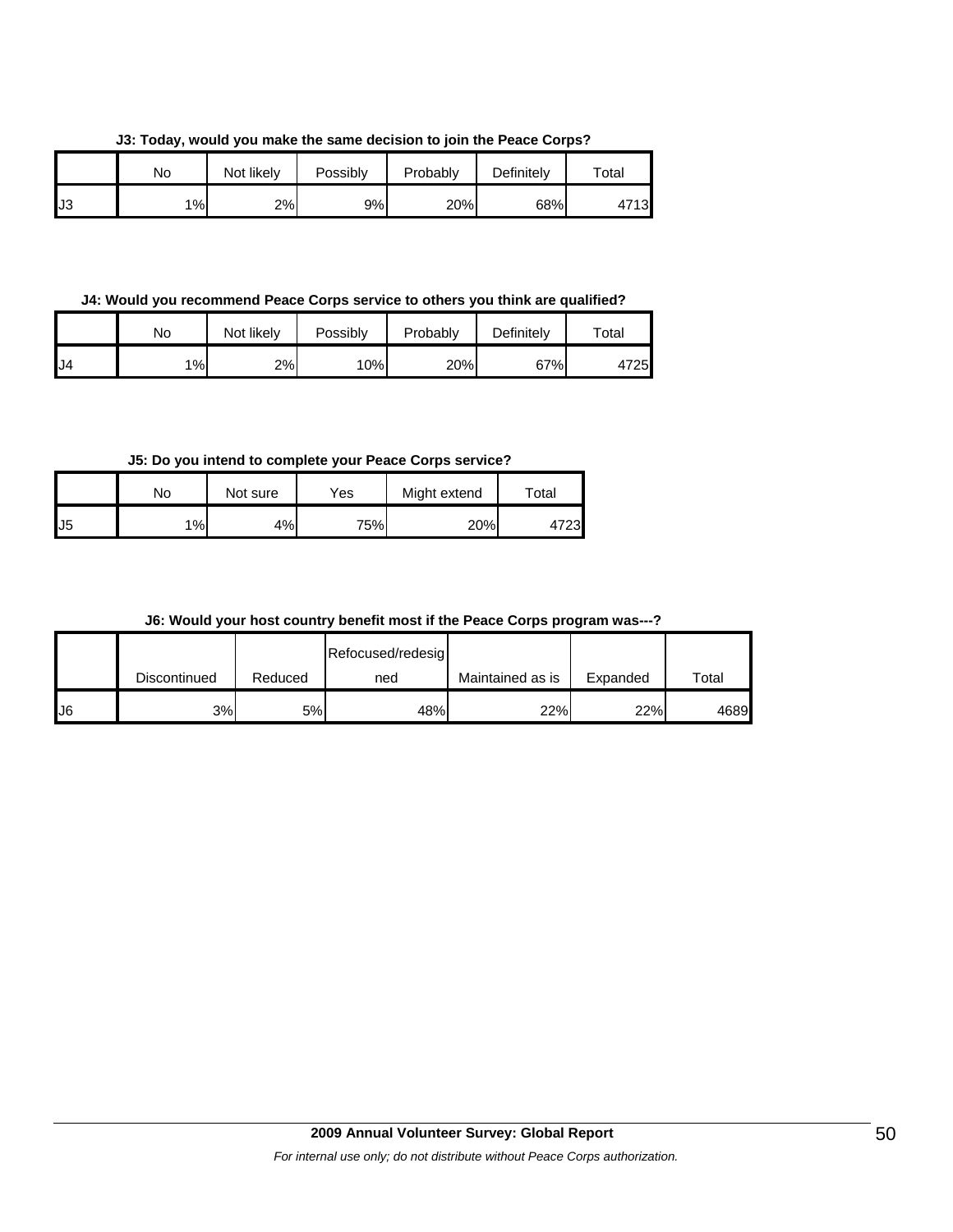# **K. Activities After Peace Corps Service**

*This section reports on Volunteers' plans for after they have completed their Peace Corps Service.* 

# **K1: What are your plans after your Peace Corps service? Work in**

| government.   |              |                    |     |  |
|---------------|--------------|--------------------|-----|--|
| Government    |              |                    |     |  |
|               | In your host |                    |     |  |
| In the $U.S.$ | country      | In another country |     |  |
| 88%           | 7%           | 21%                | 528 |  |

\* Percent of cases was used. Percentages will be greater than 100 since

Volunteers were asked to select all that applied.

# **K1: What are your plans after your Peace Corps service? Work in the private sector.**

| <b>Private Sector</b> |                         |                    |     |  |  |
|-----------------------|-------------------------|--------------------|-----|--|--|
| In the U.S.           | In your host<br>country | In another country |     |  |  |
| 83%                   | 11%                     | 24%                | 629 |  |  |

\* Percent of cases was used. Percentages will be greater than 100 since

Volunteers were asked to select all that applied.

## **K1: What are your plans after your Peace Corps service? Work for an**

| NGO. |
|------|
|------|

| <b>NGO</b>  |                         |                    |     |  |
|-------------|-------------------------|--------------------|-----|--|
| In the U.S. | In your host<br>country | In another country |     |  |
|             |                         |                    |     |  |
| 77%         | 17%                     | 32%                | 545 |  |

\* Percent of cases was used. Percentages will be greater than 100 since

Volunteers were asked to select all that applied.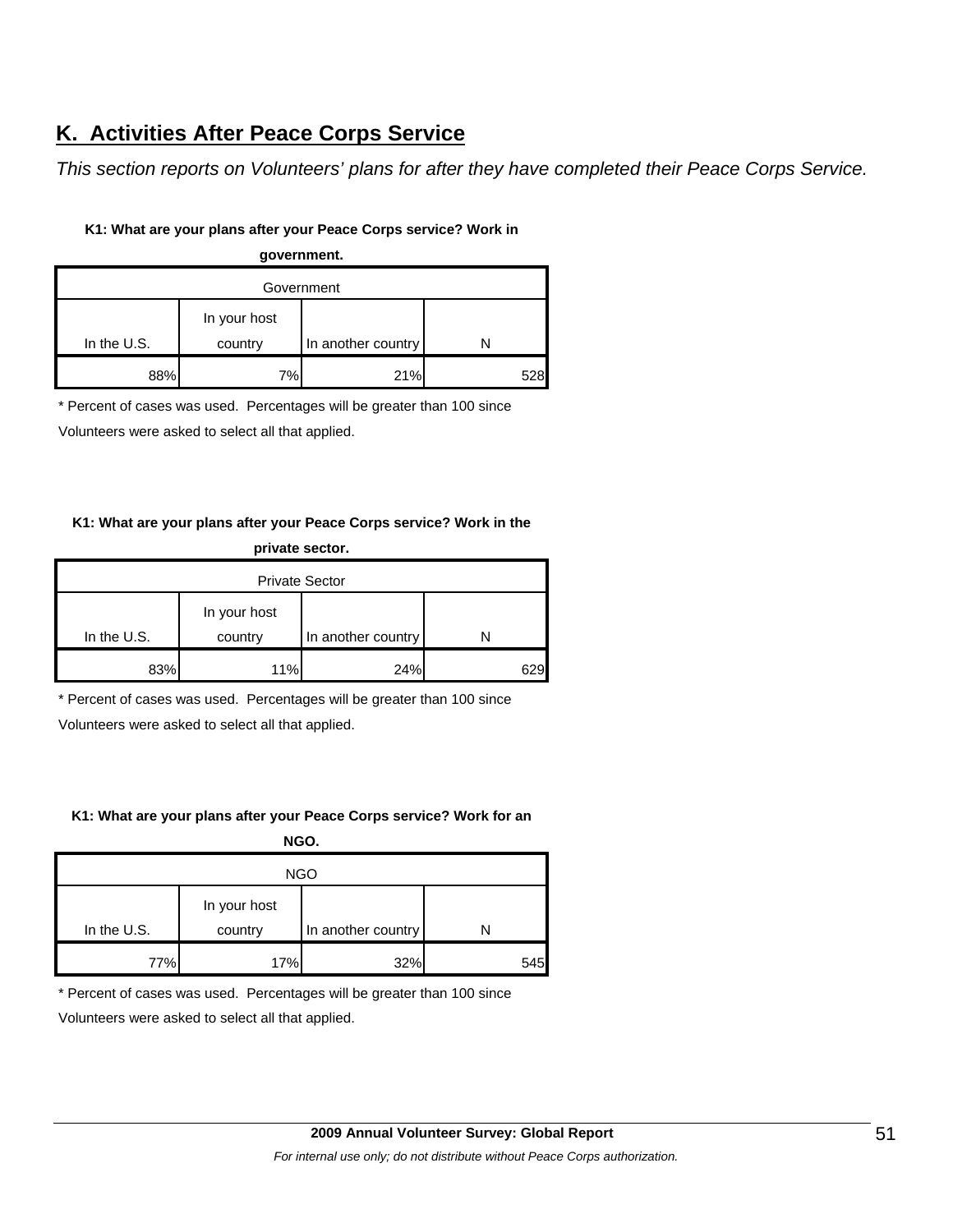#### **K1: What are your plans after your Peace Corps service? Work for PC**

| Response.            |              |                    |   |  |
|----------------------|--------------|--------------------|---|--|
| Peace Corps Response |              |                    |   |  |
|                      | In your host |                    |   |  |
| In the $U.S.$        | country      | In another country | N |  |
| 48%                  | 17%          | 68%                |   |  |

\* Percent of cases was used. Percentages will be greater than 100 since

Volunteers were asked to select all that applied.

# **K1: What are your plans after your Peace Corps service? Continue to**

| <b>Volunteer Activities</b> |                         |                    |  |  |
|-----------------------------|-------------------------|--------------------|--|--|
| In the $U.S.$               | In your host<br>country | In another country |  |  |
| 89%                         | 10%                     | 23%                |  |  |

# **participate in volunteer activities.**

\* Percent of cases was used. Percentages will be greater than 100 since

Volunteers were asked to select all that applied.

# **K1: What are your plans after your Peace Corps service? Graduate school/academic credentialing.**

| <b>Graduate School</b> |                         |                    |     |  |
|------------------------|-------------------------|--------------------|-----|--|
| In the $U.S.$          | In your host<br>country | In another country |     |  |
| 94%                    | 2%                      | 10%                | 384 |  |

\* Percent of cases was used. Percentages will be greater than 100 since

Volunteers were asked to select all that applied.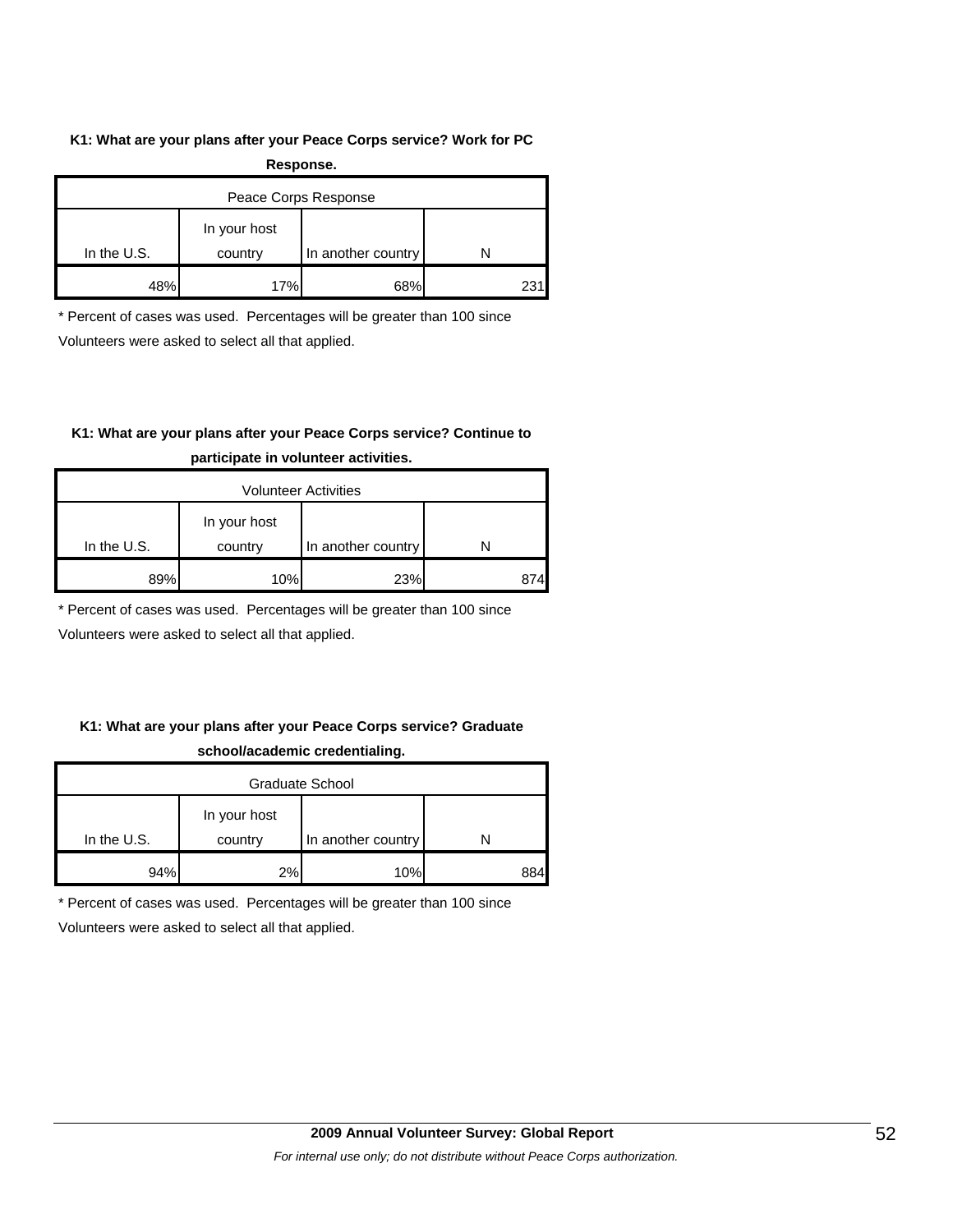#### **K1: What are your plans after your Peace Corps service? Travel.**

| Travel      |                         |                    |  |  |
|-------------|-------------------------|--------------------|--|--|
| In the U.S. | In your host<br>country | In another country |  |  |
| 56%         | 16%                     | 65%                |  |  |

\* Percent of cases was used. Percentages will be greater than 100 since Volunteers were asked to select all that applied.

### **K1: What are your plans after your Peace Corps service? Other.**

| Other       |                         |                    |      |
|-------------|-------------------------|--------------------|------|
| In the U.S. | In your host<br>country | In another country |      |
| 71%         | 17%                     | 34%                | 214. |

\* Percent of cases was used. Percentages will be greater than 100 since

Volunteers were asked to select all that applied.

# **K2: How prepared do you feel to share your Peace Corps experience and knowledge of your host**

**country** 

**with others in the United States when you return?**

|                                  | Not at all | Minimally | Moderately | Considerably | Total |
|----------------------------------|------------|-----------|------------|--------------|-------|
| How prepared do you feel to      | 0%         | 4%        | 27%        | 69%          |       |
| share your Peace Corps           |            |           |            |              |       |
| experience and knowledge of      |            |           |            |              |       |
| your host country with others in |            |           |            |              | 1797  |
| the United States when you       |            |           |            |              |       |
| return?                          |            |           |            |              |       |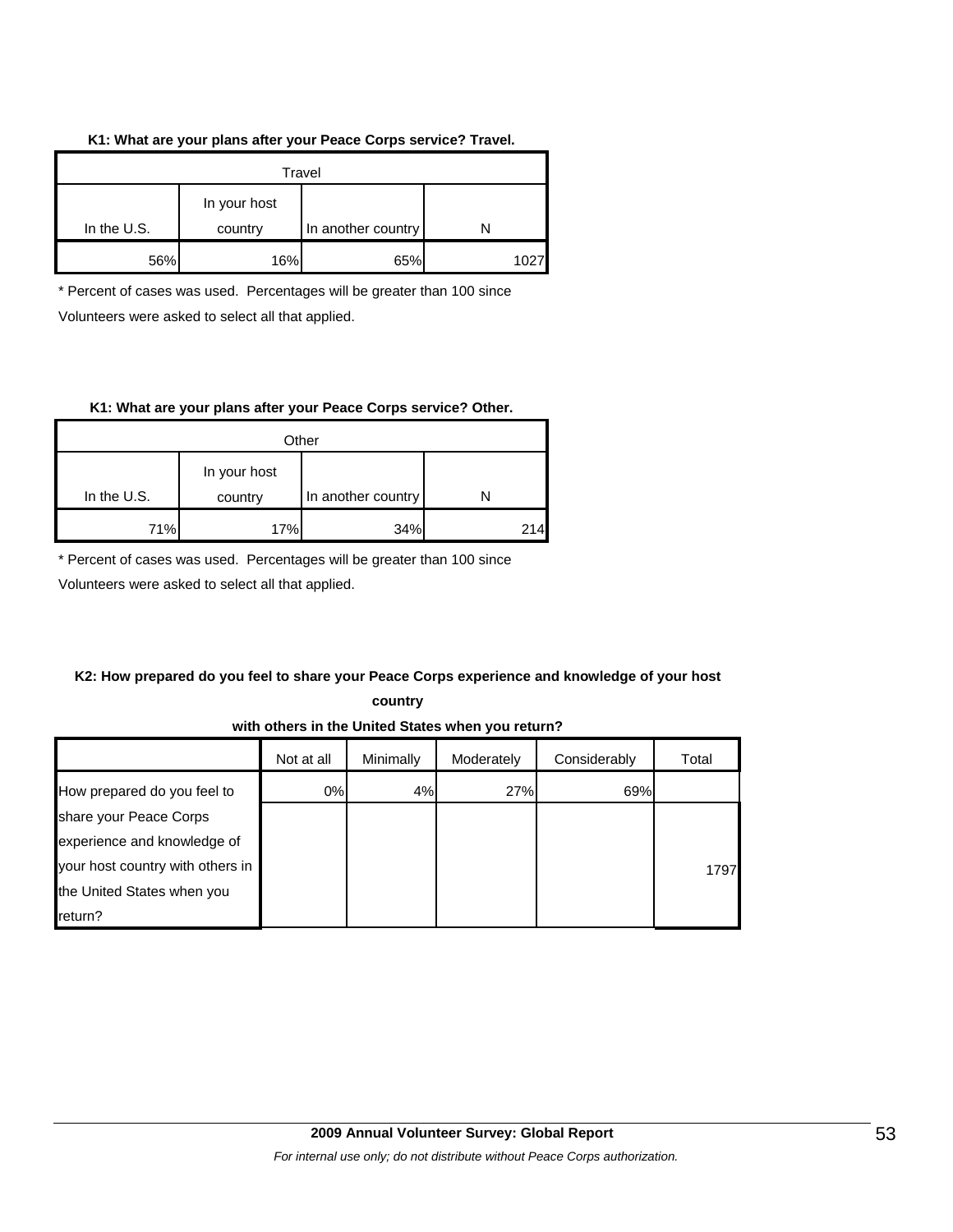|                                 | Not at all | Minimally | Moderately | Considerably | Exceptionally | Total |
|---------------------------------|------------|-----------|------------|--------------|---------------|-------|
| How well do you feel Peace      | 4%         | 13%       | 38%        | 33%          | 10%           |       |
| Corps has prepared you for life |            |           |            |              |               |       |
| in the U.S. after your return?  |            |           |            |              |               | 1792  |

## **K3: How well do you feel Peace Corps has prepared you for life in the U. S. after you return?**

### **K6: Have your life/career goals changed because of your Peace**

| <b>Corps service?</b>       |     |     |       |  |
|-----------------------------|-----|-----|-------|--|
|                             | No  | Yes | Total |  |
| Have your life/career goals | 45% | 55% |       |  |
| changed because of your     |     |     |       |  |
| Peace Corps service?        |     |     | 1708  |  |

### **K7: How well informed are you about the following opportunities for returned Volunteers:**

|                                                  | Not informed | Somewhat<br>informed | Well informed | N    |
|--------------------------------------------------|--------------|----------------------|---------------|------|
| Peace Corps Response                             | 31%          | 49%                  | 20%           | 1794 |
| Peace Corps' Fellows/USA<br>program              | 12%          | 52%                  | 37%           | 1789 |
| Noncompetitive eligibility                       | 14%          | 50%                  | 36%           | 1796 |
| <b>RPCV Career Center in</b><br>Washington, D.C. | 41%          | 43%                  | 16%           | 1794 |
| <b>Returned Volunteer Services</b>               | 38%          | 47%                  | 15%           | 1792 |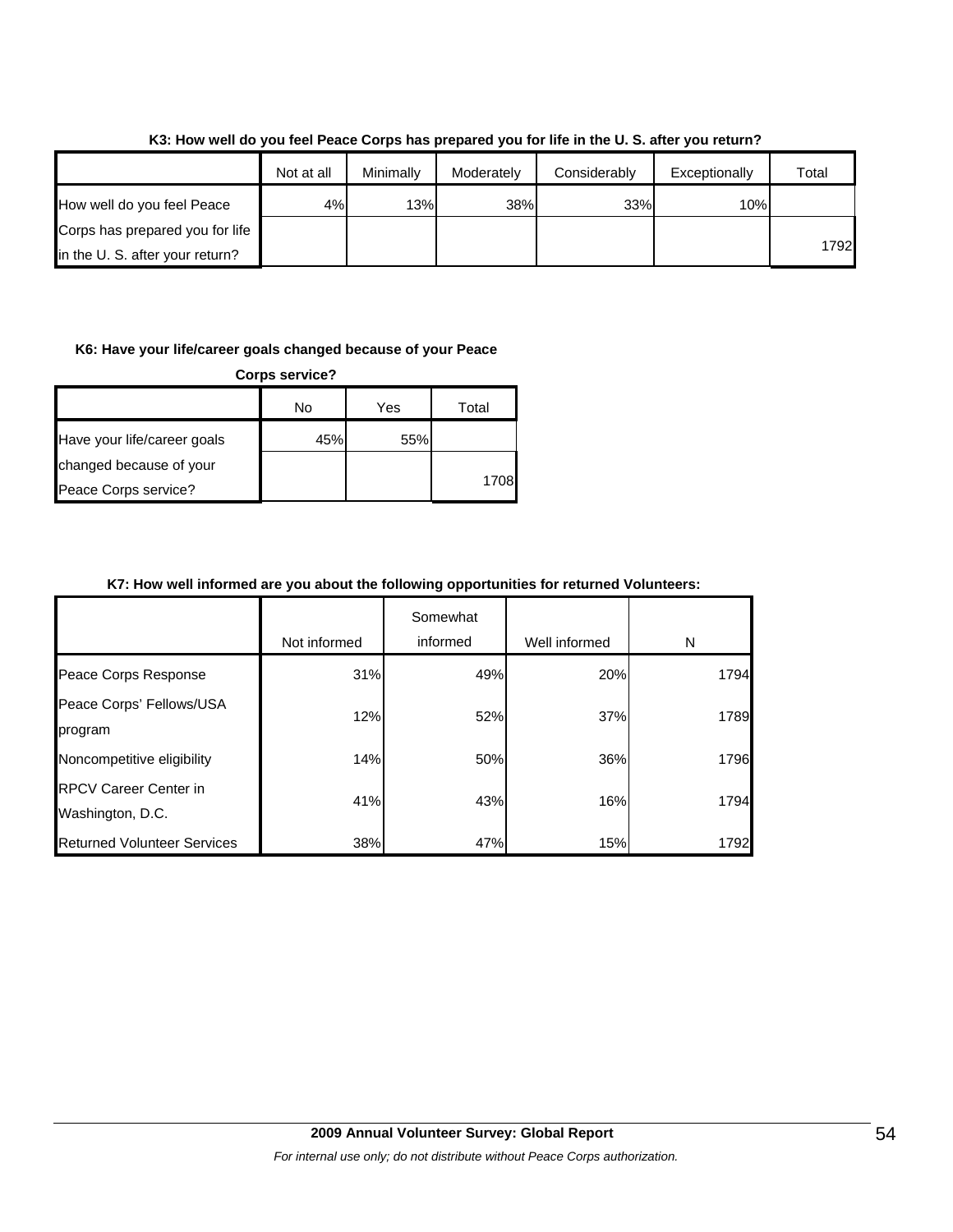| Learn about Fellows/USA program | PC Website                                 | 51% |      |
|---------------------------------|--------------------------------------------|-----|------|
|                                 | Word of mouth                              | 28% |      |
|                                 | From a recruiter                           | 20% |      |
|                                 | At COS Conference                          | 16% |      |
|                                 | From staff in the host country's PC office | 12% |      |
|                                 | At PST                                     | 9%  |      |
|                                 | University website                         | 6%  |      |
|                                 | Mid-service mailing from PC                | 6%  |      |
|                                 | At IST                                     | 6%  |      |
|                                 | Other                                      | 5%  |      |
|                                 | At post's information resource center      | 3%  |      |
|                                 | Hotline                                    | 3%  |      |
|                                 | N                                          |     | 1596 |

### **K8: How did you first learn about the Fellows/USA program?**

\* Percent of cases was used. Percentages will be greater than 100 since Volunteers were asked to select all that applied.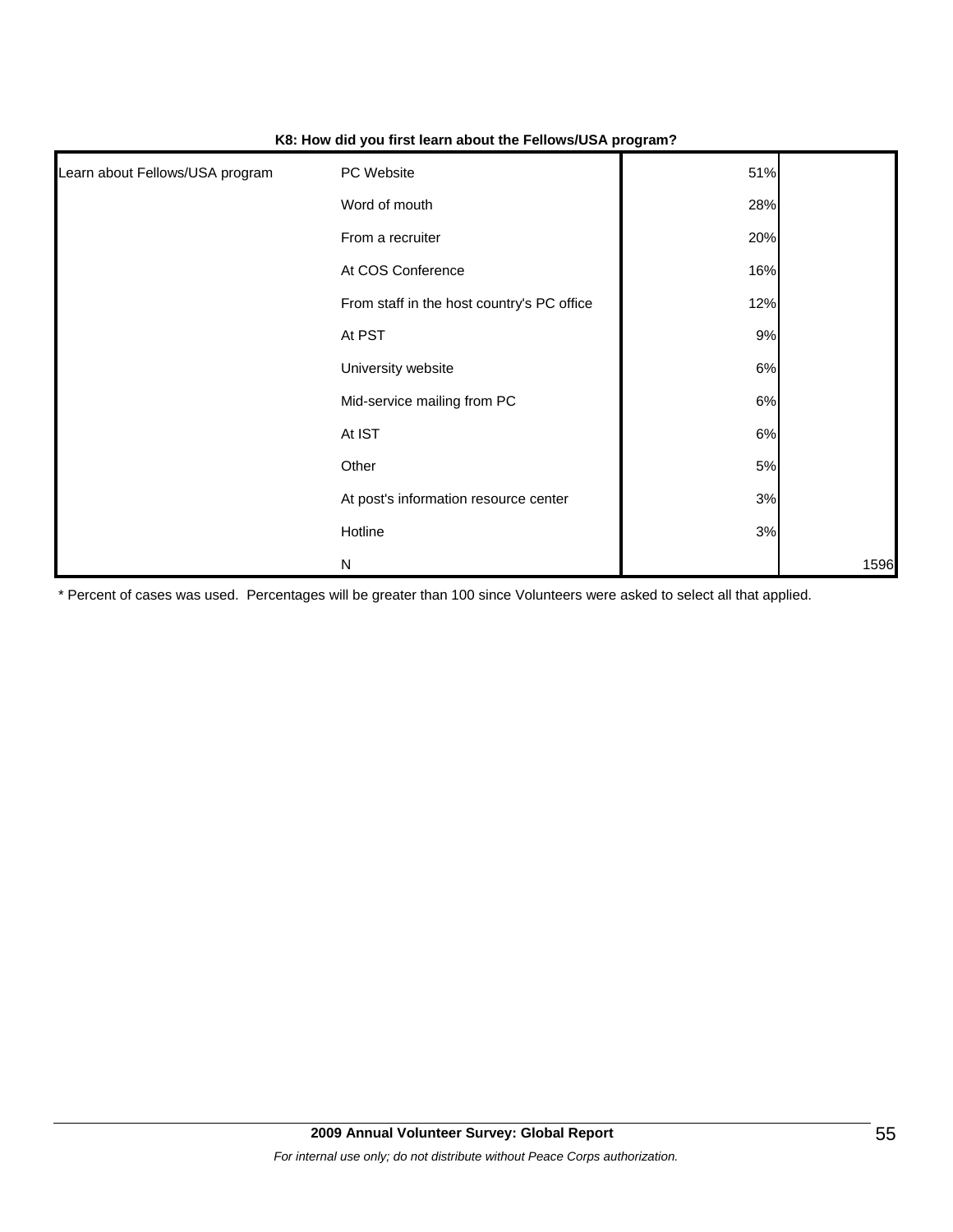| K <sub>9</sub> Resources | <b>Career Resource Manual</b>                                          | 57% |      |
|--------------------------|------------------------------------------------------------------------|-----|------|
|                          | Applying to federal government with RPCV<br>noncompetitive eligibility | 55% |      |
|                          | Electronic newsletter with job postings and career<br>advice           | 54% |      |
|                          | Access to free job bulletins                                           | 53% |      |
|                          | RPCV Handbook                                                          | 50% |      |
|                          | RPCV career conferences                                                | 46% |      |
|                          | List of RPCVs willing to talk to me about their<br>careers             | 44% |      |
|                          | RPCV job search webinars                                               | 40% |      |
|                          | Guide to speaking about my PC service to others<br>(third goal)        | 33% |      |
|                          | Connection with RPCVs through a mentoring<br>program                   | 31% |      |
|                          | Self-assessment software (SIGI 3)                                      | 19% |      |
|                          | <b>NOT SURE</b>                                                        | 14% |      |
|                          | Other                                                                  | 3%  |      |
|                          | ${\sf N}$                                                              |     | 1775 |

#### **K9: Which of the following resources do you think will be helpful as you exit Peace Corps service?**

\* Percent of cases was used. Percentages will be greater than 100 since Volunteers were asked to select all that applied.